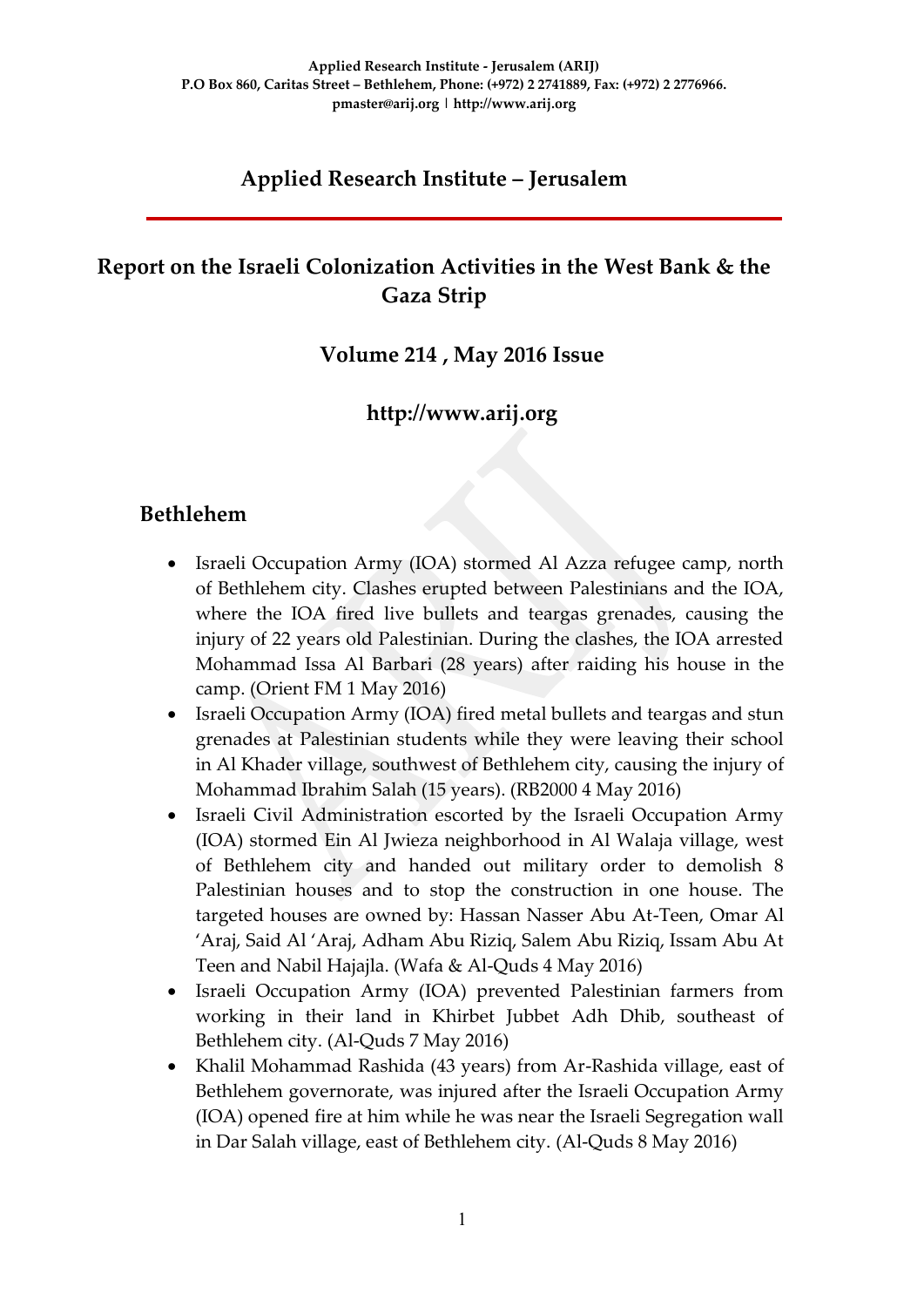- Israeli Occupation Army (IOA) demolished an under construction house and a room in Ein Jweiza neighborhood, northwest of Al Walaja village, west of Bethlehem city. The targeted house is owned by Hassan Nasser Abu Teen. (Al-Quds 10 May 2016)
- Israeli Occupation Army (IOA) erected a military checkpoint at the main road in Tuqu village, southeast of Bethlehem city. (Wattan 10 May 2016)
- Israeli Occupation Army (IOA) erected a military checkpoint in Bir Onah area in Beit Jala town, west of Bethlehem city. (Wattan 10 May 2016)
- Israeli Occupation Army (IOA) closed the western entrance of Beit Fajjar village, south of Bethlehem city, and prevented Palestinians from entering or leaving the village. (Wattan 10 May 2016)
- Israeli Occupation Army (IOA) stormed and searched a commercial store and an office in Al Balo' area in Al Khader village, southwest of Bethlehem city, confiscated the record of the security cameras. (Wafa 11 May 2016)
- Israeli Occupation Army (IOA) invaded and searched tens of Palestinian houses in Beit Fajjar village, south of Bethlehem city. Two of the targeted houses are owned by: Yousif Thawabta and Jalal Taqatqiah. (PNN 13 May 2016)
- Israeli Occupation Army (IOA) attacked a non-violent protest to mark An-Nakba day, near Gilo 300 military checkpoint, at the northern entrance of Bethlehem city. The IOA fire teargas grenades and rubber bullets, causing tens of suffocation cases and the injury of others. (Al-Quds 15 May 2016)
- Israeli Occupation Army (IOA) raided and searched four Palestinian houses in Al 'Asakira village, east of Bethlehem city. The targeted houses are owned by: Adel Ahmed 'Asakra, Karem 'Asakra, Nasri 'Asakra, Nasser 'Asakra. (RB2000 16 May 2016)
- Ahmed Omar Abu 'Amar (32 years) was injured after the Israeli Occupation Army (IOA) opened fire at him while he was in Wadi Abu Al Humos area between Al Khas and An-Nu'man villages, east of Bethlehem city. (Wafa 16 May 2016)
- Clashes erupted between Palestinians and the Israeli Occupation Army (IOA) in Ayda refugee camp, north of Bethlehem city. The IOA fired teargas grenades at Palestinians and their houses, causing tens of suffocation cases. (Al-Quds 17 May 2016)
- Israeli Occupation Army (IOA) invaded Al Madares area in the old town of Al Khader village, southwest of Bethlehem city, and razed 1.7 dunums of land. (ARIJ Field workers & Al-Quds & RB2000 17 May 2016)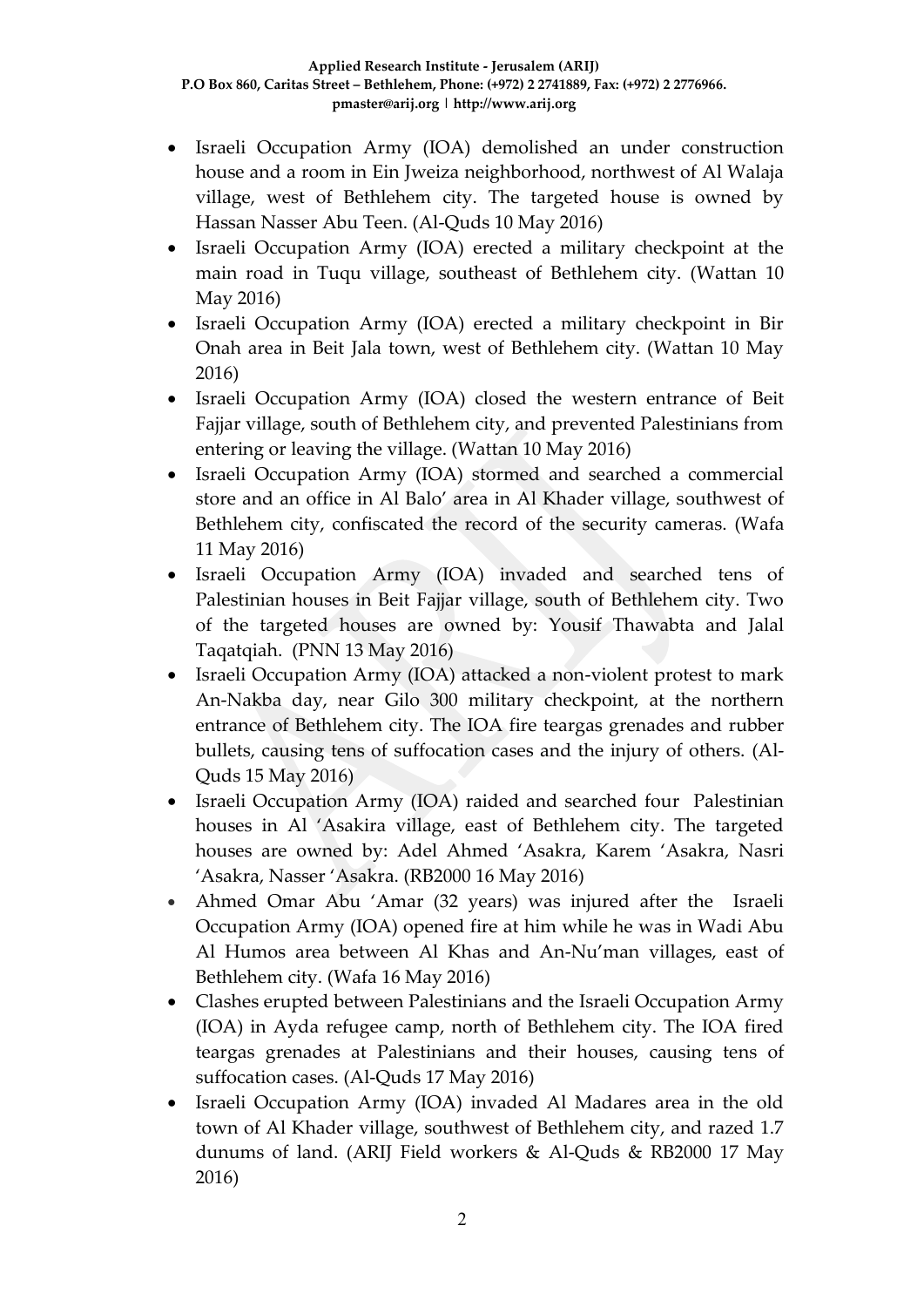- Clashes erupted between Palestinians and the Israeli Occupation Army (IOA) at the western entrance of Tuqu village, southeast of Bethlehem city. The IOA fired teargas grenades and rubber bullets, causing tens of suffocation cases. During the clashes, the IOA handed out the residents of Tuqu a threatening bulletin, to storm their houses and arrest their sons if they hurled stones at the settlers' vehicles. (Al-Quds & RB2000 19 May 2016)
- Israeli Occupation Army (IOA) raided Al Khader village, southwest of Bethlehem city, and questioned a number of Palestinians. (Safa 19 May 2016)
- Israeli Occupation Army (IOA) invaded and searched a number of Palestinian houses in Ar-Rashayida village, southeast of Bethlehem city. Three of the targeted houses are owned by: Ali Mohammad Rashayida, Bassam Rashayida and Nayf Rashayida. (RB2000 20 May 2016)
- Israeli settlers living in Nekodim settlement escorted by the Israeli Occupation Army (IOA) stormed and toured in Jubbet Adh-Dhib village, east of Bethlehem city. (Orient FM 20 May 2016)
- **Israeli Occupation Army (IOA) and Israeli settlers** prevented Palestinian farmers and a number of international activists from working in lands in Jubbet Adh-Dhib village, southeast of Bethlehem city. The IOA forced the workers to leave the area and informed them that the area classified as "Closed military zone". (Wafa 21 May 2016)
- Israeli Occupation Army (IOA) stormed and searched tens of Palestinian houses and two stones factories in Beit Fajjar village, south of Bethlehem city. The stones factories are owned by: Khali 'Ayesh Thawabtah and Ahmed Salem Taqatqah. (RB2000 22 May 2016)
- Israeli Occupation Army (IOA) tightened its procedures at the entrance of Marah Rabah village, south of Bethlehem city. During the operation, the IOA summoned Ibrahim Sameh Thawabtah to interview the Israeli Intelligence Police in Gush Etzion settlement bloc, after raiding and searching his house in the village. (RB2000 & Orient FM 22 May 2016)
- Israeli Occupation Army (IOA) tightened its procedures near Khirbet Ad-Dair area in Tuqu village, southeast of Bethlehem city. (Orient FM 22 May 2016)
- Israeli Occupation Army (IOA) stormed and toured in several areas in Nahhalin village, west of Bethlehem city. (Orient FM 22 May 2016)
- Israeli Occupation Army (IOA) erected a military base in a mountainous hill in Wadi Al Makhrour area, in Beit Jala town, west of Bethlehem city. Noted that the targeted area overlooking the Palestinian schools in Al Khader village, southwest of Bethlehem city. (Al-Quds 22 May 2016)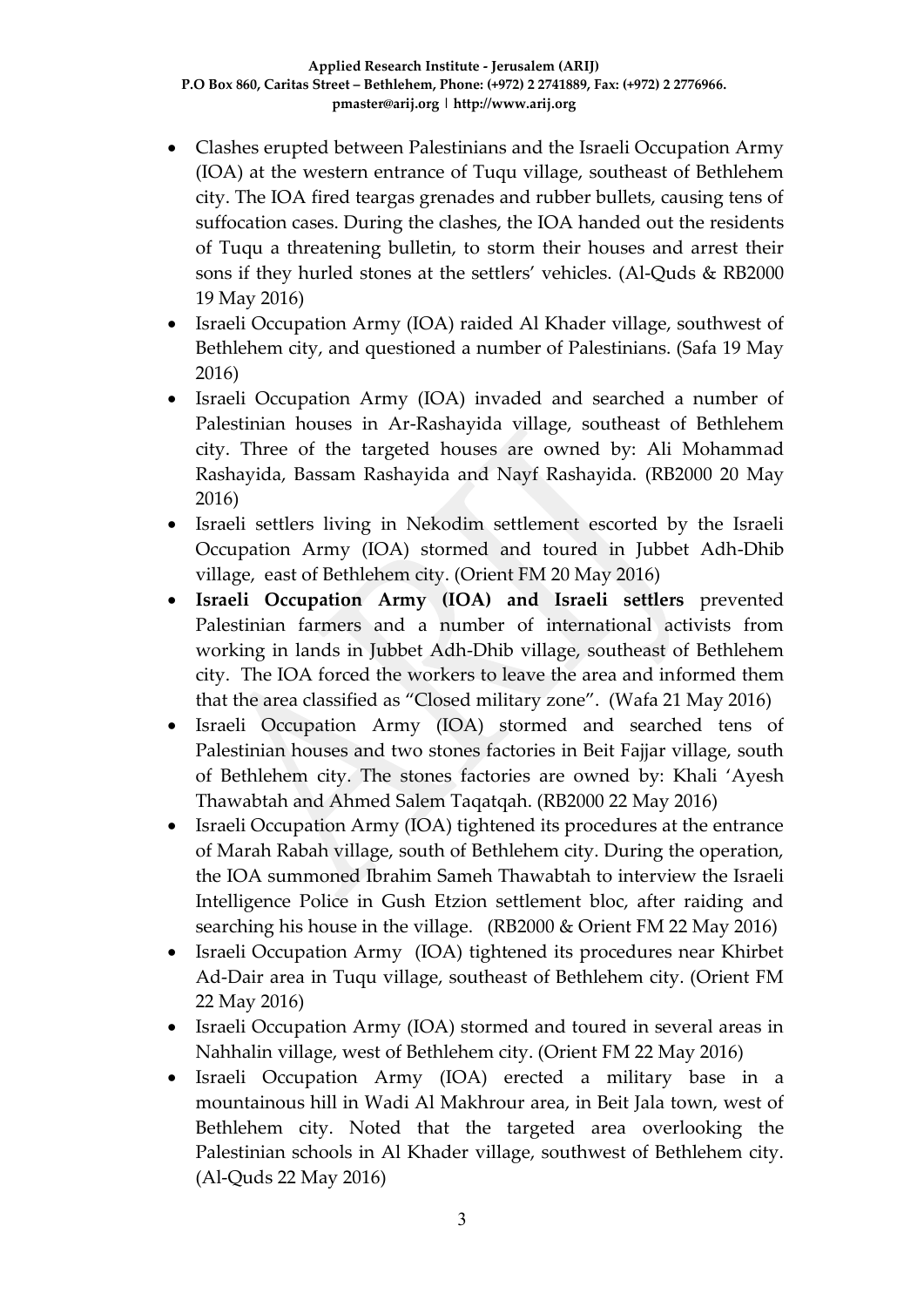- Israeli Occupation Army (IOA) threatened the residents of Al Khader village, southwest of Bethlehem city, to increase their closure producers in the village. Noted that the IOA stormed a Palestinian house owned by Ibrahim Shekha , and forced the residents to evacuate it for few hours. (Wafa 23 May 2016)
- Israeli Occupation Army (IOA) invaded and searched a number of Palestinian houses and commercial stores in Tuqu village, southeast of Bethlehem city and questioned Palestinians. The IOA also, confiscated the records of the security cameras in some of the targeted stores. (Al-Quds & Wafa 23 May 2016)
- Israeli Occupation Army (IOA) raided and toured in areas in Beit Fajjar village, south of Bethlehem city.(Al-Quds 23 May 2016)
- Israeli Occupation Army (IOA) stormed and searched dozens of Palestinian houses and commercial stores in Janata and Za'tara villages, east of Bethlehem city. (Wafa 23 May 2016)
- Israeli Occupation Army (IOA) stormed a number of Palestinian houses in Marah Rabah village, south of Bethlehem city. (Wafa 23 May 2016)
- Clashes erupted between Palestinians and the Israeli Occupation Army (IOA) in Al- 'Asakira village, east of Bethlehem city. The IOA fired teargas and stun grenades at Palestinians. (RB2000 24 May 2016)
- Israeli Occupation Army (IOA) invaded and searched a number of Palestinian houses in Al Balo', Dar Musa and Al Jame' neighborhoods in Al Khader village, southwest of Bethlehem city, and threatened the residents. (RB2000 24 May 2016)
- Adam Hamamrah (4 years) was injured after an Israeli settler hit him by his vehicle near the entrance of Husan village, west of Bethlehem city. (Shasha 25 May 2016)
- A Palestinian child was injured after Undercover Israeli Army stormed Al Azza refugee camp, north of Bethlehem city, and opened fire at the Palestinian child while he was at the entrance of the camp. (Al-Quds 27 May 2016)
- Clashes erupted between Palestinians and the Israeli Occupation Army (IOA) at the western entrance of Tuqu village, southeast of Bethlehem city. The IOA fired teargas and stun grenades at Palestinians and the headquarter of Tuqu Municipality, causing tens of suffocation cases and the torch of a part of the headquarter of Tuqu Municipality. (Al-Quds 27 May 2016)
- Israeli settlers living in Neve Daniyyel settlement escorted by the Israeli Occupation Army (IOA) erected a mobile house outside the border of the settlement and on the land of Al Khader village, southwest of Bethlehem city, also they parked a number of vehicles in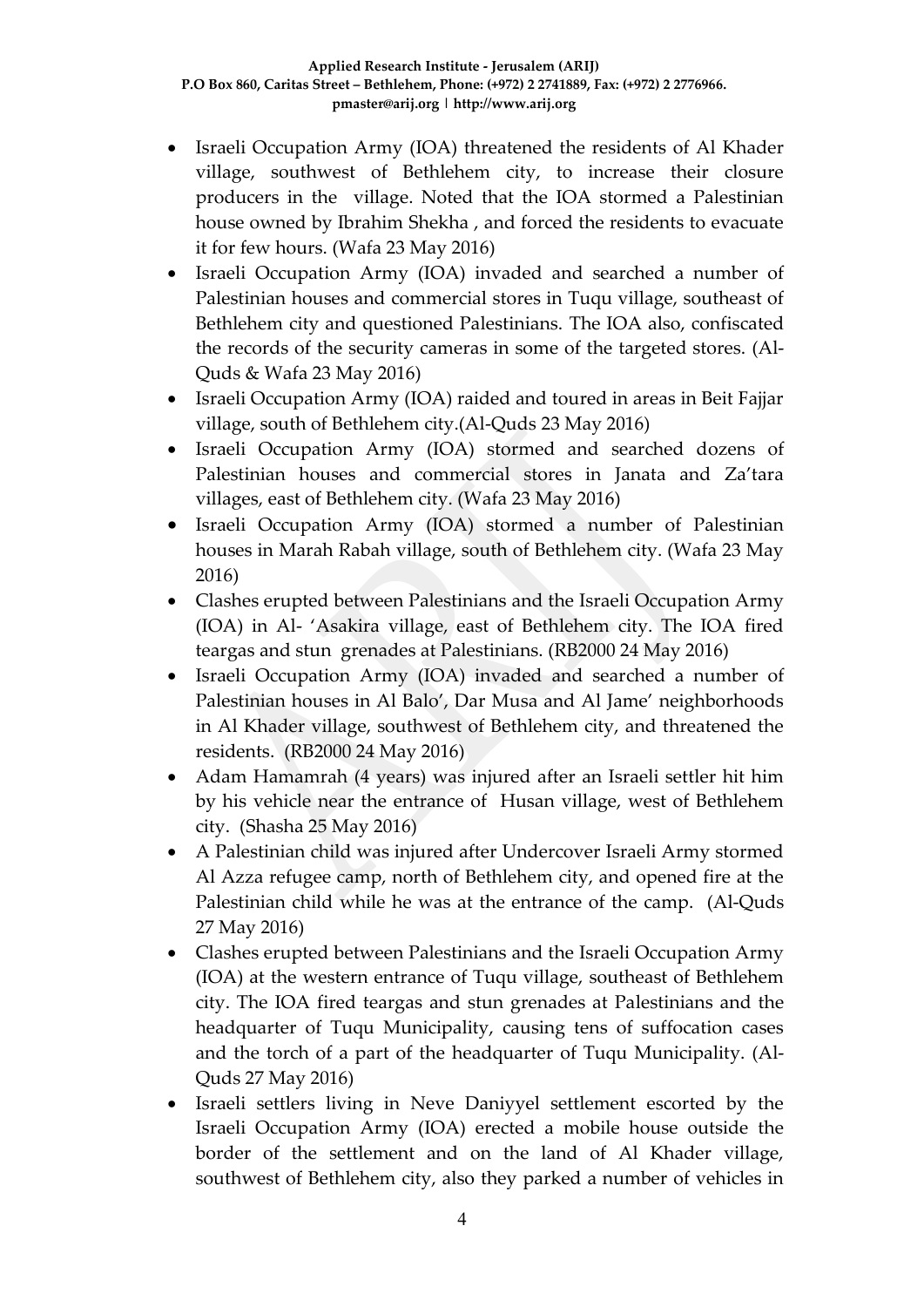the area. Furthermore, Witnesses from Al Khader village, showed the Israeli bulldozers razed land around the aforementioned settlement to establish a road. (Al-Quds 27 May 2016)

- Israeli Settlers living in El'azer settlement escorted by the Israeli Occupation Army (IOA) stormed a 3 dunums of agricultural land in Al 'Absiya area in Al Khader village, southwest of Bethlehem city, and destroyed all the trees and plantings. The targeted land is owned by Riziq Hussen Salah. (Al-Quds 27 May 2016)
- Israeli Occupation Army (IOA) stormed Ad-Dhuhaiesh refugee camp in Bethlehem governorate. Clashes erupted between Palestinians and the IOA, where the IOA fired rubber bullets and teargas grenades, causing dozens of suffocation cases and the injury of 21 years of Palestinian. (Wafa 29 May 2016)
- Israeli settlers hurled stones at Palestinian vehicles traveling near at the Israeli bypass road near Kfar Etzion settlement. As a result, a Palestinian vehicle owned by Saief Al Arab Masha'la from Al Jab'a village, was destroyed. (Wafa 29 May 2016)
- Israeli settlers living in El David settlement set up two mobile houses on the basin number 4, plot number 404 (total area of the land reach to 180 dunums), in Jubbet Adh Dhib village, east of Bethlehem city. (Wafa 29 May 2016)
- Israeli Occupation Army (IOA) attacked a non-violent protest near the DCO military checkpoint in Beit Jala town, south of Bethlehem city. The IOA fired teargas and stun grenades at participants, causing tens of suffocation cases. (Al-Quds 30 May 2016)

## **Jenin**

- Israeli Occupation Army (IOA) stormed and searched several areas in Barta'a Ash Sharqiya village, west of Jenin city. (Safa 3 May 2016)
- Israeli Occupation Army (IOA) invaded and toured in several areas in Rummana village, northwest of Jenin city. The IOA erected a military checkpoint at the entrance of the town. (RB2000 6 May 2016)
- Israeli Occupation Army (IOA) raided Zububa village, northwest of Jenin city, and erected a military checkpoint at the main entrance of the village. (RB2000 6 May 2016)
- Israeli settlers escorted by the Israeli Occupation Army (IOA) raided the evacuation site of Tarsalah, near Sanur village, south of Jenin city,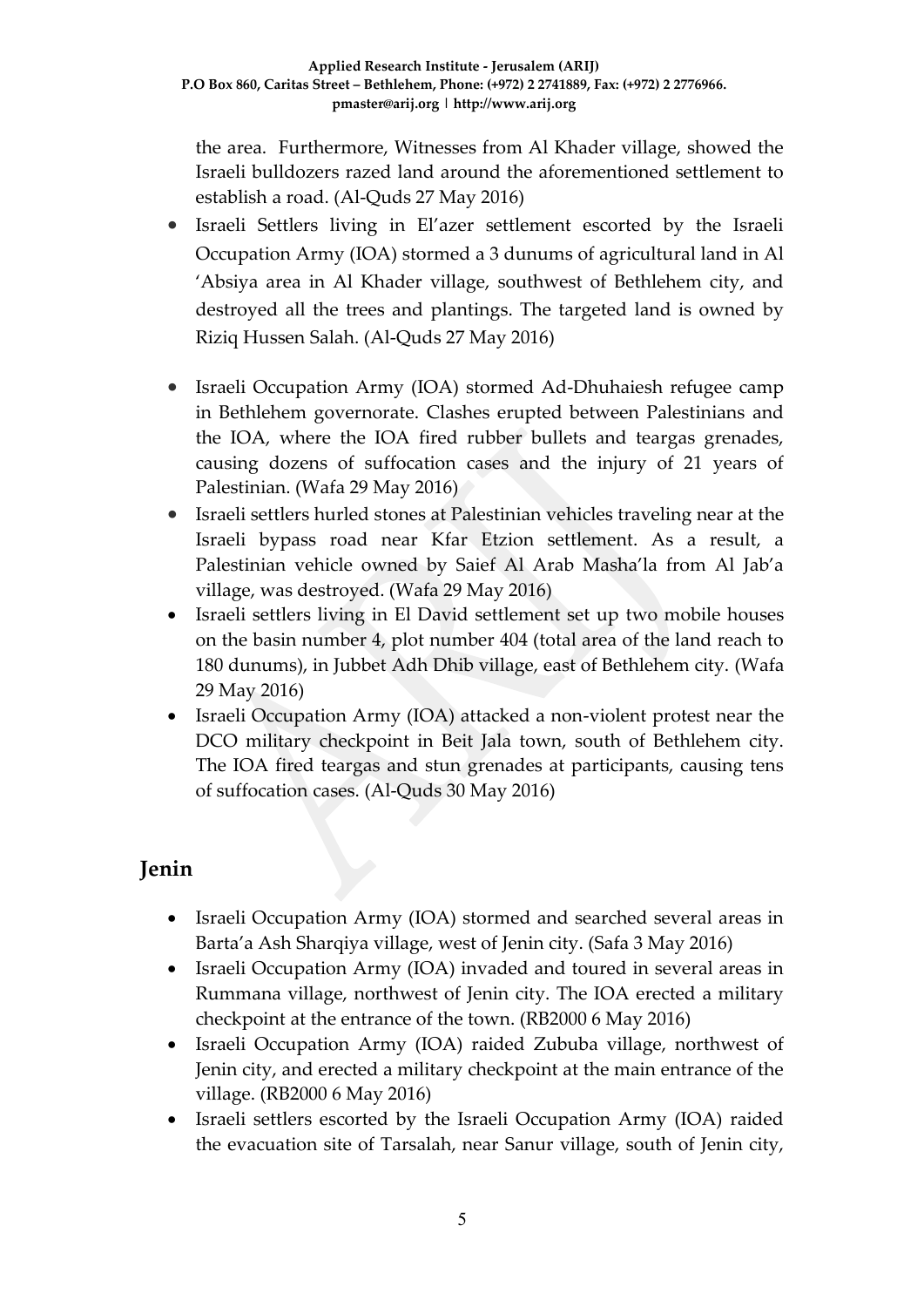carried out provocative actions, chanted anti-Palestinian slogans and performed Talmudic rituals. (ARN 10 May 2016)

- Israeli Occupation Army (IOA) raided Sanur village, south of Jenin city, and erected a military checkpoint at the entrance of the village. The IOA stopped and searched Palestinian vehicles and checked ID cards. (Wafa 11 May 2016)
- Israeli Occupation Army (IOA) stormed and toured in Jenin city, and stationed at the southern entrance of the city. As a result, clashes erupted between Palestinians and the IOA, where the IOA fired stun grenades and metal bullets. (Pal Info 11 May 2016)
- Israeli Occupation Army (IOA) erected a military checkpoint near Deir Abu D'if village, east of Jenin city. The IOA stopped and searched Palestinian vehicles and checked ID cards. (Wafa 11 May 2016)
- Israeli Occupation Army (IOA) stormed the evacuation site of Tarsalah, near Sanur village, south of Jenin city, and erected a military checkpoint at the entrance of the site. (Safa 13 May 2016)
- Israeli settlers escorted by the Israeli Occupation Army (IOA) raided Al Hafira archaeological site near Arraba village, south of Jenin city, performed Talmudic rituals and chanted anti-Palestinian slogans. (RB2000 13 May 2016)
- Israeli Occupation Army (IOA) erected a military checkpoint near Al Yamun village, northwest of Jenin city. The IOA stopped and searched Palestinian vehicles, checked ID cards and questioned Palestinians. (Wafa 15 May 2016)
- Israeli Occupation Army (IOA) tightened its procedures at Mevo Dotan military checkpoint, west of Jenin city. The IOA stopped, detained and questioned three Palestinians. (RB2000 27 May 2016)
- Israeli Occupation Army (IOA) erected a military checkpoint near Az-Zawiya village, southeast of Jenin city. The IOA stopped and searched Palestinian vehicles, checked ID cards and questioned Palestinians. (RB2000 27 May 2016)
- Israeli Occupation Army (IOA) prevented Palestinians from entering their lands in Marj Ben Amir area, near the Israeli segregation wall at the western part of Al Yamun and Silat Al Harithiya villages, west of Jenin city. (NBPRS 28 May 2016)
- Israeli Occupation Army (IOA) confiscated 12 agricultural tractors from Misliya village, south of Jenin city, and arrested two Palestinians, identified as Raid Yahya Abed Al Karem 'Alawnah and his son Yahya. (Al-Quds 29 May 2016)

### **Jerusalem**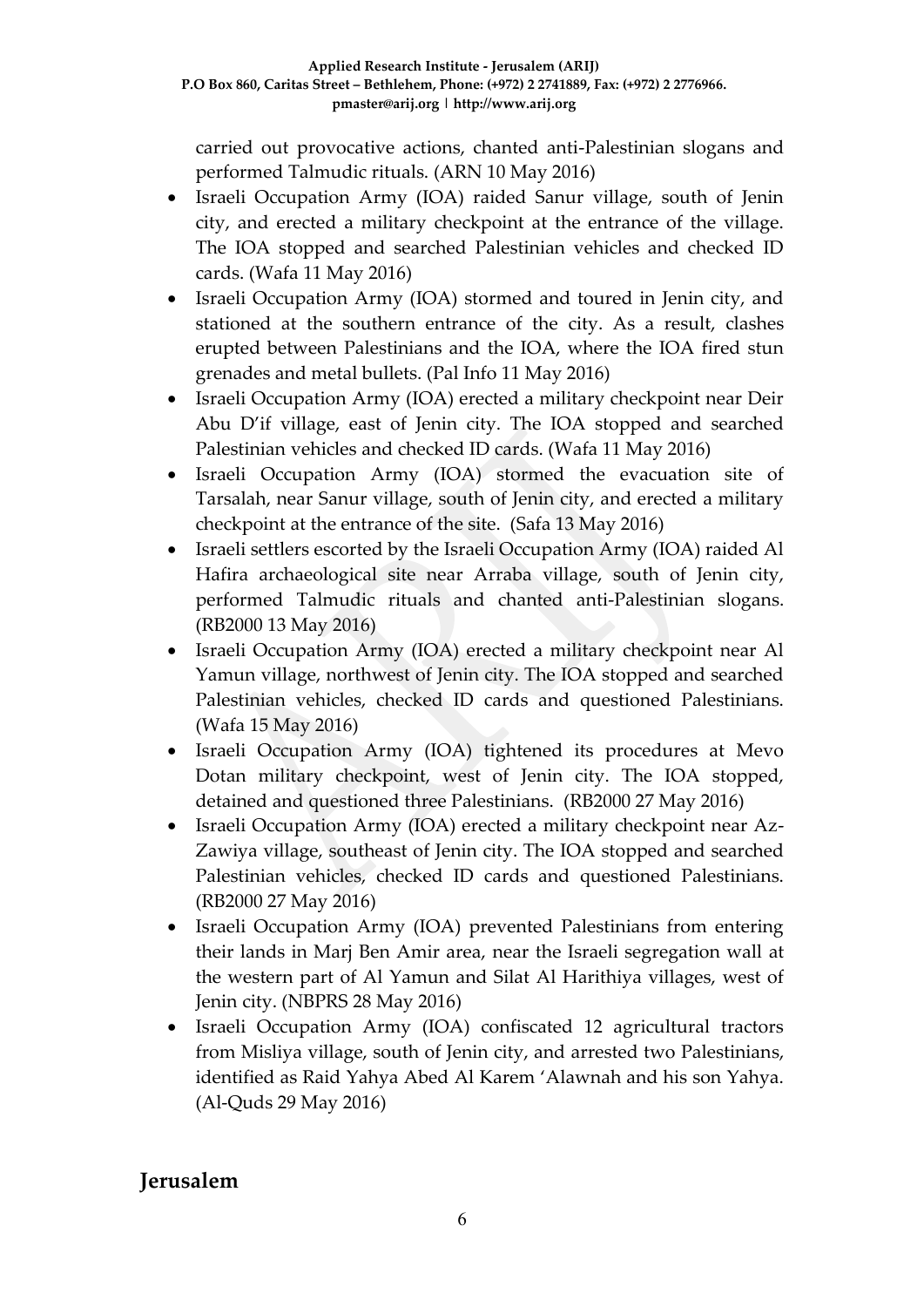- Israeli Occupation Army (IOA) invaded Ar-Ram town,. north of Jerusalem city, and destroyed a number Of Palestinian vehicles. The IOA also, fired teargas and stun grenades at Palestinian houses. (Wafa & Orient FM 1 May 2016)
- Israeli settlers escorted by the Israeli Occupation Army (IOA) stormed Al Aqsa mosque in Jerusalem city, and toured in its courtyard. (Orient FM 1 May 2016)
- Israeli Occupation Army (IOA) invaded and toured in areas in At-Tur town, south of Jerusalem city. (Pal Today 2 May 2016)
- Israeli settlers escorted by the Israeli Occupation Army (IOA) stormed Al Aqsa mosque in Jerusalem city and toured in its courtyard. (NBPRS 2 May 2016)
- Israeli Municipality of Jerusalem forced a Palestinian family to demolish their three stores (each one area about 25 square meters) in Hush Abu Tayeh in Ein Al Louza neighborhood in Silwan town in Jerusalem city. (SilwanIC 2 May 2016)
- Israeli Municipality of Jerusalem escorted by the Israeli Occupation Army (IOA) invaded Ein Al Louza neighborhood in Silwan town town, in Jerusalem city, and took photos for a number of houses and structures, and handed out an administrative order to demolish an under construction house. (SilwanIC 2 May 2016)
- Israeli Municipality of Jerusalem escorted by the Israeli Occupation Army (IOA) raided Al Issawiya town in Jerusalem city, took photos for a number of structures and houses, and put a number of administrative orders and Notification preceding legal court indictment on Palestinian buildings and structures, and on a Health Center and Gas station. (SilwanIC & Orient FM 2 May 2016)
- Israeli settlers escorted by the Israeli Occupation Army (IOA) stormed Al Aqsa mosque in Jerusalem city and toured in its courtyard. (Pal Today 3 May 2016)
- Israeli settlers and more than 40 Israeli officers escorted by the Israeli Occupation Army (IOA) stormed Al Aqsa mosque, in Jerusalem city, from Bab Al Maghriba, and toured in its courtyard. During the operation, a number of Israeli settlers performed Talmudic rituals at Bab Ar Rahma area. (RB2000 4 May 2016)
- Clashes erupted between Palestinians and the Israeli Occupation Army (IOA) in Al Issawiya town in Jerusalem city, after the IOA stormed and searched tens of Palestinian houses. The IOA fired teargas and stun grenades at Palestinians and their houses, causing tens of suffocation cases. (Safa 5 May 2016)
- 11 Palestinians were injured and tens others suffered gas suffocation during clashes that erupted between Palestinians and the Israeli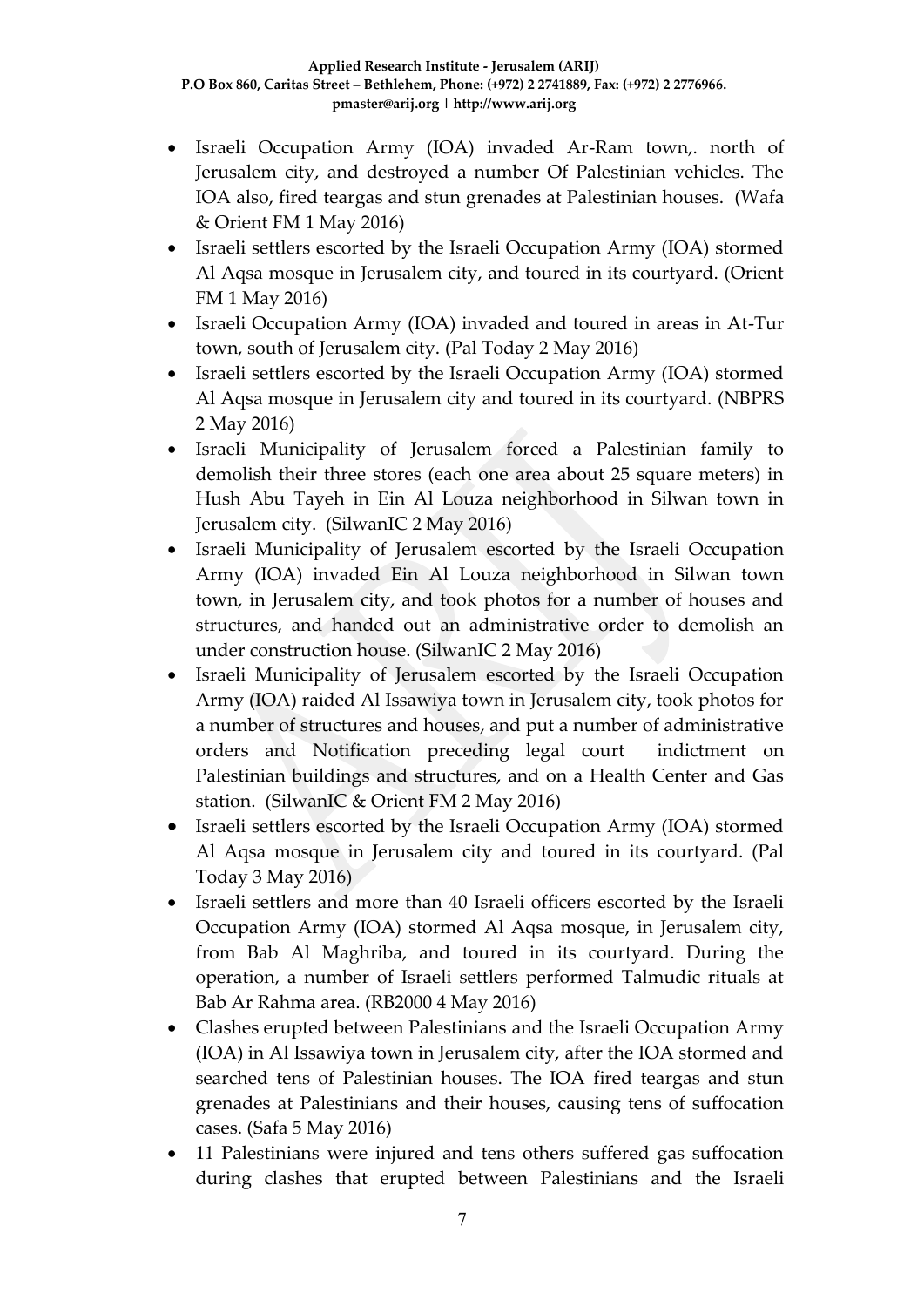Occupation Army (IOA) in Abu Dis town, east of Jerusalem city. The IOA used rubber bullets and teargas grenades to attack Palestinians. (Raya 6 May 2016)

- Israeli settlers working in Atarot Cohanem organization along with staff from the Israeli Municipality of Jerusalem escorted by the Israeli Occupation Army (IOA) stormed a Palestinian house in Beit Safafa town, south of Jerusalem city, and attacked the residents. The Israeli Authorities also, fined the family NIS 2000. The targeted house is owned by Mohammad Ali Ibrahim Salah (56 years). (Al-Quds 6 May 2016)
- Israeli Occupation Army (IOA) invaded Al Bustan neighborhood in Silwan town in Jerusalem city, stationed near the commercial stores and fired stun grenades at Palestinians. During the operation, the IOA arrested three Palestinians, identified as: Ameer Zidani, Mohammad Az-Zeir and Samer Ash-Shilwadi. (SilwanIC 8 May 2016)
- Israeli settlers escorted by the Israeli Occupation Army (IOA) stormed Al Aqsa mosque in Jerusalem city, and toured in its courtyard, and tried to perform Talmudic rituals. (PNN 8 May 2016)
- Israeli settlers escorted by the Israeli Occupation Army (IOA) demonstrated and toured in several neighborhoods and areas in the old city of Jerusalem and chanted anti-Palestinian slogans. (Al-Quds 8 May 2016)
- Israeli settlers escorted by the Israeli Occupation Army (IOA) stormed Al Aqsa mosque in Jerusalem city and toured in its courtyard. (NBPRS 9 May 2016)
- More than 40 Israeli settlers occupied a Palestinian building consist of three floors and a courtyard in As-Sa'diya neighborhood in the old city of Jerusalem, and performed Talmudic rituals. The targeted building is owned by Al Yozbishi family. (Maannews 9 May 2016)
- Israel Took Palestinian East Jerusalem Family's Land Behind Its Back, Gave It to Settler NGO. Documents reveals that the state used strenuous bureaucratic acrobatics to deliver land that didn't belong to it. Israel expropriated land from an East Jerusalem Palestinian family without a tender and against the rules, then handed it over to Amana, an organization that works to establish settlements and outposts, Haaretz has learned. Some months ago Amana began building a large office building on the land for its headquarters. Documents submitted for an administrative petition against the land transfer reveals that the state used strenuous bureaucratic acrobatics to deliver land that didn't belong to it. The plan was prepared and approved without the family knowing of the expropriation. The property map was redrawn to legitimize the expropriations, and related documents were hidden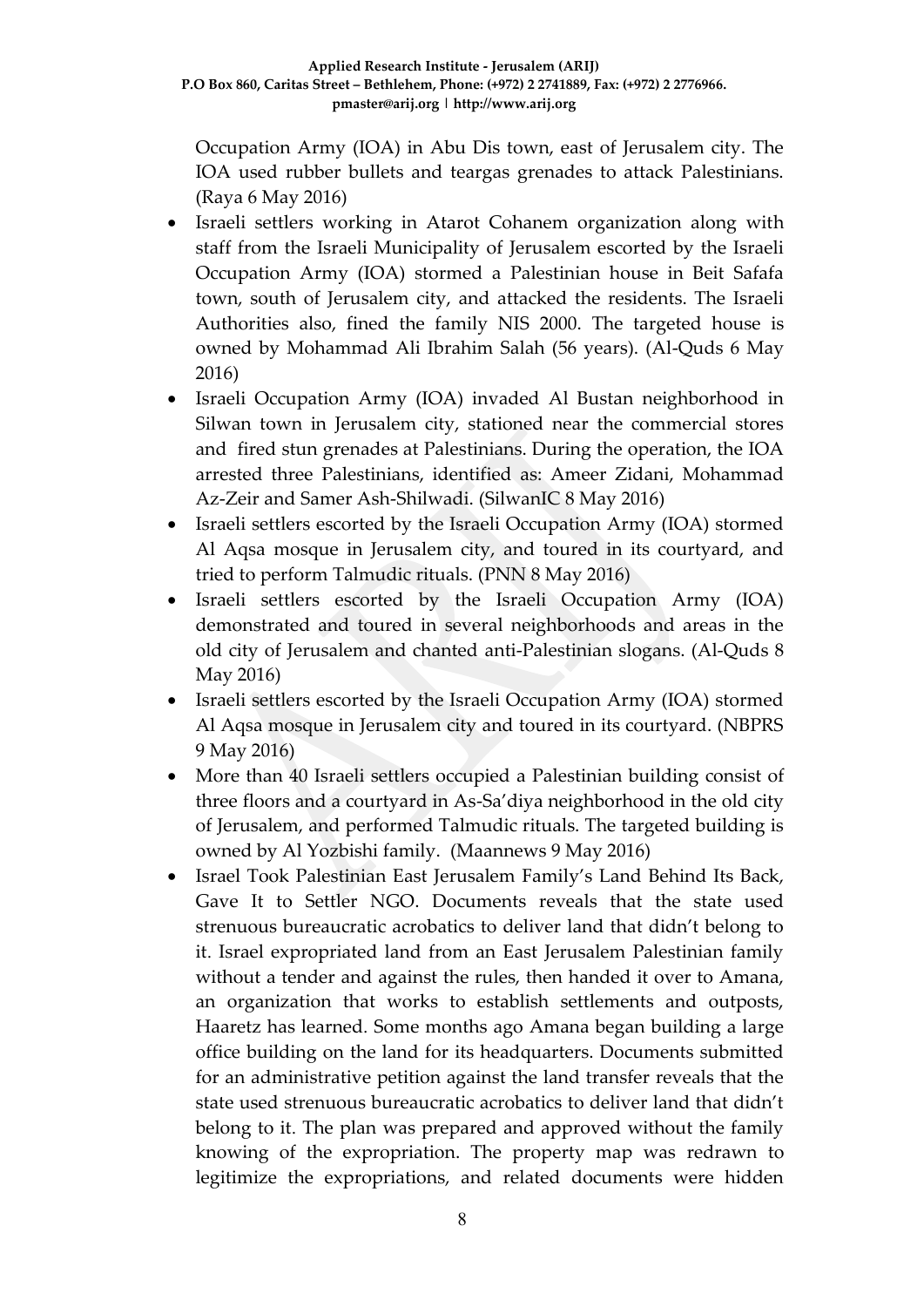from the owners. The Jerusalem District Court rejected the Palestinian family's petition, which is being appealed to the Supreme Court. Amana, founded by the Gush Emunim religious settlement movement in 1979, is the most important private body for establishing and expanding West Bank settlements. The company made headlines last month after two of its executives, secretary general Zeev Hever and treasurer Moshe Yogev, were investigated over alleged corruption. The company owns Al-Watan, which has been repeatedly involved in deals buying land from Palestinian owners that turned out to be forged. The affair dates back to 1968, when the state expropriated 4,000 dunams (1,000 acres) north of Jerusalem's the Old City in Sheikh Jarrah "for public needs." This land became French Hill, Ramat Eshkol and a government compound. Palestinian landowners vainly challenged expropriation moves for years. The expropriations were carried out according to a state plan. These areas included much land belonging to the Abu Ta'ah family, a Palestinian family from Lifta that now resides throughout East Jerusalem. However, one triangular, three-dunam plot bordering Israel Police headquarters was never included in any plan through the 1990s. It was in the original area that was expropriated, but not in the plan the city prepared in agreement with the state. Thus, the land was never expropriated. Over the years, the Abu Ta'ah family tended to the plot and occasionally rented it out. Meanwhile, steps were taken secretly that led to its expropriation for Amana's benefit. "When the Abu Ta'ah family came to me and told me they had received a letter ordering them to evacuate this plot, it seemed illogical to me," says attorney Steven Berman, an expropriation expert representing the family. He served 16 years as the legal adviser of the Jerusalem municipality's property branch, and often defended the city and state against Arab families suing over expropriations. Berman said he recalled that "in 1991, in the files of Mohammed Zaki Nusseibeh and Samir Sharaf, the Israel Lands Administration declared that the master plan included all the expropriated lands. In other words, the state announced that it had already taken all it wanted and did not demand any other lands". [\(Haaretz](:%20http:/www.haaretz.com/israel-news/.premium-1.718612) 9 May 2016)

- Clashes erupted between Palestinians and the Israeli Occupation Army (IOA) in Al Eaziriya town, east of Jerusalem city. The IOA fired rubber bullets and teargas grenades, causing 19 suffocation cases and the injury of two Palestinians. During the clashes, the IOA arrested Mohammad Omar Abu Romi (17 years). (Pal Today 10 May 2016)
- Clashes erupted between Palestinians and the Israeli Occupation Army (IOA) in Shufat refugee camp, north of Jerusalem city. The IOA fired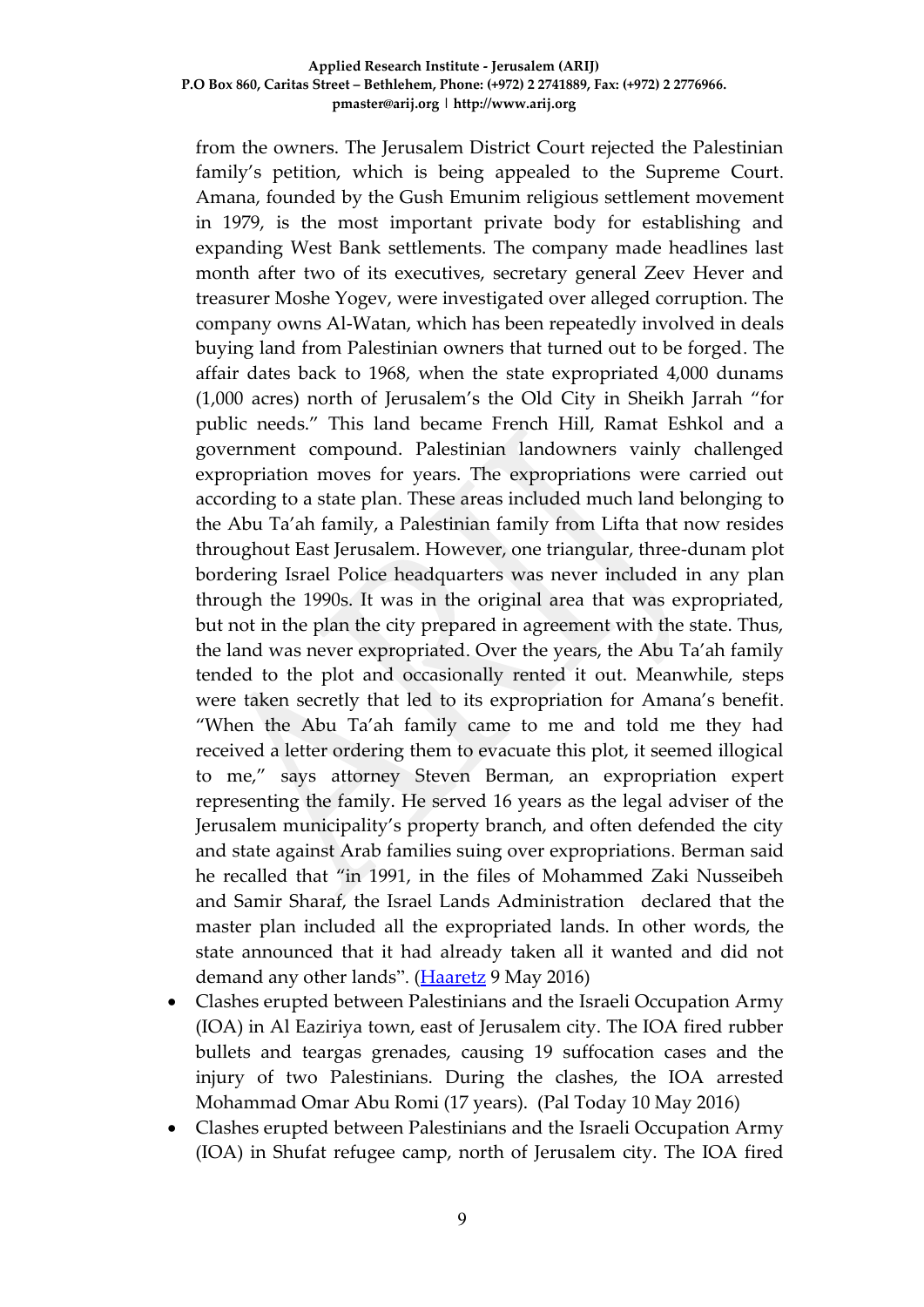teargas and stun grenades, causing tens of suffocation cases. (Safa 10 May 2016)

- Israeli settlers escorted by the Israeli Occupation Army (IOA) stormed Al-Aqsa mosque in Jerusalem city and toured in its courtyard. (Pal Today 10 May 2016)
- Israeli Occupation Army (IOA) imposed blockade on Hizma village, northeast of Jerusalem city. The IOA closed all the village entrances, prevented Palestinians from leaving or entering it. The IOA also, stormed and searched tens of Palestinian houses. (RB2000 11 May 2016)
- Clashes erupted between Palestinians and the Israeli Occupation Army (IOA) in Kafr 'Aqab town, north of Jerusalem city, The IOA fired live bullets and teargas grenades, causing tens of suffocation cases and the injury of two Palestinians. During the clashes, the IOA invaded and searched tens of Palestinian houses. (Maannews & Al-Quds 11 May 2016)
- Israeli settlers escorted by the Israeli Occupation Army (IOA) stormed Al Aqsa mosque in Jerusalem city from Bab Al Magharbah, and toured in its courtyard. (Wafa 11 May 2016)
- Israeli Occupation Army (IOA) attacked the funeral of Jamela Ibrahim 'Assi (80 years) when the mourners reach Bab Ar-Rahma cemetery at the eastern part of Al Aqsa mosque in the old city of Jerusalem. The IOA fired teargas and stun grenades at the mourners, causing tens of suffocation cases. (Maannews 12 May 2016)
- Israeli settlers escorted by the Israeli Occupation Army (IOA) stormed Al Aqsa mosque in Jerusalem city, and toured in its courtyard. (Wattan 12 May 2016)
- Israeli Municipality of Jerusalem handed out an administrative order to demolish a Palestinian house in Al Issawiya town in Jerusalem city. The targeted house is owned by Tareq Ahmed Al Issawi. (Wafa 12 May 2016)
- Israeli Court in Jerusalem city issued an order to evacuate a Palestinian family from its house in As-Sa'diya neighborhood in the old city of Jerusalem, by the end of May 2016. The Israeli Court also, fined the family to pay NIS 250 thousand. The targeted house is owned by Qroush family. (RB2000 12 May 2016)
- Israeli Prime Minister; Benjamin Netanyahu, approved a plan to expand Ramat Shlomo settlement. According to the new expansion plan, the Israeli Authorities will increase the number of housing units that will built in the settlement from 436 housing units to 660 housing units and to build 28 villa between the Israeli settlement of Ramot and Shufat town, north of Jerusalem city. (Al-Quds 12 May 2016)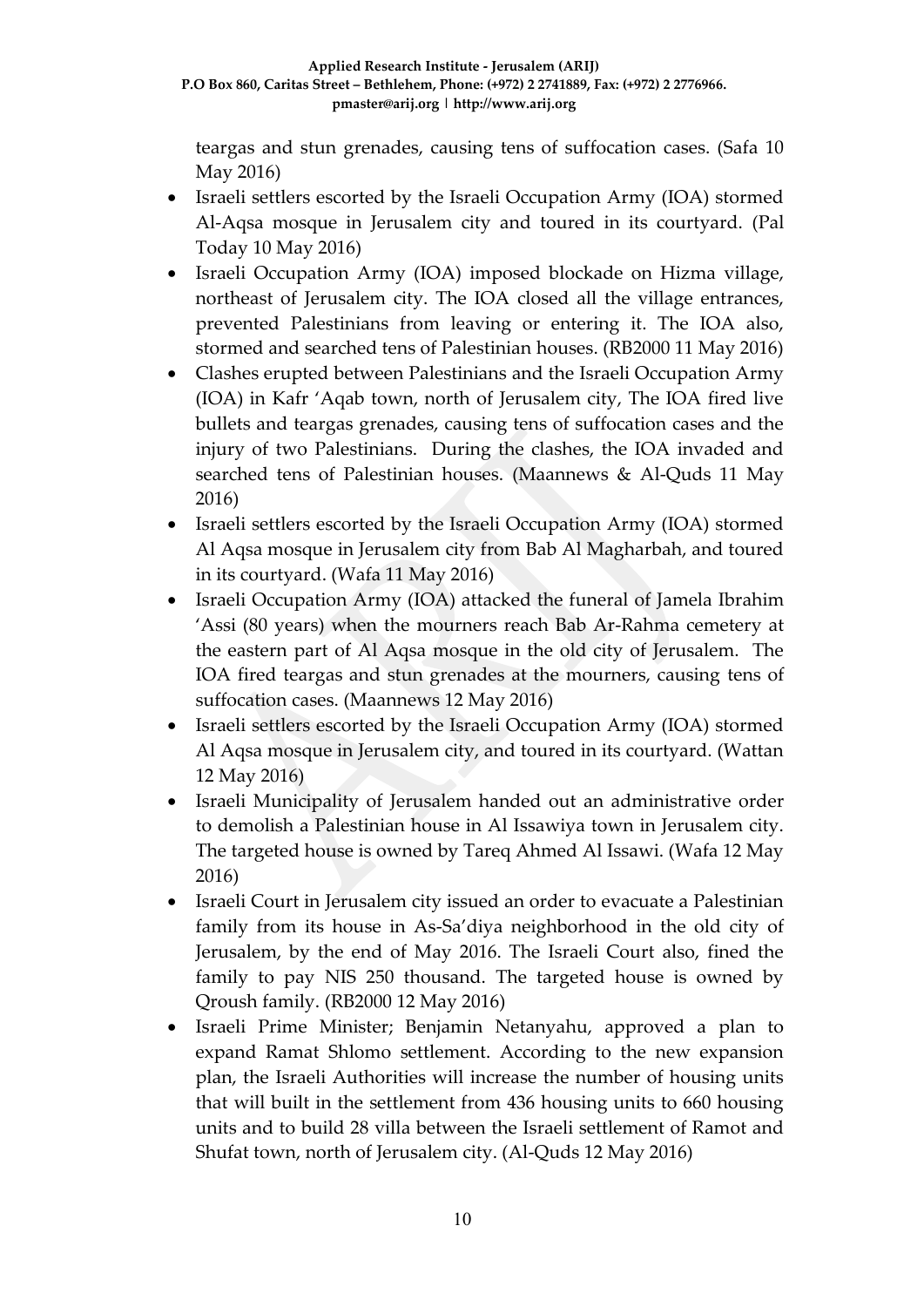- **Silwan: Cracks and landslides in the neighborhood of Wadi Hilweh.**  New landslides occurred in the eastern part of Wadi Hilweh Street and in several houses in the neighborhood of Wadi Hilweh in Silwan due to the continuous Israeli excavations underneath. The locals of Wadi Hilweh explained that they observed the appearance of new cracks and landslides in several locations in the eastern part of Wadi Hilweh Street in addition to collapses in several houses especially the houses of Da'na and Aweidah families. The locals added that they observed the new landslides in their homes while they were outside in their courtyards. They expressed their fears of the expansion of cracks and landslides in the neighborhood to coincide with the continuation of tunnels dug underneath. Wadi Hilweh Committee explained that cracks and landslides appear every now and then in new areas of the neighborhood (houses and streets) not to mention the old cracks that are continuously expanding and putting the lives of locals and residents at risk. The committee pointed out that the amounts of dirt removed from underneath the neighborhood are increasing as they continuously hear the sounds of digging underneath their houses. (SilwanIC 13 May 2016)
- Israeli settlers escorted by the Israeli Occupation Army (IOA) carried out a protest in the courtyard of Bab Al Amoud area in Jerusalem city, and chanted anti-Palestinian slogans. During the operation, clashes erupted between Palestinians and the Israeli settlers, where the IOA supported the settlers and arrested two Palestinians. (ARN 13 May 2016)
- Israeli Occupation Army (IOA) erected a military checkpoint in the neighborhood of Ein Al-Lozeh in Silwan town in Jerusalem city, and stopped young men and checked their IDs. The IOA, also randomly fired stun grenades in the area and stormed into a house and ascended its roof. (SilwanIC 13 May 2016)
- Israeli Occupation Army (IOA) closed the entrances of Hizma town, north of Jerusalem city. (Al-Quds 13 May 2016)
- Israeli Occupation Army (IOA) closed Al Madares street in Jabal Al Mukabir town, south of Jerusalem city, and fired stun and teargas grenades at Palestinian students, causing tens of suffocation cases. (Wafa 14 May 2016)
- Israeli Newspaper "Kool Ha'ir" revealed that the Israeli Planning and Construction committee in the Israeli Municipality of Jerusalem approved the establishment of "Landfill" near Al Issawiya town, in Jerusalem city. (Al-Quds 14 May 2016)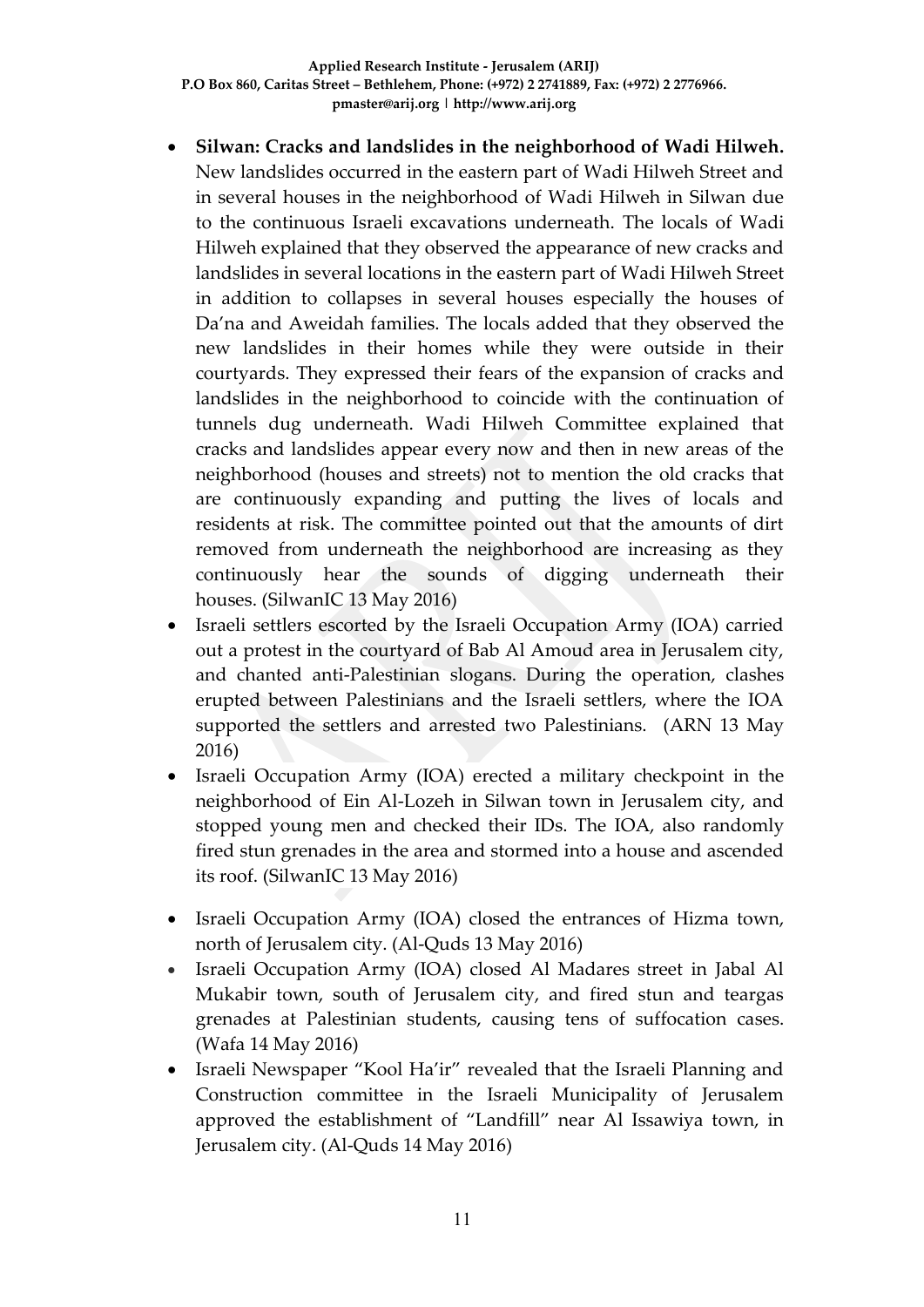- Israeli settlers escorted by the Israeli Occupation Army (IOA) stormed Al Aqsa mosque in Jerusalem city, and toured in its courtyard. During the operation, the IOA tightened its procedures at the entrances of the mosque. (Wafa 15 May 2016)
- Israeli Occupation Army (IOA) imposed blockade on Hizma town, north of Jerusalem city, where the IOA closed with cement blocks all the entrances. During the operation, the IOA stormed and searched tens Palestinian houses. (Wafa & Orient FM 15 May 2016)
- Israeli Occupation Army (IOA) stormed Jabal Al Baba area in Al Eaziriya town, east of Jerusalem city and dismantled 12 residential structures funded by the EU, and inhabited by 90 Palestinians. (Wafa 16 May 2016)
- Israeli settlers escorted by the Israeli Occupation Army (IOA) stormed Al Aqsa mosque in Jerusalem city and toured in its courtyard. (Safa 17 May 2016)
- Israeli bulldozers escorted by the Israeli Army demolished two Palestinian houses in Wadi Al Jouz/ As-Sawana neighborhood in Jerusalem city. The targeted houses are owned by Totah family. (Al-Quds 17 May 2016)
- Israeli bulldozers escorted by the Israeli Army demolished a 150 square meters house in Shufat town, north of Jerusalem city. The targeted house is owned by Rajeh Al Hawareen As-Sabar and inhabited by 7 family members. Noted that the IOA demolished the house to make a way for the construction of an Israeli road that will link between Ramat Shlomo settlement and Pisgat Ze'ev settlement. (Wafa & Maannews 18 May 2016)
- Jerusalem Magistrates Court Justice, Anna Schneider, ordered the evacuation of three Palestinian houses, a coffee shop and a school collage, in Kubaniyyat Umm Harron area in Ash-Sheikh Jarrah neighborhood, north of Jerusalem city for the favor of the Israeli settlers. The targeted structures built on 220 square meters. (*Israel* [National News](http://www.israelnationalnews.com/News/News.aspx/212395#.VzxeT_l94dU) & Al-Ayyam 18 May 2016)
- Israeli Occupation Army (IOA) invaded and searched tens of Palestinian houses in Abu Dis town, east of Jerusalem city. (Orient FM 19 May 2016)
- Israeli Occupation Army (IOA) stormed and toured in several areas and neighborhood in Hizma town, north of Jerusalem city. (Orient FM 19 May 2016)
- Israeli settlers escorted by the Israeli Occupation Army (IOA) stormed Al Aqsa mosque in Jerusalem city, and toured in its courtyard. During the operation, the IOA tightened its procedures at the entrance of the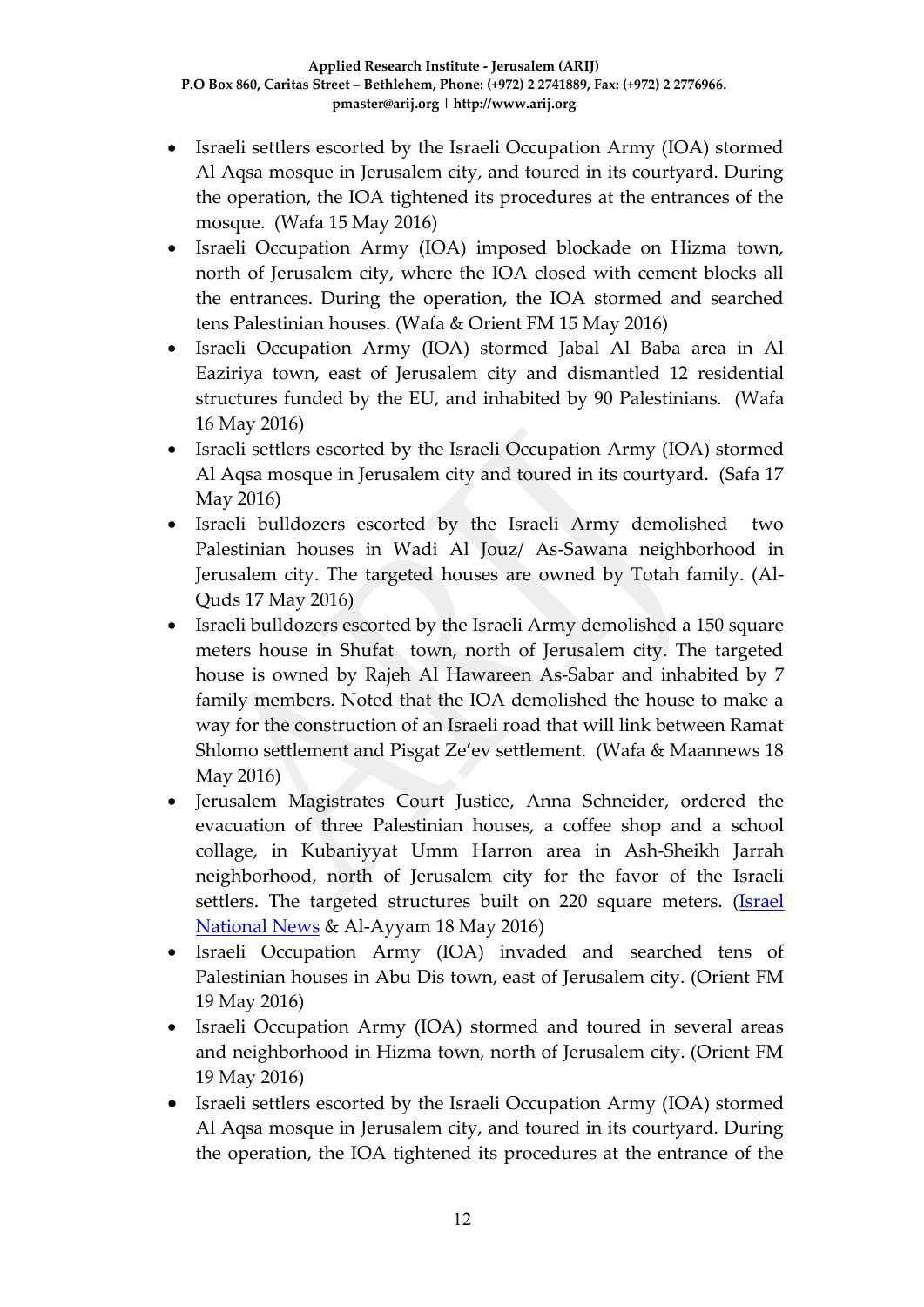mosque, where the IOA detained the Palestinians' ID cards. (Wafa 19 May 2016)

- Clashes erupted between Palestinians and the Israeli Occupation Army (IOA) in Ein Al Louza neighborhood in Silwan town in Jerusalem city. During the clashes, the IOA assaulted Palestinians and arrested Khalil Raid Abu Taiyah (17 years). (RB2000 20 May 2016)
- Clashes erupted between Palestinians and the Israeli Occupation Army (IOA) in Al Issawiya town in Jerusalem city, after the IOA invaded the town. (ARN 22 May 2016)
- Israeli settlers escorted by the Israeli Occupation Army (IOA) stormed Al Aqsa mosque in Jerusalem city and toured in its courtyard. (NBPRS 22 May 2016)
- Israeli Occupation Army (IOA) tightened the closure in Hizma town, northeast of Jerusalem city, by erecting fences at the entrances of the town, after they closed the entrances few days ago with cement blocks. (ARN 22 May 2016)
- Israeli Occupation Authorities deiced to construct a security wall around Hizma town, northeast of Jerusalem city. (Palestine Today 22 May 2016)
- Israeli Land Grabs Benefit Palestinians, State Tells High Court. Landowners from Anata are demanding the state cancel order expropriating their lands for Ma'aleh Adumim, but the state says residents benefit from order by finding work in settlement's industrial zones. Palestinians benefit from settlements expropriating their lands because they find employment in industrial zones set up by the Israeli settlers, the state said in its response to a High Court of Justice petition filed by a Palestinian village against the expropriation of its territory by a nearby settlement. This coming Thursday, the High Court of Justice will decide in the case of the petition of landowners from Anata that was submitted by Yesh Din-Volunteers for Human Rights attorney Shlomi Zacharia a year ago. The petition requests the cancellation of a 1975 order to expropriate territories from Palestinians, in order to build the settlement of Ma'ale Adumim . The expropriation includes about 30,000 dunams, on part of which the settlement was in fact built, but parts of which remained undeveloped. Some of the land was appended to the settlement of Kfar Adumim, some was transferred to the World Zionist Organization's Settlement Division, which allocated it for Jewish agriculture. In spite of that, it is still being held by military authorities in the territories. Expropriation of land as in the case of Ma'ale Adumim is rare in the history of the settlements. At first the settlements were built on land seized for "military purposes." After this practice was invalidated in the High Court in 1979, settlements were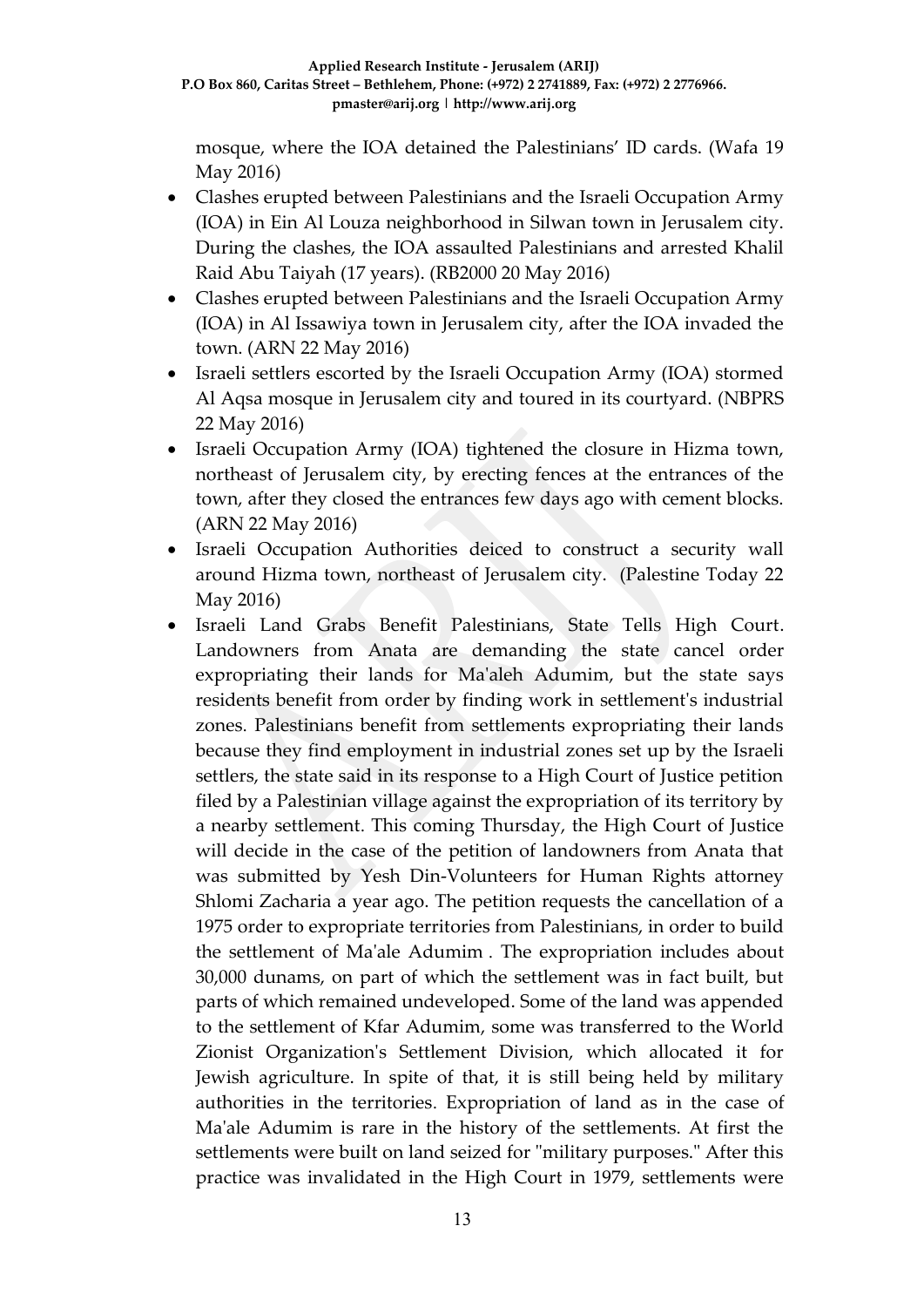built on abandoned land that was declared state land. In the territories they did not use make use of expropriation because according to the legal precedent set down by attorney Plia Albeck, land seizure must be for public purposes and not for residential building. In addition, "public needs" must serve the Palestinians as well. So that land cannot be expropriated for a road or a sewage purification facility if it does not serve both populations. In the state's reply, which was submitted by attorney Netta Oron of the State Prosecution Office High Court division, it was claimed that the expropriation has "fulfilled its objectives" and therefore the land should not be returned to its owners. One of Oron's argument is that both populations benefit from the expropriation. "About 194 Palestinian workers are employed in the Ma'ale Adumim area and about 2,800 are employed in the Ma'aleh Adumim industrial zone in industry, services and construction," it was claimed. The state also claims that it did not implement the entire construction plan due to illegal infiltrations of these areas, which are difficult to evacuate. "At issue is widespread Bedouin settlement that is located in the northern part of the confiscated area near the plots mentioned in the petition… The establishment in recent years of Bedouin families in the area, which are hard to evacuate, has made it difficult to implement the planning potential of the settlements of Maale Adumim and Kfar Adumim, and constitutes an important indication that the respondents have not abandoned implementation of the expropriation," according to the state. [\(Haaretz](http://www.haaretz.com/israel-news/.premium-1.720985) 22 May 2016)

- Israeli Occupation Army (IOA) stormed a Palestinian house owned by Zeina Amro, in Ath-Thawi neighborhood in Silwan town in Jerusalem city, and handed her a military order prevented her from traveling outside the country for security reasons. (Wafa 23 May 2016)
- A Palestinian girl was killed after the Israeli Occupation Army (IOA) opened fire at her while she was crossing an Israeli military checkpoint near Beit Iksa village, northwest of Jerusalem city. (Al-Quds 23 May 2016)
- Israeli settlers and Yehuda Glick (an Israeli settler right activist), escorted by the Israeli Occupation Army (IOA) stormed Al Aqsa mosque in Jerusalem city, from Al Magharibah gate, and toured in its courtyard. (Al-Quds 23 May 2016)
- **Israeli occupation Authorities demolishes a chapel in "Prophets Street" in Jerusalem,** Under the protection of Special Forces and Israeli police, the occupation municipality's bulldozers demolished a chapel in "Prophets Street" located in the area of Al-Musrara across from Damascus Gate in Jerusalem. The Wadi Hilweh Information Center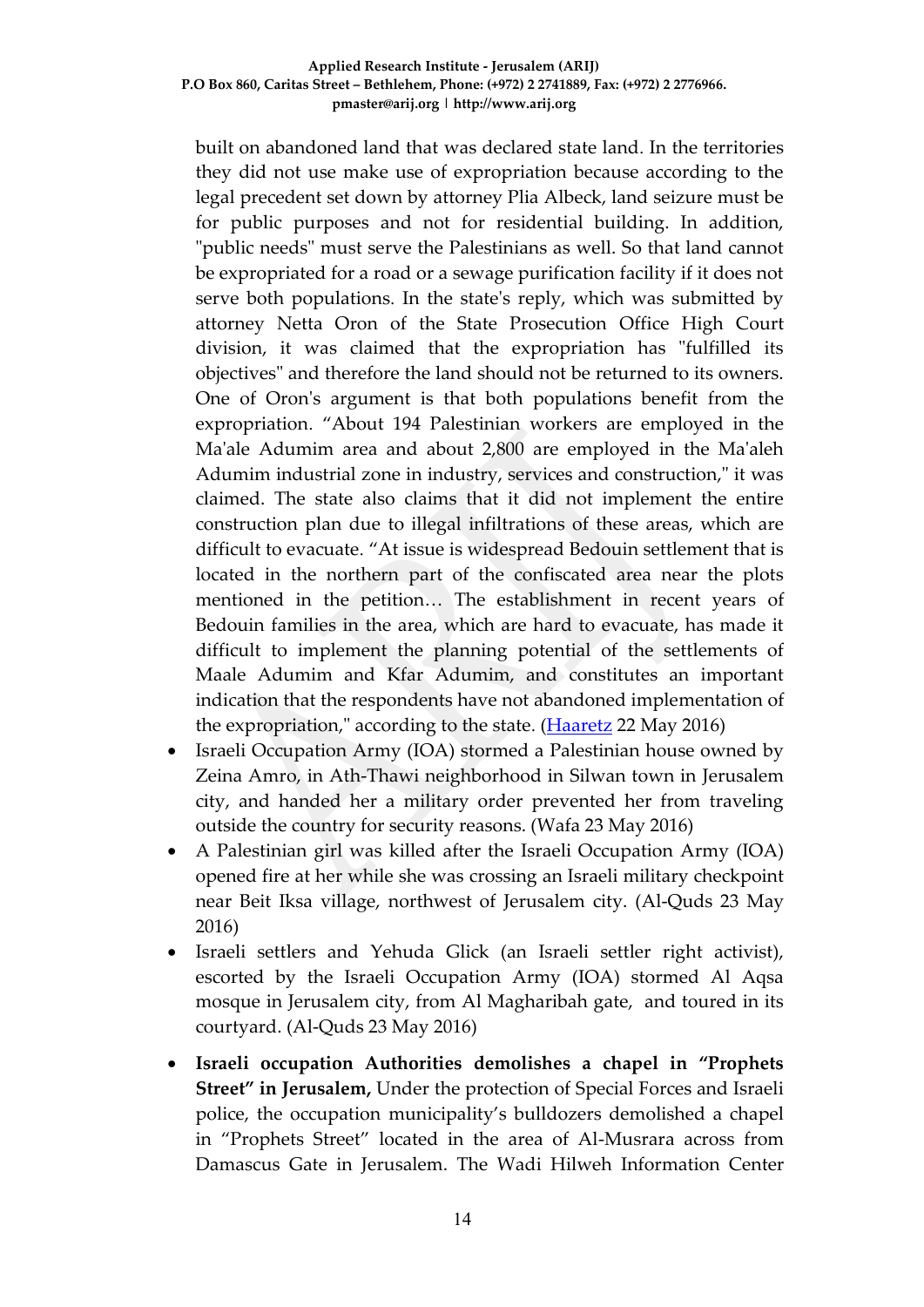was informed that the occupation forces along with a bulldozer, a winch and Special Forces raided the parking lot of Al-Musrara after midnight and started evacuating the parking from the vehicles; they prevented anyone from approaching the area. Witnesses explained that the forces demolished the chapel in Prophets Street which is built from tin plates in the area of Al-Musrara; the chapel was built several years ago. [\(SilwanIC](http://www.silwanic.net/index.php/article/news/76343) 23 May 2016)

- Israeli Occupation Army (IOA) seized all the contents of a carwash in An Nabi Samuil village, northwest of Jerusalem city. The targeted carwash are owned by Anas Abed. (RB2000 24 May 2016)
- Israeli settlers escorted by the Israeli Occupation Army (IOA) stormed Al Aqsa mosque in Jerusalem city and toured in its courtyard, and tried to perform Talmudic rituals. (RB2000 24 May 2016)
- Israeli Occupation bulldozers demolished a commercial store in Karm Ash-Sheikh neighborhood in Silwan town in Jerusalem city. (Wafa 24 May 2016)
- Israeli bulldozers escorted by the Israeli Army demolished two Palestinian houses (one of them under construction) in Adh-Dhahra neighborhood in Al Issawiya town, in Jerusalem city. The targeted houses are owned by: Mohammad Hussen 'Adilah Mustafah. During the operation, the Israeli bulldozers also, razed land and demolished a wall at the eastern entrance of the town, owned by Ameen Khalafa. Clashes erupted between Palestinians and the Israeli Army. (Al-Quds 24 May 2016)
- Israeli settlers escorted by the Israeli Occupation Army (IOA) stormed Al Aqsa mosque in Jerusalem city and toured in its courtyard. During the operation, the IOA tightened its procedures at the entrances of the mosque, where they detained a number of ID cards belong to Palestinians. (Wafa 25 May 2016)
- Israeli Occupation bulldozers demolished a carwash in An-Nabi Samwil village, northwest of Jerusalem city, and confiscated all the carwash contents. The targeted structure is owned by Laith Eid Barakat. (Safa 25 May 2016)
- Israeli Civil Administration issued orders to evacuate and demolish two mobile houses in Jabal Al Baba Bedouin community in Al Eaziriya town, east of Jerusalem city. Noted that the European Union donated the targeted mobile houses. (Wafa 25 May 2016)
- Israeli settlers escorted by the Israeli Occupation Army (IOA) stormed Al Aqsa mosque in Jerusalem city and toured in its courtyard. (NBPRS 26 May 2016)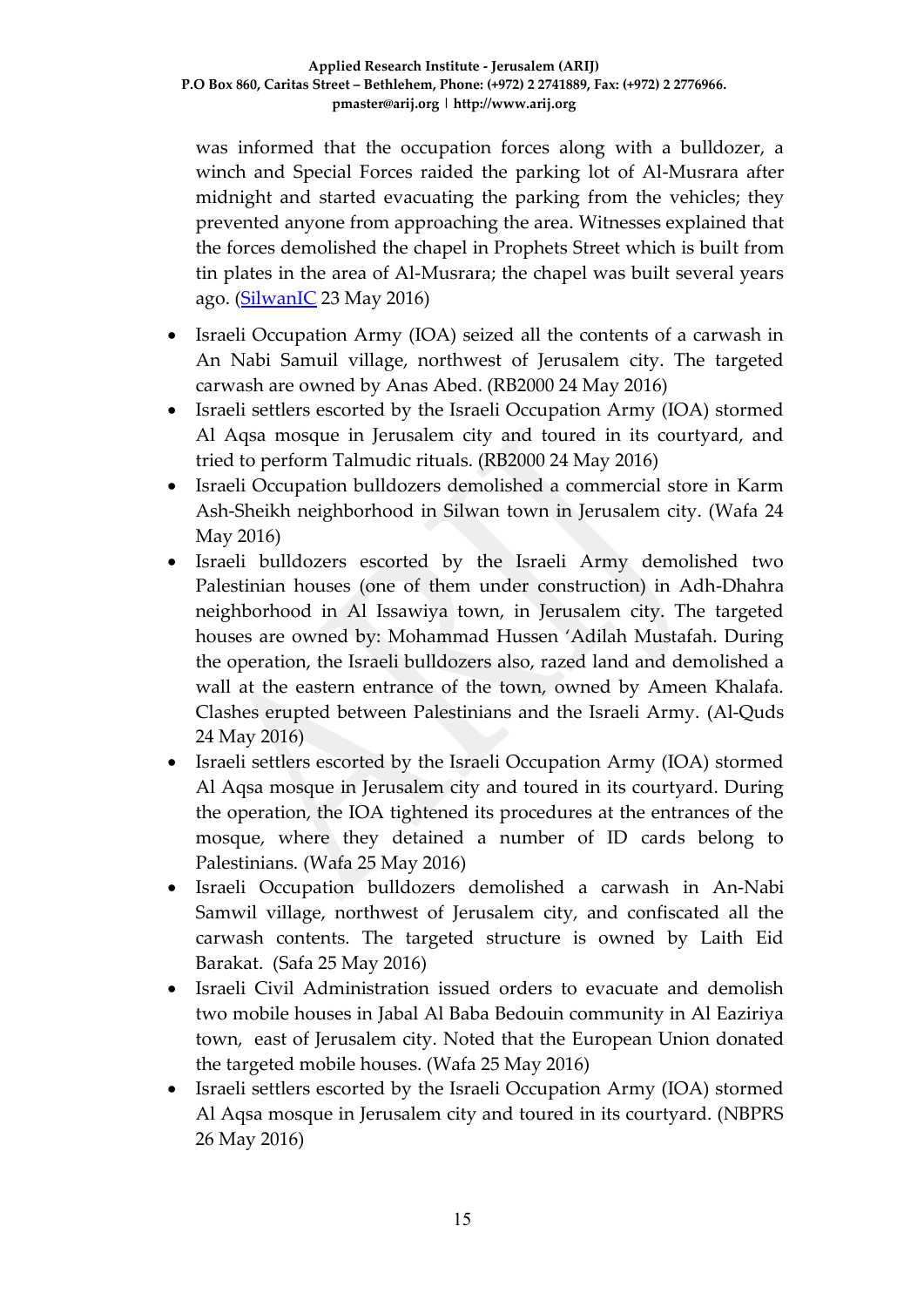- Israeli settlers living in Almon settlement constructed a stadium on the Palestinian private land owned by the residents of Anata village, northeast of Jerusalem city. According to Dror Etkes, an activist against the settlements, declared that the satellite photos for the Israeli settlement of Almon showed the new stadium established by the Israeli settlers in Anata land. (Al-Ayyam 26 May 2016)
- Israeli Municipality of Jerusalem forced Mohammad Younis Abu Tiyah to demolish his house in Ein Al Louza neighborhood in Silwan town in Jerusalem city. (Wafa 28 May 2016)
- Israeli Municipality of Jerusalem handed out administrative orders to demolish two Palestinian houses in Ein Al Louza neighborhood in Silwan town in Jerusalem city. The arrestees were identified as: Mohammad Abu Tayha and Sha'ban Abu Tayha. (RB2000 28 May 2016)
- Israeli settlers escorted by the Israeli Occupation Army (IOA) stormed Al Aqsa mosque in Jerusalem city and toured in its courtyard. (Wafa 29 May 2016)
- Israeli settlers escorted by the Israeli Occupation Army (IOA) stormed Al Aqsa mosque in Jerusalem city and toured in its courtyard. (NBPRS 30 May 2016)
- Israeli Occupation Army (IOA) closed the main entrance of Anata town, northeast of Jerusalem city. The IOA prevented Palestinians from entering or leaving the town. (Wafa 30 May 2016)
- Israeli settlers escorted by the Israeli Occupation Army (IOA) stormed Al Aqsa mosque in Jerusalem city, from Bab Al Maghriba, and toured in its courtyard. During the operation, the IOA tightened its procedures at the entrances of the mosque, where the IOA stopped and questioned Palestinians and detained their ID cards. (Wafa 31 May 2016)
- The Israeli community in Silwan expands. Leftist NGO blasts Jewish construction in historic Jerusalem neighborhood. The local Planning and building committee in the Israeli Municipality of Jerusalem is set to approve on Wednesday ( $1<sup>st</sup>$  of June 2016) the construction of a new three-story building for the Israeli settlers in Silwan town in Jerusalem city. The building will be built near Beit Yonatan outpost, a seven-story apartment building owned by the Ateret Cohanim foundation. [\(Israel](http://www.israelnationalnews.com/News/News.aspx/213038#.V01qevl94dU)  [National News](http://www.israelnationalnews.com/News/News.aspx/213038#.V01qevl94dU) & Al-Quds 31 May 2016)

### **Hebron**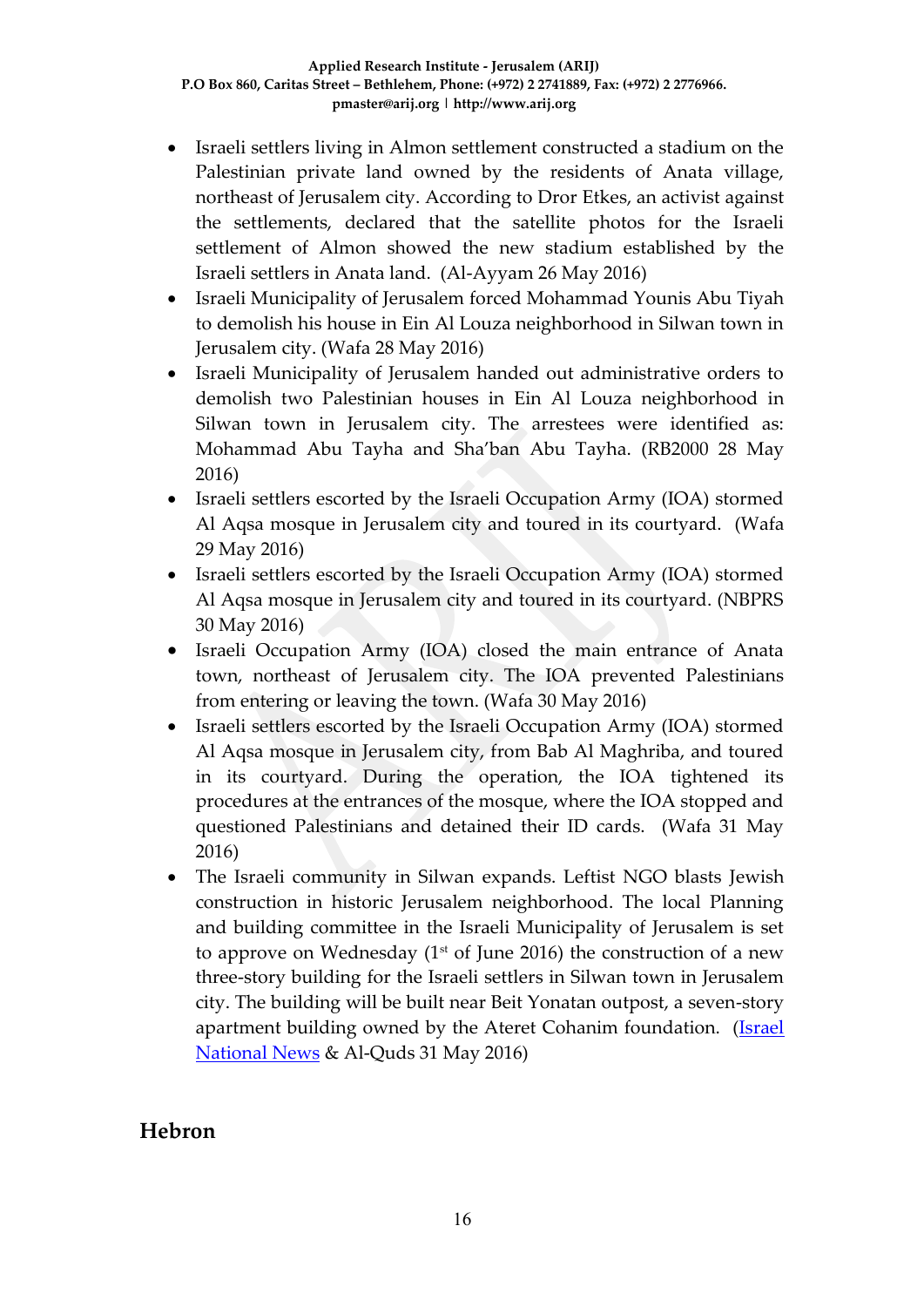- Israeli Occupation Army (IOA) fined a Palestinian farmer (Ismail Ibrahim Al 'Adra) NIS 100,000 to pay for an Israeli settler living in Avigel settlement, under claim that he was shepherd in Beir Adra area, east of Yatta town, south of Hebron city, and near the Israeli settlement of Avigel. (ARN 2 May 2016)
- Israeli Occupation Army (IOA) erected military checkpoints at the entrances of Sair and Halhul towns and at the northern entrance of Hebron city. The IOA stopped and searched Palestinian vehicles and checked ID cards. (ARN 2 May 2016)
- Israeli Occupation Army (IOA) stormed and searched a number of Palestinian houses and structures in Khirbet Al Halawa and Al Markiz, east of Yatta town, south of Hebron city. (Wafa 3 May 2016)
- Israeli Occupation Army (IOA) expanded Abu Ar-Rosh military checkpoint, at the western part of the Ibrahimi mosque in the old city of Hebron, where the IOA added a new investigation room. (Wafa 3 May 2016)
- Israeli Occupation Army (IOA) invaded and toured a several Palestinian neighborhoods in Idhan town, west of Hebron city. (Safa 3 May 2016)
- Israeli Occupation Army (IOA) erected military checkpoints at the entrances of Idhna, Sair and Halhul towns, at the northern entrance of Hebron city. The IOA stopped and searched Palestinian vehicles and checked ID cards. (ARN 3 May 2016)
- Israeli settlers escorted by the Israeli Occupation Army (IOA) attacked Palestinian students and teachers and prevented them from reaching their school in the old city of Hebron (Pal Info 4 May 2016)
- Israeli Occupation Army (IOA) opened fire at Areif Sharif Abed Al Ghafour Jaradat (21 years) while he was at the entrance of Sair town, east of Hebron city. (Wafa 5 May 2016)
- Israeli settlers assaulted and injured Raid Abu Irmilah while he was at As-Sahla street in Hebron city. (Al-Quds 5 May 2016)
- Israeli Civil Administration escorted by the Israeli Occupation Army (IOA) stormed Al Jawaya area, east of Yatta town, south of Hebron city, and handed out military orders to stop the construction in a Palestinian house owned by Ayed Abadah Ash-Shawaheen (35 years). During the operation, the IOA destroyed a number of residential tents and confiscated building tools and materials. (Wafa 5 May 2016)
- An Israeli settler tried to attack the Mayor of Hebron city while he was at As Salaimah military checkpoint, near the Ibrahimi mosque in the old city of Hebron, and chanted anti-Palestinian slogans. (Al-Quds 6 May 2016)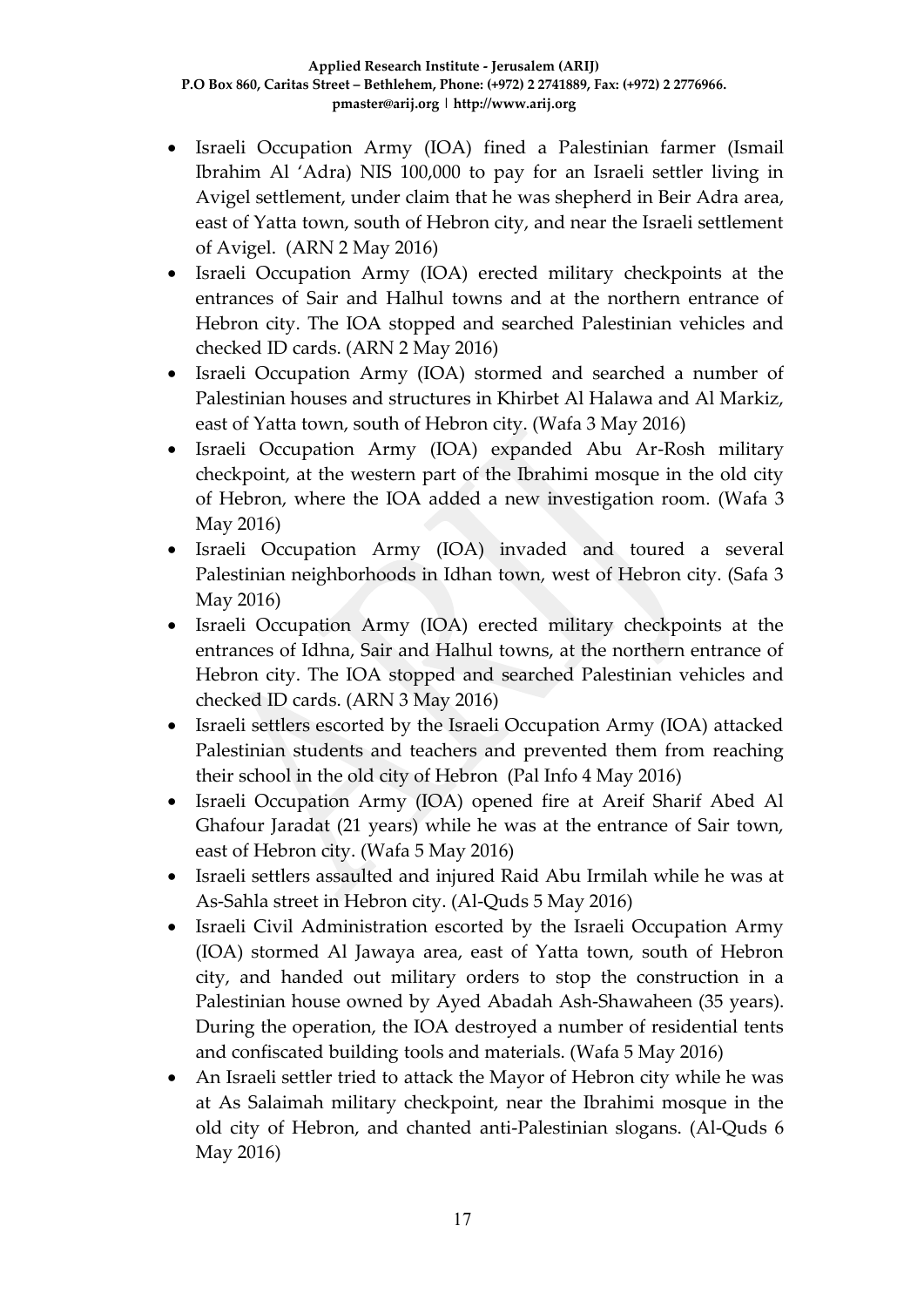- Israeli Occupation Army (IOA) shoot and injured a Palestinian from Beit Ummer town, north of Hebron city, while he was at Was Al Humos area, southeast of Jerusalem city. (RB2000 8 May 2016)
- Israeli settlers attacked two Palestinian activists; Imad Abu Shamsiya and Yasser Abu Markhiya, while they were at Tal Ar-Rumida neighborhood in Hebron city. (NBPRS 8 May 2016)
- Israeli Occupation Army (IOA) invaded and searched a number of Palestinian houses in Shuyyukh Al Arroub village, north of Hebron city. Two of the targeted houses are owned by: Ashraf Samir Haliqa and Baha Warasnah. (Orient FM 9 May 2016)
- Israeli Occupation Army (IOA) stormed and toured in several neighborhoods in Hebron city. During the operation, the IOA erected a military checkpoint at Jourt Bahlas area at the northern entrance of Hebron city, where the IOA stopped and searched Palestinian vehicles and checked ID cards. (Orient FM 9 May 2016)
- Israeli Occupation Army (IOA) erected military checkpoints at the entrances of Sair and Halhul towns in Hebron governorate. The IOA stopped and searched Palestinian vehicles and checked ID cards. (Orient FM 9 May 2016)
- Israeli Occupation Army (IOA) invaded and searched a number of Palestinian houses in Ash-Shuyyukh village, north of Hebron city. One of the targeted houses is owned by Mustafah Khalil 'Ayadah. (ARN 10 May 2016)
- Israeli Occupation Army (IOA) raided and searched three Palestinian houses in 'Iarq Al Latoun area, north of Beit Ummer town, north of Hebron city. The targeted houses are owned by: Izat Abed Al Mu'ti Abu Mariya and his two sons; Ziyad and Iyad. (ARN 10 May 2016)
- Israeli Occupation Army (IOA) stationed at Abu Ar-Rish military checkpoint, at the southern part of Hebron city, fired teargas grenades at Palestinians students and at the office of the Emergency center, causing tens of suffocation cases. (Wafa 10 May 2016)
- Israeli settlers along with the Israeli Occupation Army (IOA) raised the Israeli flags on the walls of the Ibrahimi mosque in the old city of Hebron. (Sama News 10 May 2016)
- Israeli Occupation Authorities handed out halt construction orders that targeted four residential tents and two water wells in Susiya village, east of Yatta town, south of Hebron city. The targeted houses and wells are owned by: Naser Ishreteh, Muhseen An-Nawa'ja, Khalil An-Nawa'ja and Ahmed Nasser Al Halees. (Safa 10 May 2016)
- Israeli Occupation Army (IOA) erected military checkpoints at the entrances of Sair and Halhul towns in Hebron governorate. The IOA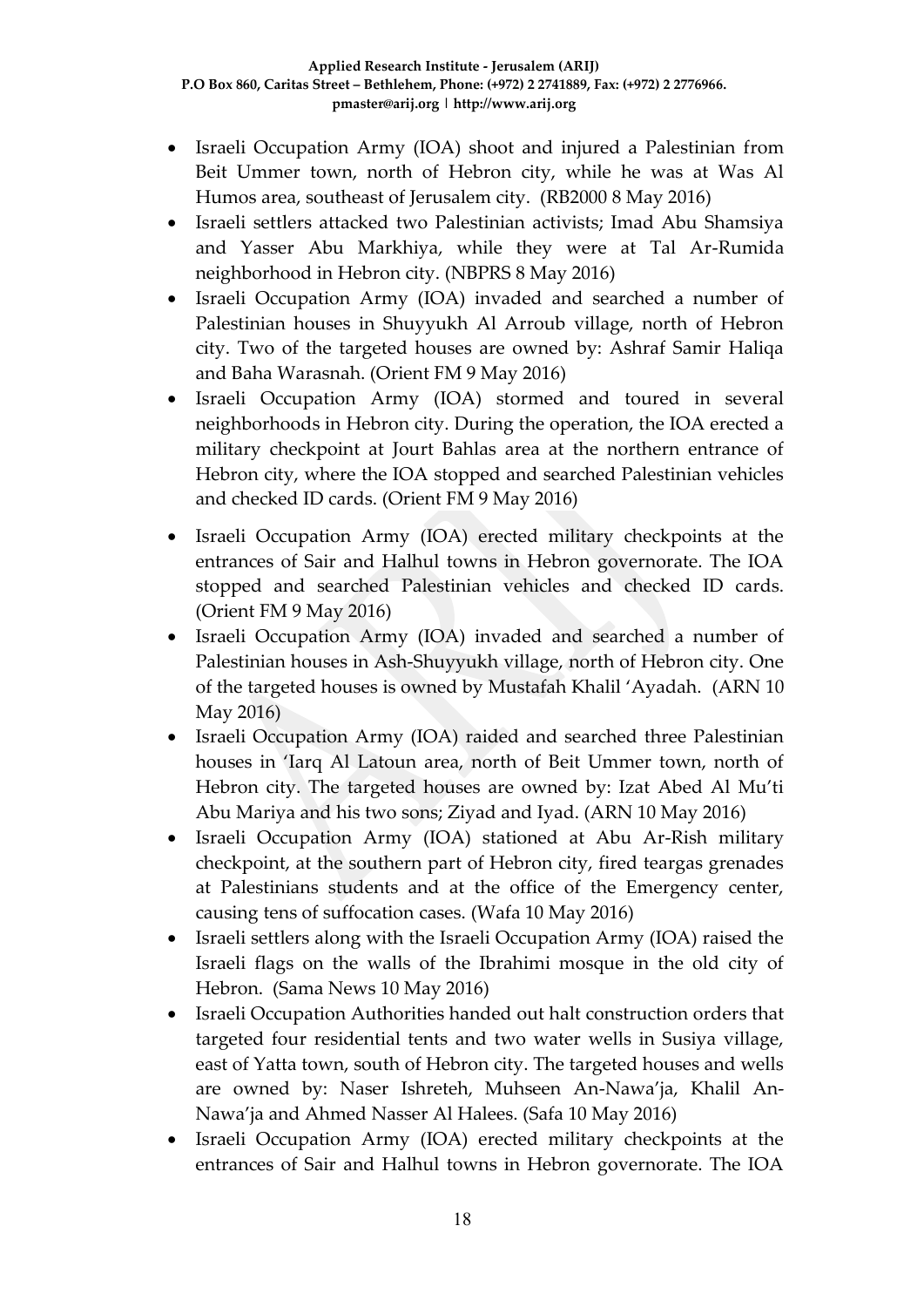stopped and searched Palestinian vehicles and checked ID cards. (ARN 10 May 2016)

- Israeli Occupation Army (IOA) closed the entrances of Bani Na'im and Beit Einun villages, and the northern entrance of Hebron city. The IOA stopped and searched Palestinian vehicles. (RB2000 10 May 2016)
- Israeli Occupation Army (IOA) stormed and toured between Palestinian houses in several neighborhoods in Beit Ula and Kharas villages in Hebron governorate. (Safa 11 May 2016)
- Israeli settlers escorted by the Israeli Occupation Army (IOA) hurled stones at Palestinians in Tal Ar-Rumida neighborhood in Hebron city. (Wattan 11 May 2016)
- Israeli Occupation Army (IOA) fired stun grenades at Palestinians and their houses and vehicles at the entrance of Beit Ummer town, north of Hebron city. (Safa 12 May 2016)
- Israeli settlers escorted by the Israeli Occupation Army (IOA) stormed and toured in Jabara neighborhood near the Ibrahimi mosque in the old city of Hebron. As a result, clashes erupted between Palestinians and the Israeli settlers. The Israeli settlers also, carried out a party in the courtyard of the Ibrahimi mosque to mark "An Nakba Day" (what so called "Israel Independent day" . (RB2000 12 May 2016)
- Israeli settlers escorted by the Israeli Occupation Army (IOA) stormed and toured in Abu Sodaa area, east of Beit Ummer town, north of Hebron city, and toured also, around Beit Al Baranak area. (Orient FM 12 May 2016)
- Clashes erupted between Palestinians and the Israeli Occupation Army (IOA) in Al Fawar refugee camp, north of Hebron city. The IOA fired teargas and stun grenades at Palestinian, houses and lands, causing the troch of vast area of Palestinian land. (Safa 14 May 2016)
- Israeli settlers attacked a Palestinian house in Tal Ar-Rumida neighborhood in Hebron city, and assaulted a Palestinian woman and her baby. The targeted house is owned by Riad Abu Haza'. (Maannews 14 May 2016)
- Israeli Occupation Army (IOA) attacked a non-violent protest to mark An Nakba Day in al Fawar refugee camp, south of Hebron city. The IOA fired teargas grenades, causing dozens of suffocation cases. (RB2000 15 May 2016)
- Israeli settlers living in Negohot settlement torched more than 800 dunums of Palestinian land in Beit 'Awa town, west of Hebron city. (NBPRS & Pal Info 15 May 2016)
- Israeli settlers escorted by the Israeli Occupation Army (IOA) attacked a Palestinian house in Jaber neighborhood, near Qriyat Arba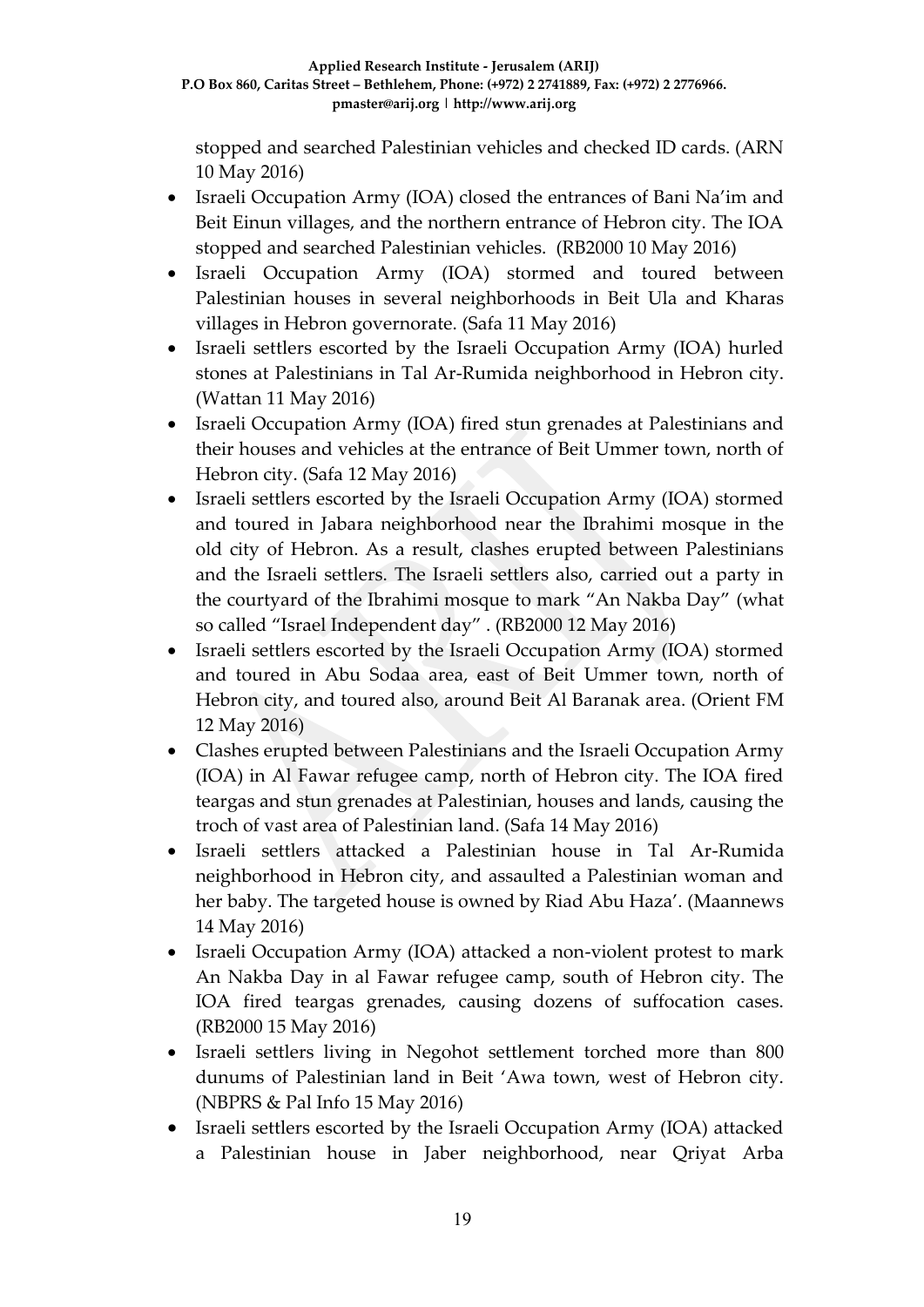settlement, in Hebron city, and chanted anti-Palestinian slogans. The targeted house is owned by Sufian Abu Hata. (Wafa 15 May 2016)

- Israeli Occupation Army (IOA) stormed and searched dozens of Palestinian houses in Deir Al 'Asal village, southwest of Hebron city. One of the targeted house is owned by Ibrahim Ash-Shawamrah. (RB2000 16 May 2016)
- Israeli Occupation Army (IOA) erected military checkpoint at the northern entrance of Hebron city, and at the main entrances of Beit 'Awa and Sair towns in Hebron Governorate. The IOA stopped and searched Palestinian vehicles and checked ID cards. (RB2000 16 May 2016)
- Israeli settlers escorted by the Israeli Occupation Army (IOA) attacked a Palestinian house in Tal Ar-Rumida neighborhood in Hebron city, and assaulted residents. The targeted house is owned by Adib Abu 'Aisha. During the operation, the IOA arrested Rami Adib Abu 'Aisha (16 years). (Maannews & Safa 18 May 2016)
- Israeli Occupation Authorities handed out military orders to demolish 4 water tanks in Beit Za'ta, Al Fursdes and Thaghrit Ash-Shabak areas in Beit Ummer town, north of Hebron city, funded by the EU. The targeted tanks are owned by Waheed Hamdi Abu Mariya, Jamel Mohammad Amir Abu Mariya, Ghassan Mohammad Abed Al Aziz Barghith and Khalid Yousif Abed Al Majed Barghith. (RB2000 18 May 2016)
- Israeli Occupation Army (IOA) stormed and searched a number of Palestinian houses and commercial stores in Hebron city. The IOA detained and questioned tens of Palestinians. (Safa 19 May 2016)
- Israeli Occupation Army (IOA) stormed and searched dozens of Palestinians houses in areas around the Ibrahimi mosque in the old city of Hebron. (RB2000 21 May 2016)
- Israeli Occupation Army (IOA) erected military checkpoints at the northern entrance of Hebron city, and at the main entrance of Sair and Halhul towns in Hebron governorate. The IOA stopped and searched Palestinian vehicles and checked ID cards. (Wafa 21 May 2016)
- Israeli Occupation Army (IOA) raided and searched a number of Palestinian houses in Sair town, east of Hebron city. As a result, clashes erupted between Palestinians and the IOA, where the IOA fired teargas and stun grenades, and rubber bullets at Palestinians. During the clashes, the IOA closed the entrance of the town and declared it as "close military area". (Orient FM 22 May 2016)
- Clashes erupted between Palestinians and the Israeli Occupation Army (IOA) around Abu Ar-Rish military checkpoint at the southern part of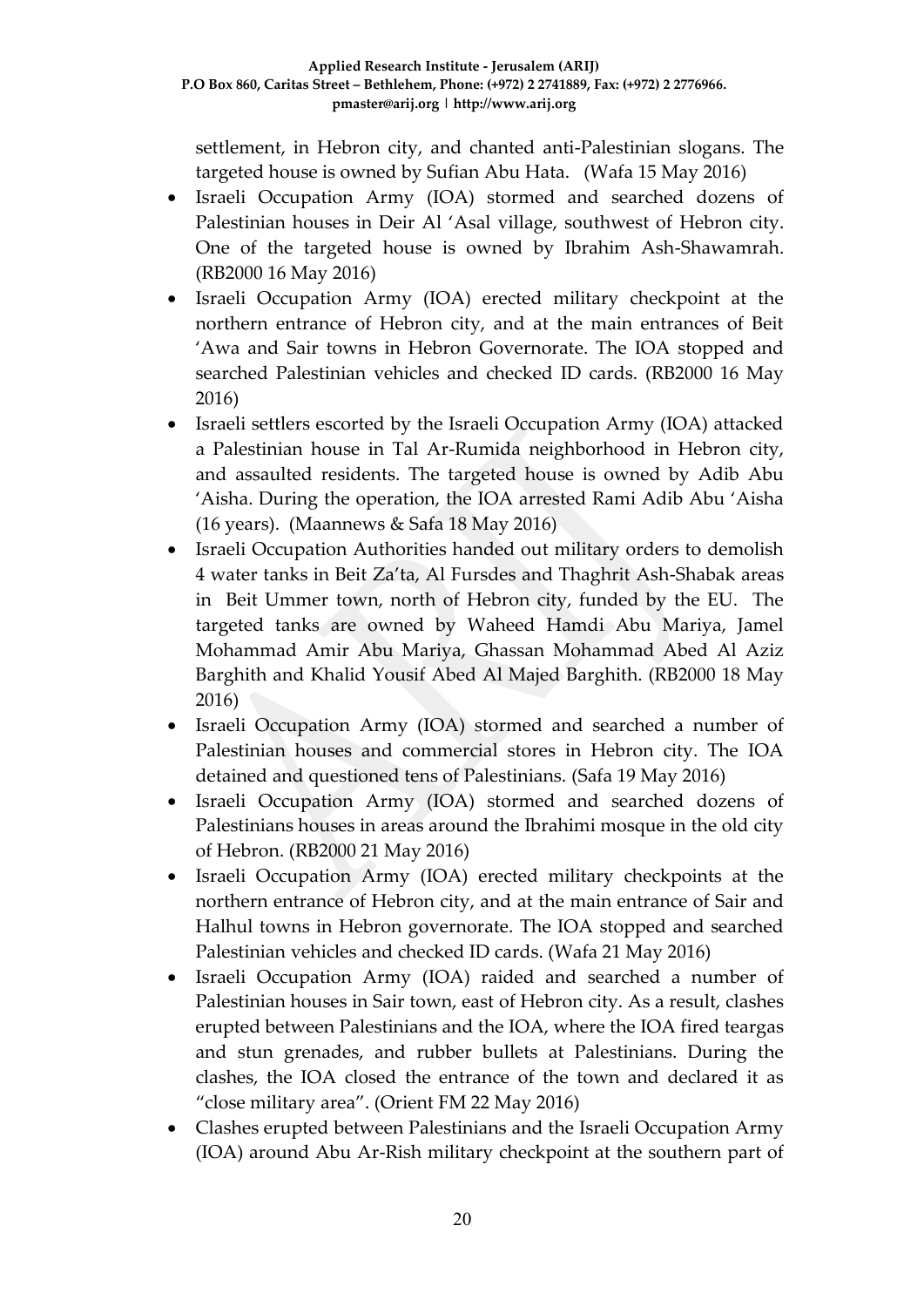Hebron city. The IOA fried teargas and stun grenades, causing tens of suffocation cases. (Orient FM 22 May 2016)

- Israeli Civil Administration issued orders to demolish a Palestinian school and two houses in Khirbet Ghuwain, south of Samu' town in Hebron Governorate. The targeted houses are owned by Ahmed Mahmoud Hawamda and Abed Al Men'im Ismail Hawamda. The targeted school consist of three classrooms for 12 students, a bathrooms and the administration unit. (Al-Ayyam 22 May 2016)
- Israeli Occupation Army (IOA) invaded and searched a number of Palestinian houses in Ash-Shuhada street in Hebron city. (Wafa 23 May 2016)
- Israeli Occupation Army (IOA) raided and searched areas in Surif village, northwest of Hebron city. (Maannews 23 May 2016)
- Israeli Occupation Army (IOA) invaded and searched areas and neighborhoods in Idhna town in Hebron governorate. (Safa 23 May 2016)
- Israeli settlers escorted by the Israeli Occupation Army (IOA) invaded and toured in Jabal Johar neighborhood in Hebron city. (Wafa 23 May 2016)
- Israeli Occupation Army (IOA) erected military checkpoints at the entrances of Sair and Halhul towns and at the northern entrance of Hebron city. The IOA stopped and searched Palestinian vehicles and checked ID cards. (Wafa 23 May 2016)
- Israeli settlers raided two Palestinian houses in Ash Shuhada street in Hebron city, and stole all the furniture. The targeted houses are owned by: Ahmed and Tahuob family. (Maannews 24 May 2016)
- Israeli Occupation Army (IOA) raided and searched tens of Palestinian houses in Beit Ummer town, north of Hebron city. Three of the targeted houses are owned by: Ibrahim Awad, Bassem Jamel Awad and Mohammad Abu Mariya. (Wafa 29 May 2016)
- Israeli Occupation Army (IOA) invaded and toured in several areas and neighborhoods in Bani Naim village, east of Hebron city. (Wafa 29 May 2016)
- Israeli Occupation Army (IOA) stormed and toured in Al Arroub refugee camp, north of Hebron city. (Wafa 29 May 2016)

# **Qalqilyah**

• Israeli Occupation Army (IOA) demolished an agricultural structure at the eastern neighborhood of Qalqiliyah city. The targeted structure is owned by Mohammad Ameen Ja'ide. (Orient FM 2 May 2016)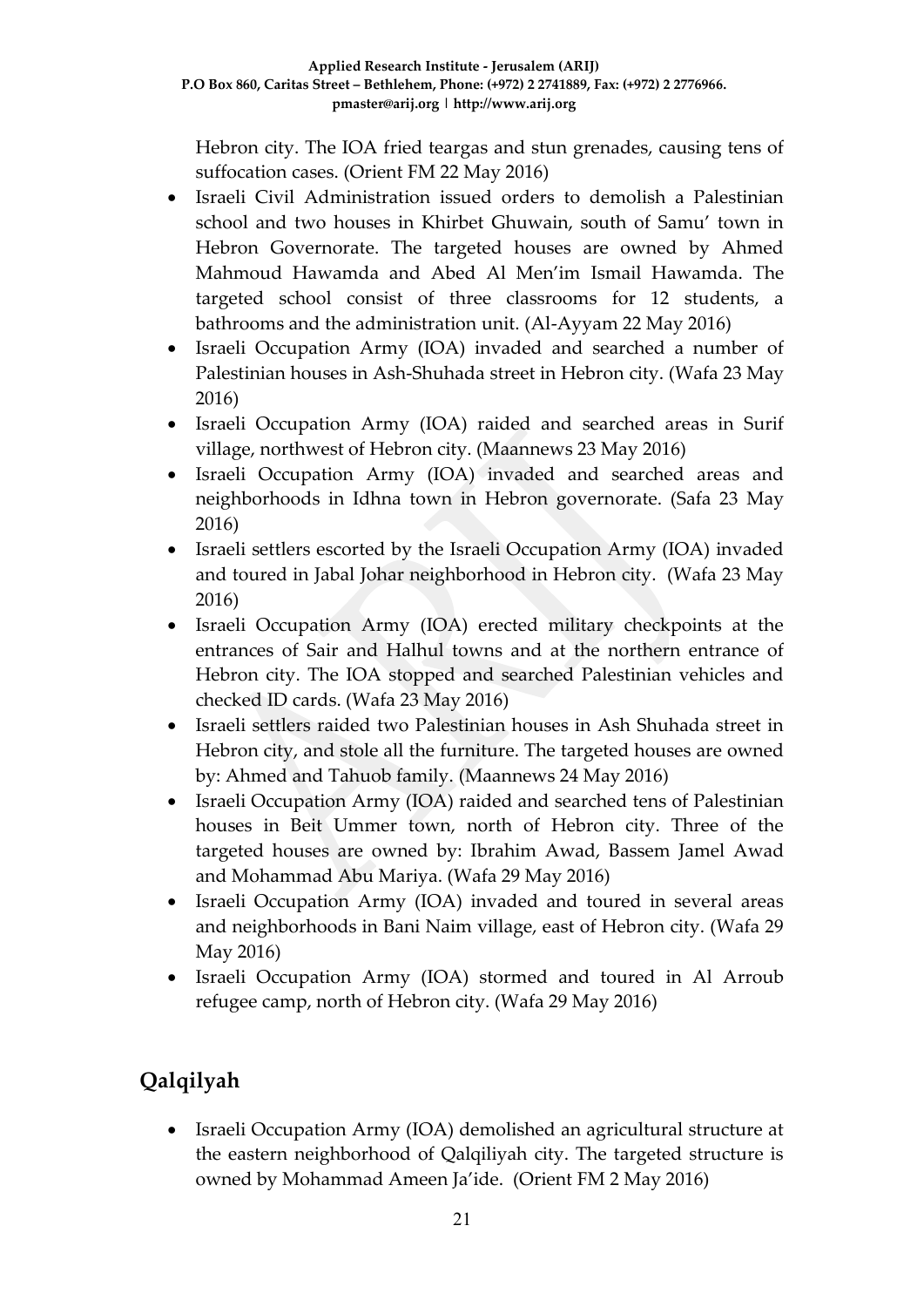- Clashes erupted between Palestinians and the Israeli Occupation Army (IOA) in An-Naqar neighborhood, west of Qalqiliyah city. The IOA fired rubber bullets, causing the injury of a Palestinian. During the clashes, the IOA arrested Mohammad Abed Al Latif Ja'adiya. (Wafa 6 May 2016)
- Israeli Occupation Army (IOA) attacked the weekly non-violent protest against the Segregation wall and settlements in Kafr Qaddum village, east of Qalqiliyah city. The IOA fired rubber bullets, and teargas and stun grenades, causing tens of suffocation cases and the injury of Akef Jum'a (55 years), Ahmed Shawer (a Palestinian journalist) and Muthana Ad-Dik (a Palestinian journalist). (Al-Quds 6 May 2016)
- Israeli Occupation bulldozers escorted by the Israeli Army stormed an area in Kafr Qaddum village, east of Qalqiliyah city, razed 50 dunums of Palestinian land and uprooted 50 olive trees, for the construction of a new road from the Israeli settlers in Metsifi Yeshi settlement. The targeted land and trees are owned by Abed Al Latif Shtiwi and Jum'a Barham. Noted that (ARN 8 May 2016)
- Israeli Occupation Army (IOA) attacked the weekly non-violent protest against the segregation wall and settlements in Kafr Qaddum village, east of Qalqiliyah city. The IOA fired live and rubber bullets, and teargas grenades, causing tens of suffocation cases and the injury of two Palestinians. (Al-Quds 13 May 2016)
- Clashes erupted between Palestinians and the Israeli Occupation Army (IOA) in Kafr Qaddum village, west of Qalqiliyah city. The IOA fired teargas grenades at Palestinians and their houses and lands, causing tens of suffocation cases and the troch of tens dunums of agricultural land planted with olive trees. (Wattan 15 May 2016)
- Israeli Occupation Army (IOA) attacked the weekly non-violent protest against the Segregation wall and Settlements in Kafr Qaddum village, east of Qalqiliyah city. The IOA fired teargas grenades, causing tens of suffocation cases and the injury of two Palestinians. (Al-Quds 20 May 2016)
- Israeli Occupation Army (IOA) closed Oranit military checkpoint near Qalqiliyah city. The IOA prevented Palestinians from crossing the checkpoint, and detained and questioned a number of Palestinians. (Maannews 25 May 2016)
- Israeli Occupation Army (IOA) attacked the weekly non-violent protest against the Segregation wall and Settlements in Kafr Qaddum village, east of Qalqiliyah city. The IOA fired teargas grenades, rubber bullets and wastewater, causing tens of suffocation cases and the injury of a Palestinian. (Al-Quds 27 May 2016)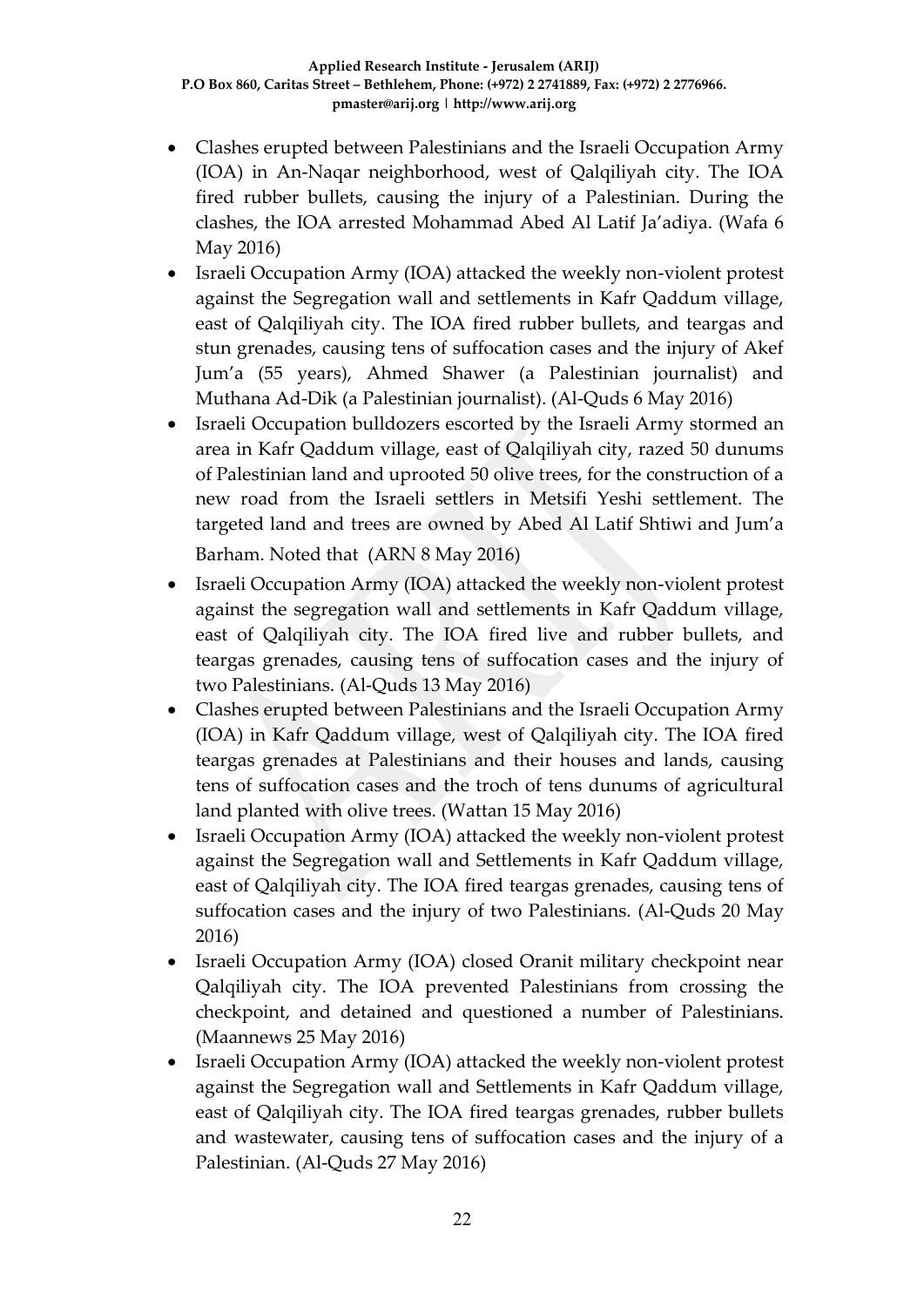### **Tubas**

- Israeli Occupation Authorities handed out military orders to demolish 5 Palestinian houses and a water tube in Al 'Aqaba village, east of Tubas Governorate. (Orient FM 6 May 2016)
- Israeli Occupation Army (IOA) handed out a halt construction order that targeted a water lines project in Khirbet Ibziq, east of Tubas city. The targeted water lines length reach to 4.5 kilometers. (PNN 8 May 2016)
- Israeli Occupation Army (IOA) handed out military orders to stop the construction in 13 residential structures in Kardala village in the northern of Jordan Valley. Noted that few days ago, the IOA also, handed out military orders to stop the construction in two houses in the village. (RB2000 23 May 2016)
- Israeli Occupation Army (IOA) seized a 1000 meters length of Plastic water pipes in Khirbet Al Hadidiya in the northern of Jordan valley, after storming a tent owned by Abed Al Muhdi As-Salamneen and found the water pipes inside the tent. (Raya 24 May 2016)
- Israeli Occupation Army (IOA) handed out military orders to evacuate 12 Palestinian families from their houses and land in Ras Al Ahmar area in the northern of Jordan valley, under the claim of the Israeli military trainings, and the evacuation schedule will be as follow: on the 30<sup>th</sup> of May 2016 from 6:00 a.m. until 9:00 p.m., on the 31<sup>st</sup> of May 2016 from 6:00 a.m. until 5:00 p.m. and on the 1st of June 2016 from 6:00 a.m. until 4:00 p.m. (Wattan 25 May 2016)
- Israeli Occupation Army (IOA) stormed Al 'Aqaba village, east of Tubas city, and carried out military training between the Palestinian houses. (Safa 26 May 2016)
- Israeli Occupation Army (IOA) handed out military orders to evacuate 17 Palestinian families from their houses in Humsa area in the northern of Jordan valley, for three days, under the claim that the Israeli Army will carry out military trainings in the area. (Wattan 27 May 2016)
- Israeli Occupation Army (IOA) handed out military orders to evacuate 27 Palestinian families from their houses in Al Malha area, east of Tubas city, for three days, under the claim of the Israeli military trainings. (Wattan 27 May 2016)
- Israeli Occupation Army (IOA) forced 56 Palestinians families from Humsa, Al Maleh and Ar Ras Al Ahmar areas in the northern of Jordan valley, to evacuate their houses under the claim of the Israeli Military Training. Noted that the IOA handed out the residents of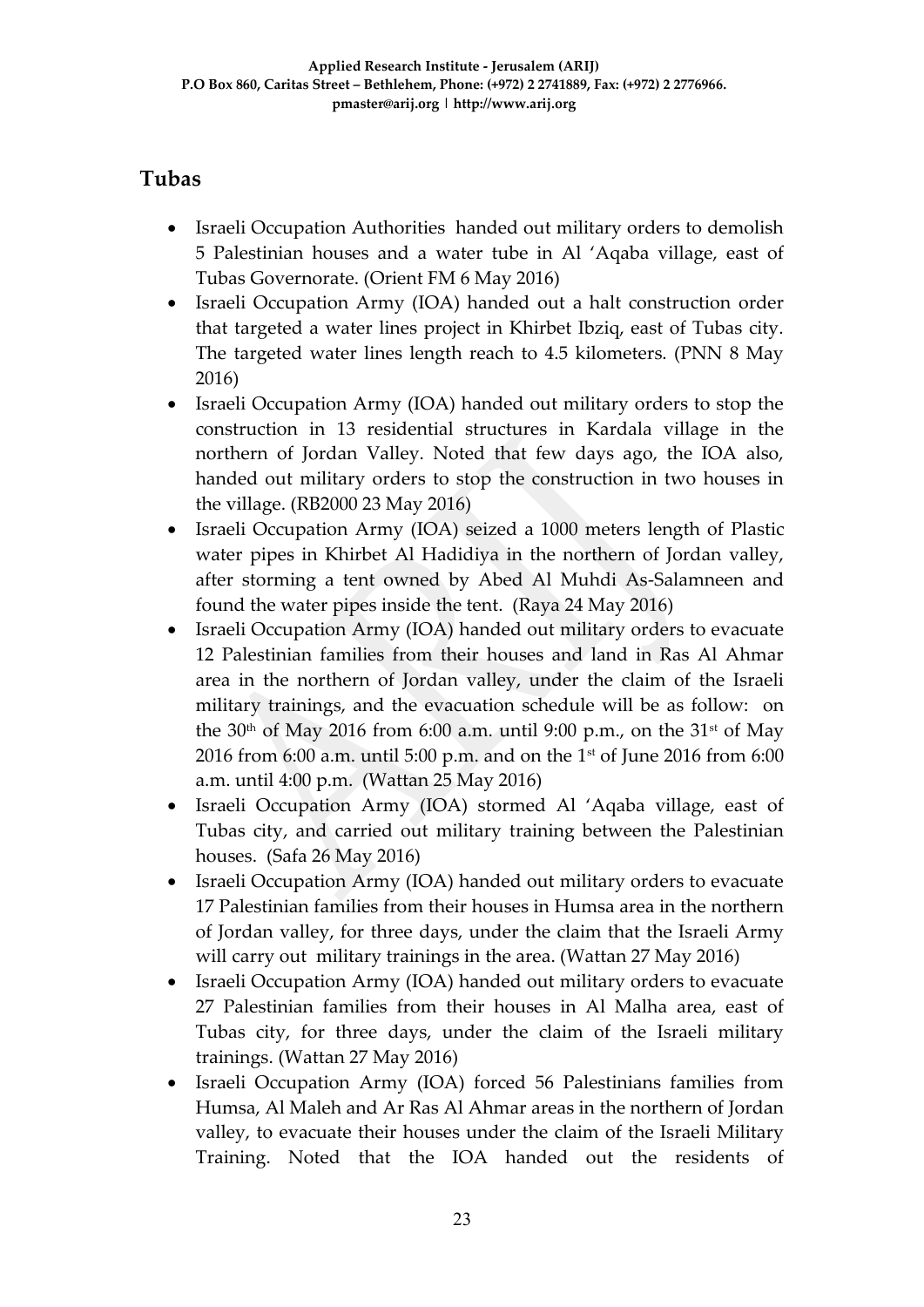aforementioned areas military orders to evacuate their houses for next three days. (Wafa 30 May 2016)

### **Ramallah**

- Israeli Occupation Army (IOA) invaded Nilin village, west of Ramallah city. Clashes erupted between Palestinians and the IOA, where the IOA fired rubber bullets and teargas grenades at Palestinians and their houses, causing tens of suffocation cases. (Safa 1 May 2016)
- Israeli Occupation Army (IOA) stormed Nilin village, west of Ramallah city. Clashes erupted between Palestinians and the IOA, where the IOA fired rubber bullets and teargas grenades at Palestinians and their houses, causing a number of suffocation cases. (RB2000 2 May 2016)
- Israeli Occupation Army (IOA) invaded and searched a number of Palestinian houses in Umm Ash-Sharait area in Ramallah city. (RB2000 2 May 2016)
- Israeli Occupation Army (IOA) attacked a non-violent protest near the Israeli Jail of Ofar, near Beituniya town in Ramallah Governorate. The protest was carried out by the Palestinian journalists against the arrest of Omar Nazal. The IOA fired stun and teargas grenades, causing the injury of Mohammad Abu Shosha, Ali Abiyat and Zahir Abu Huseen. (Safa 3 May 2016)
- Israeli Occupation Army (IOA) opened fire at a Palestinian vehicle at the western entrance of Ramallah city, between Beituniya town and Ein 'Arik village, west of Ramallah city, and killed Ahmed Riyad Abed Al Aziz Shahada (36 years) from Qalandiya refugee camp, north of Jerusalem city. (Maannews 4 May 2016)
- Clashes erupted between Palestinians and the Israeli Occupation Army (IOA) in Deir Nidham village, north of Ramallah city. The IOA fired teargas and stun grenades, and rubber bullets at Palestinians and their houses. (Maannews 5 May 2016)
- Israeli Occupation Army (IOA) attacked the weekly non-violet protest against the Segregation wall and settlements in Bilin village, west of Ramallah city. The IOA fired teargas grenades at participants and lands, causing dozens of suffocation cases and the torch of tens of dunums of Palestinian agricultural land, planted with olive trees. (Orient FM 6 May 2016)
- Clashes erupted between Palestinians and the Israeli Occupation Army (IOA) around Ofar military jail in Beituniya town, southwest of Ramallah city. The IOA fired rubber bullets and teargas grenades,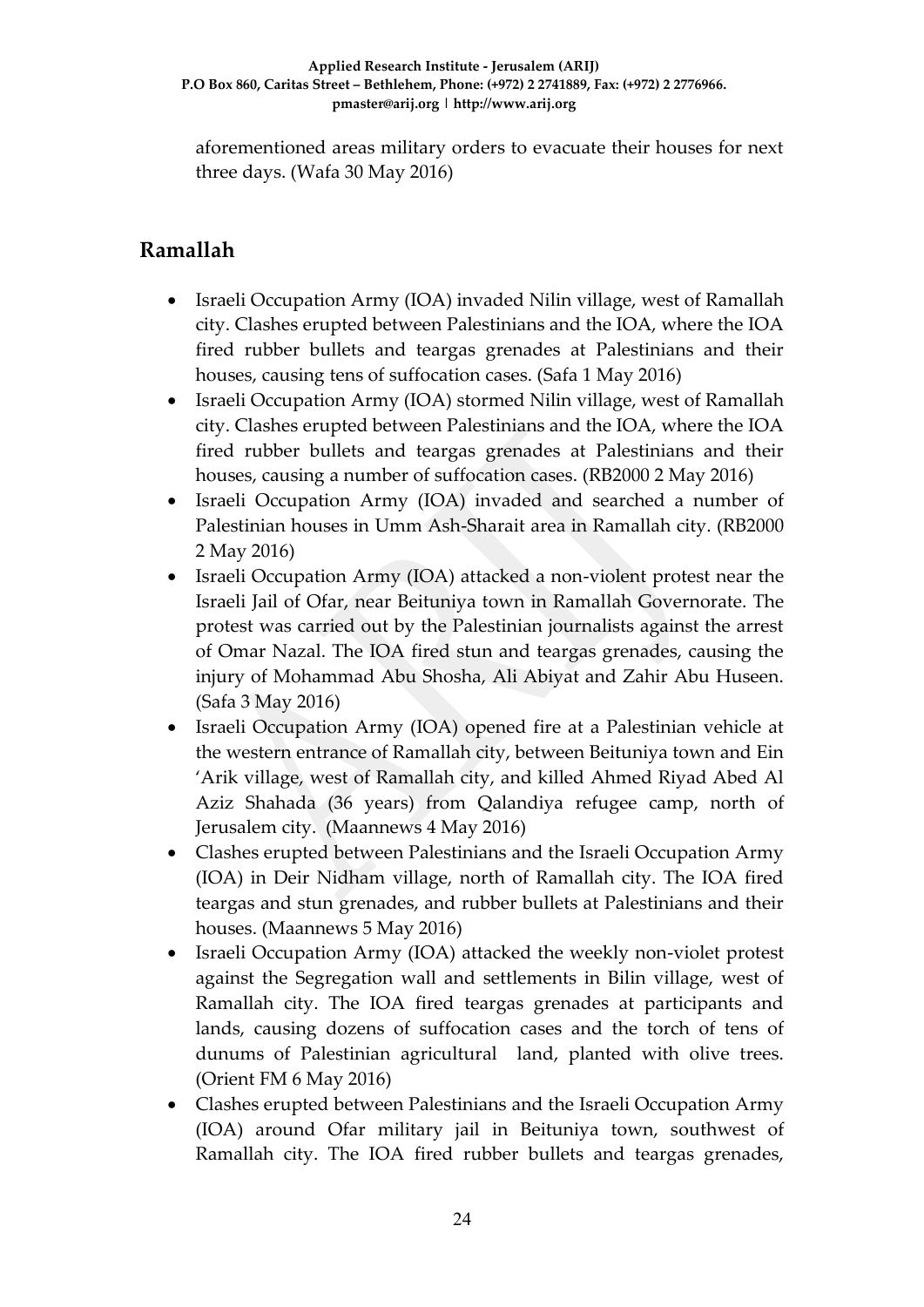causing the injury of three Palestinians. During the clashes, the IOA arrested four Palestinians. (Maannews 6 May 2016)

- Israeli settlers escorted by the Israeli Occupation Army (IOA) stormed Ein Az-Zarqa area near Deir Ghassana village in Ramallah Governorate, and started the construction in a water pool in the area. (Wattan 6 May 2016)
- Israeli Occupation Army (IOA) closed with cement blocks the main entrances of Nilin and Deir Qaddis villages, west of Ramallah city. The IOA prevented Palestinians from entering or leaving the villages. (Maannews 8 May 2016)
- Israeli Occupation Army (IOA) issued an order to prevent a Palestinian student; Asma Qdeh, from entering Ramallah city and Bir Zeit town, for 5 months. (Maannews 9 May 2016)
- Israeli Occupation Army (IOA) tightened its procedures at 'Atara military checkpoint, north of Ramallah city. The IOA detained tens of Palestinian vehicles and checked ID cards. (Wafa 11 May 2016)
- Israeli Occupation Army (IOA) tightened its procedures at the entrance of An-Nabi Saleh village, north of Ramallah city. The IOA detained dozens of Palestinian vehicles and checked ID cards. (Wafa 11 May 2016)
- Israeli Occupation Army (IOA) attacked the weekly non-violent protest against the Segregation Wall and Settlements and to mark the 68<sup>th</sup> of An-Nakba day, in An-Nabi Saleh village, north of Ramallah city. (Pal Info 13 May 2016)
- Israeli Occupation Army (IOA) tightened its procedures at 'Atara military checkpoint, north of Ramallah city. The IOA stopped and searched Palestinian vehicles and checked ID cards.(Raya 13 May 2016)
- Israeli Occupation Army (IOA) closed the eastern entrance of Nilin village, west of Ramallah city, to prevent the events to mark An-Nakba day. Noted that the Palestinians carried put a bicycle demonstration started from Ramallah city to the Israeli segregation wall in Nilin village, the IOA fired teargas and stun grenades at the participants when they arrived Nilin village. (Orient FM 13 May 2016)
- Israeli Occupation Army (IOA) attacked the weekly non- violent protest against the Segregation wall and settlements in Bilin village, west of Ramallah city. The IOA fired teargas grenades at participants and Palestinian agricultural land, causing tens of suffocation cases and the torch of tens dunums of lands planted with olive trees. During the operation, the IOA arrested Abdalla Abu Rahma and an international activist. (Al-Quds 13 May 2016)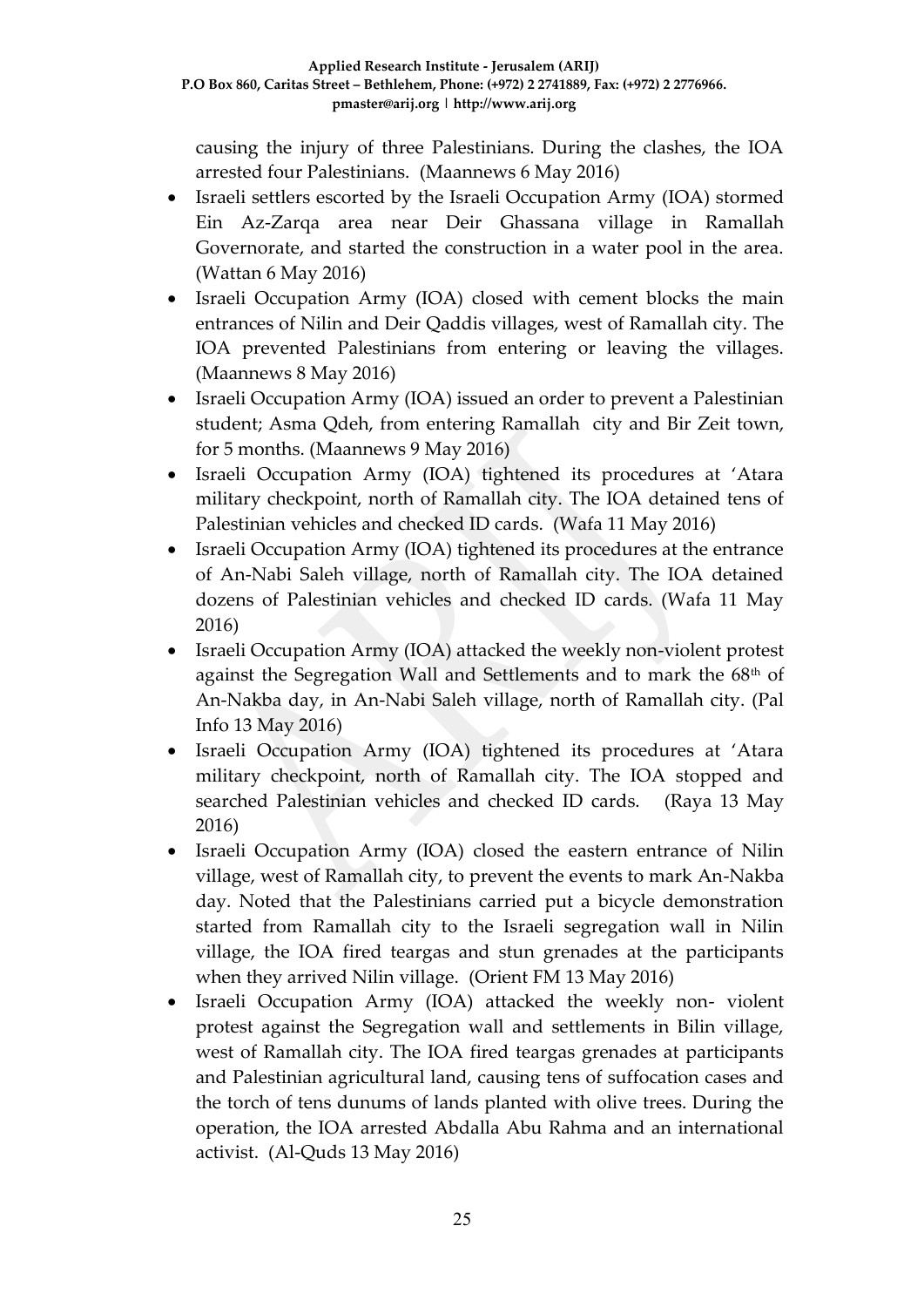- Israeli Occupation Army (IOA) attacked a bicycle protest started from Ramallah city, through Ein 'Arik village, to the Israeli Segregation wall in Bilin village, west of Ramallah city. The IOA fired teargas and stun grenades at participants, causing tens of suffocation cases. (Maannews & Al-Quds 13 May 2016)
- Israeli Occupation Army (IOA) tightened its procedures around Silwad town, northeast of Ramallah city. (Orient FM 15 May 2016)
- Israeli Occupation Army (IOA) invaded and toured in Budrus village in Ramallah Governorate. (Orient FM 15 May 2016)
- Israeli Occupation Army (IOA) torched tens dunums of Palestinian agricultural land planted with olive trees, located near the Israeli Segregation wall in Budrus village, northwest of Ramallah city. (Safa 17 May 2016)
- Israeli Occupation Army (IOA) stormed and toured in several areas in Beituniya town, west of Ramallah city, and fired teargas grenades at Palestinian schools, causing a number of suffocation cases. During the operation, the IOA arrested two Palestinians. (Maannews 18 May 2016)
- Israeli Occupation Army (IOA) attacked the weekly non-violent protest against the Segregation wall and settlements in Nilin village, west of Ramallah city. The IOA fired teargas and stun grenades at Palestinians and their houses and land, causing dozens of suffocation cases and the torch of tens of olive trees in Karm Al Haja area, south of Nilin village. (ARN 20 May 2016)
- Israeli Occupation Army (IOA) attacked the weekly non-violent protest against the Segregation wall and Settlements in Bilin village, west of Ramallah city. The IOA fired rubber bullets, and teargas and stun grenades, causing a number of suffocation cases. (Orient FM 20 May 2016)
- The Israeli Civil Administration submitted a building scheme in Al Quds Daily Newspaper for Public Review**<sup>1</sup>** . The Regional Plan No. (235/2/4/1), Mandate scheme RJ/S/ירש and 235/2, parts of basin number 9 in Shu'bat Dib area, parts of basin number 1 in Ras Abu Zaytoun area, parts of basin number 8 in Al Matawi area in Ras Karkar village in Ramallah governorate, and parts of basin number 5 in Al Matawi' area in Deir 'Ammar village. The plan change the status of land from agricultural area to residential area, public buildings, commercial and industrial areas, road networks, and open area. (Al-Quds 20 May 2016)
- Israeli Occupation Army (IOA) stormed Budrus village, west of Ramallah city and stationed near a Palestinian school. The IOA fired

1

<sup>1</sup> It is the last step before approving the building scheme, after which, building permits and tenders may be issued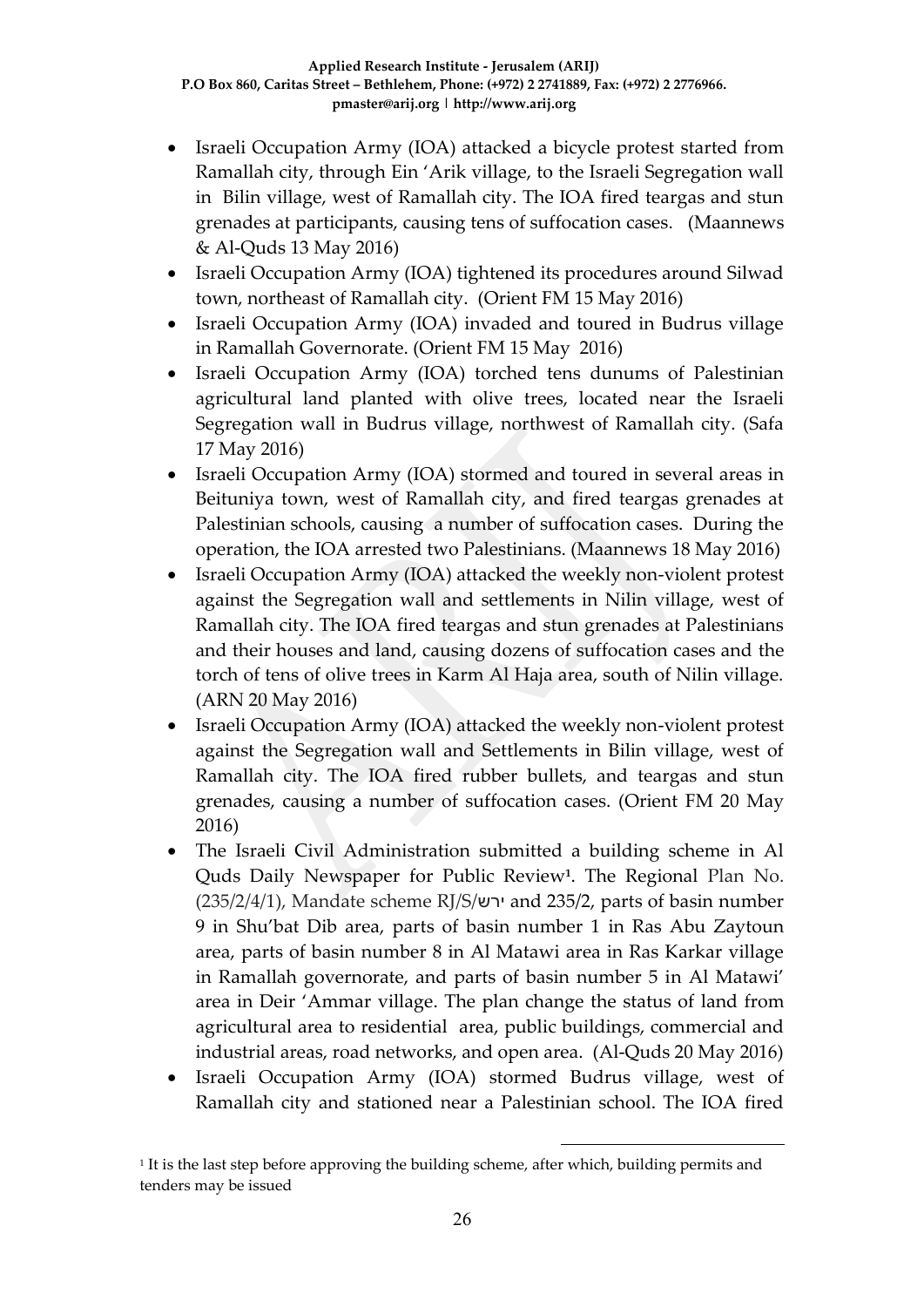stun grenades at the students while they were leaving the school. (Safa 23 May 2016)

- Israeli settlers living in Beit El settlement rejected the establishment of a Palestinian school in Ramallah city, 350 meters way from the border of the settlement. (NBPRS 24 May 2016)
- Israeli Occupation Army (IOA) confiscated two waste transport trucks in Nilin-Qibiya landfill, west of Ramallah city. (Safa 25 May 2016)
- Israeli Occupation Army (IOA) attacked the weekly non-violent protest against the Segregation Wall and Settlements in Nilin village, west of Ramallah city. The IOA fired teargas grenades, causing dozens of suffocation cases. (Al-Quds 27 May 2016)

## **Jericho**

• Israeli Occupation Army (IOA) prevented a Palestinian company from planted palm trees in 650 dunums of land in Al 'Auja village, north of Jericho city. The targeted owned by the Islamic Waqf. (NBPRS 10 May 2016)

## **Salfit**

- Israeli Minister of Science and Technology; put the first stone to construct a theater in Arial University in Arial settlement. During the event, the Israeli Minister declared that the Arial Settlement will be always there and it the "Capital city" for the northern settlements in the West Bank. (NBPRS 2 May 2016)
- Israeli settlers escorted by the Israeli Occupation Army (IOA) stormed "Salah Ad Diyn Al Ayoubi" tomb in Kafl Haris village, north of Salfit city, performed Talmudic rituals and carried out provocative actions (Al-Quds & Maannews 4 May 2016)
- Israeli Occupation Army (IOA) erected a military checkpoint at the entrance of Kafr Ad-Dik village, west of Salfit city. The IOA stopped and searched Palestinian vehicles and checked ID cards. (Wattan 5 May 2016)
- Israeli settlers put mark on hundreds of olive trees in Deir Istiya village, north of Salfit city. (NBPRS 7 May 2016)
- Israeli Occupation Army (IOA) assaulted and injured Sameer Abed Al Fatah Abu Ali from Silat Al Harithiya village, northwest of Jenin city, after stopping him at a sudden checkpoint erected by the IOA near Salfit city. (Wattan 8 May 2016)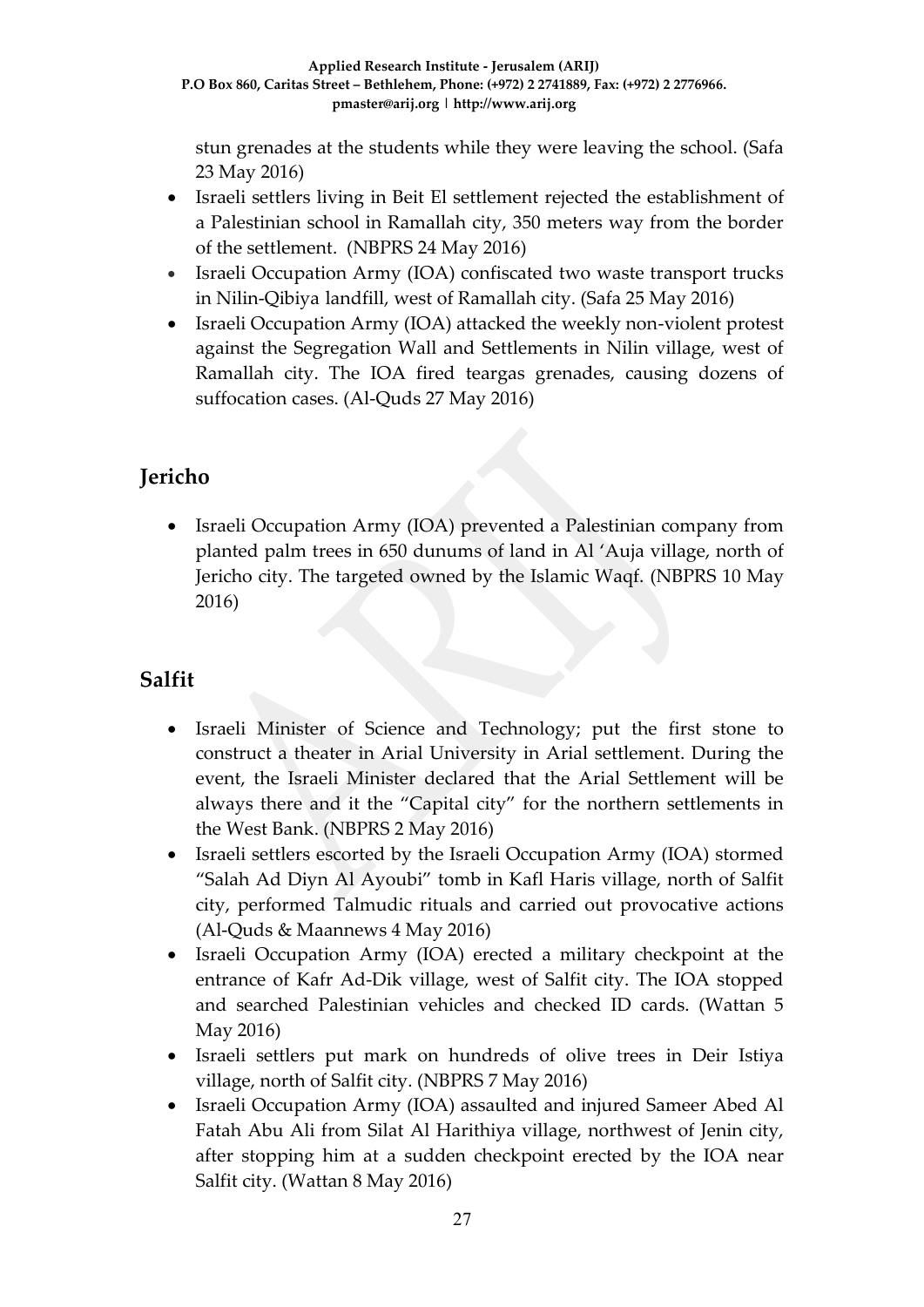- Israeli Occupation Army (IOA) erected a military checkpoint at the entrances of Bani Zaid village and Salfit city. (Raya 13 May 2016)
- Israeli Occupation Army (IOA) invaded and searched a Palestinian house in Deir Ballut village, west of Salfit city. The targeted house is owned by Nasser Abed Al Jawad. (Pal Info 15 May 2016)
- Israeli Occupation Army (IOA) stormed and toured in areas and neighborhoods in Haris village in Salfit governorate. (Orient FM 15 May 2016)
- Israeli Occupation Authorities annexed an archeological castle called Deir Al Qal'a, which located at the eastern part of Deir Al Ballut village, west of Salfit city, to the border of Pegu'el settlement. (Maannews 15 May 2016)
- Israeli Occupation Army (IOA) attacked a non-violent protest in Deir Istiya village, north of Salfit city. The IOA fired teargas and stun grenades, causing tens of suffocation cases and the injury of a 9 years old Palestinian girl. **During the operation, the Israeli settlers escorted by the IOA, tried to attack Palestinians.** (Raya 20 May 2016)
- Israeli settlers razed Palestinian lands at the eastern part of Deir Ballut village, east of Salfit city. The targeted land will be used by the Israeli settlers to construct new housing units in the newly settlement of Leshem. (NBPRS 22 May 2016)
- Israeli settlers living in Pedu'el settlement razed Palestinian land in Deir Ballut village, east of Salfit city, to expand the settlement by constructing new housing units. (Maannews 23 May 2016)
- Israeli settlers living in Pedu'el settlement razed Palestinian agricultural land in Deir Ballut village, west of Salfit city. (NBPRS 28 May 2016)
- Israeli bulldozers owned by the Israeli settlers living in Pedu'al settlement and Leshem neighborhood, razed Palestinian land in Deir Ballut village, west of Salfit city, and isolated two Palestinian archaeological villages (Deir Sam'an and Deir Al Qal'a). (Al-Quds 31 May 2016)

### **Tulkarem**

 Israeli Occupation bulldozers demolished an agricultural structure in Deir Al Ghusun village, north of Tulkarm city. The targeted structure is owned by Jalal Abed Ar-Raziq. (PNN 16 May 2016)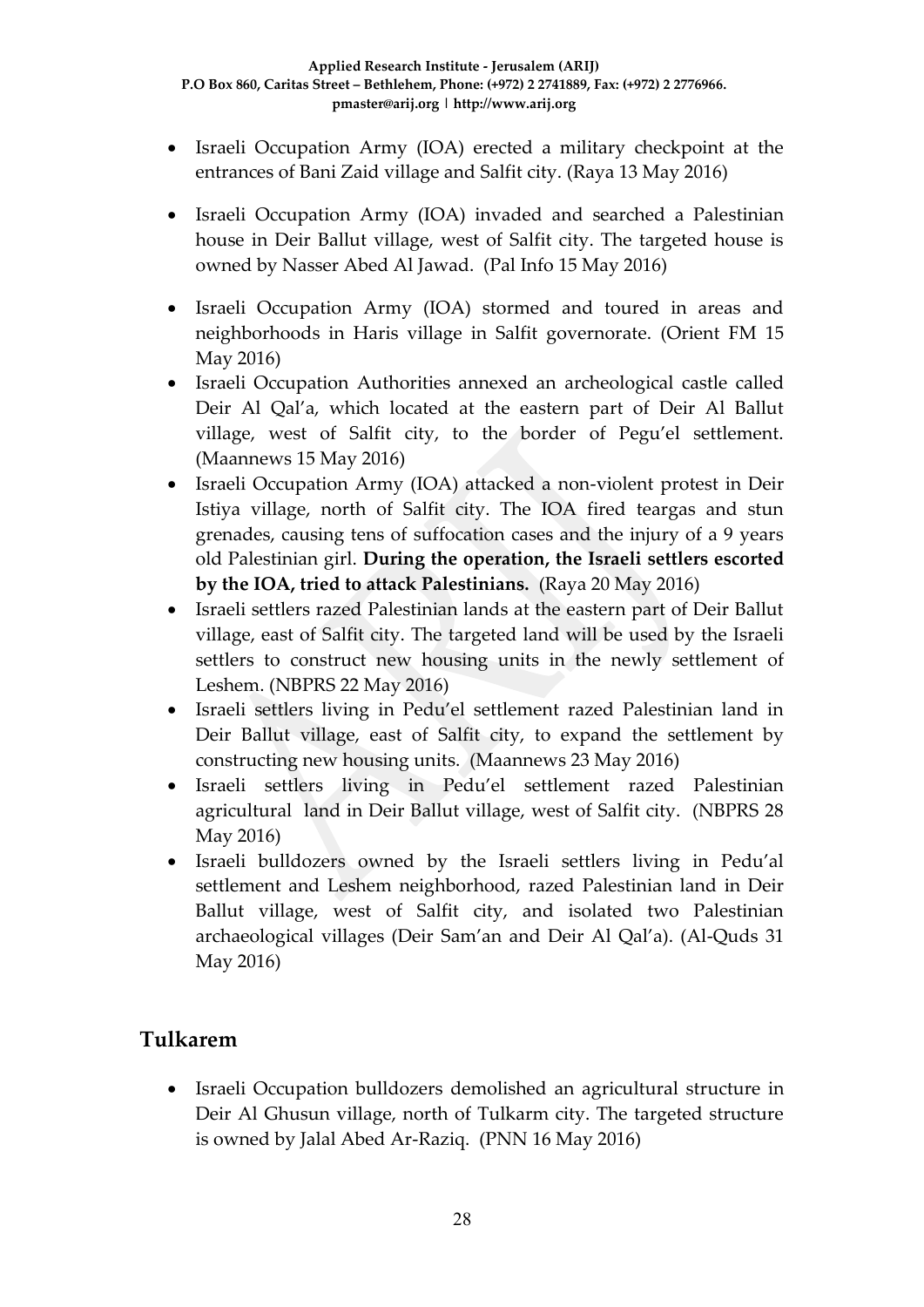## **Nablus**

- Israeli settlers escorted by the Israeli Occupation Army (IOA) raided Joseph tomb, near Balata refugee camp, east of Nablus city, and performed Talmudic rituals. Clashes erupted between Palestinians and the IOA, where the IOA fired teargas and stun grenades at Palestinians. (RB2000 & NBPRS 2 May 2016)
- Israeli Occupation Army (IOA) demolished a Palestinian house in Nablus city. The targeted house is owned by Zeid Ameer. (Maannews 3 May 2016)
- Israeli Occupation Army (IOA) stormed and searched a Palestinian house in Beit Dajan village, east of Nablus city, and confiscated all the laptops owned by the residents of the house. The targeted house is owned by Ash-Sheik Radwan Abu Thabeit. (RB2000 6 May 2016)
- Israeli settlers stole 3 sheep from a Palestinian shepherd while he was at 'Afjam area, east of Aqraba village, south of Nablus city. (Wafa 11 May 2016)
- Israeli settlers stormed Khirbet Tana, east of Beit Furik village, southeast of Nablus city, and carried out provocative actions. (Pal Info 13 May 2016)
- Israeli settlers escorted by the Israeli Occupation Army (IOA) gathered near Huwara military checkpoint, south of Nablus city to celebrate "Israel Independent Day" (An Nakba day). As a result, the IOA closed the checkpoint. (Al-Quds 13 May 2016)
- Israeli Occupation Army (IOA) invaded and searched tens of Palestinian houses in Iraq Burin village, south of Nablus city. (Al-Quds 19 May 2016)
- Israeli settlers tried to attack Palestinian farmers while they working in their land in Talfit village, south of Nablus city. (PNN 20 May 2016)
- Israeli Occupation Army (IOA) raided Huwara village, south of Nablus city. The IOA stopped and questioned Palestinians and checked ID cards. (Orient FM 22 May 2016)
- Israeli settlers occupied a hilltop overlook to Beit Furik village, south of Nablus city, and erected a tent. (NBPRD 22 May 2016)
- Israeli bulldozers owned by the Israeli settlers razed Palestinian lands in plots number 13 in Jalud village, south of Nablus city, to expand the Israeli settlement of Shuvt Rahel, by constructing a number of housing units. (NBPRS 22 May 2016)
- Israeli Civil Administration escorted by the Israeli Occupation Army (IOA) stormed Saifi area, east of Duma village, south of Nablus city, and handed out military orders to demolish a house and two barracks.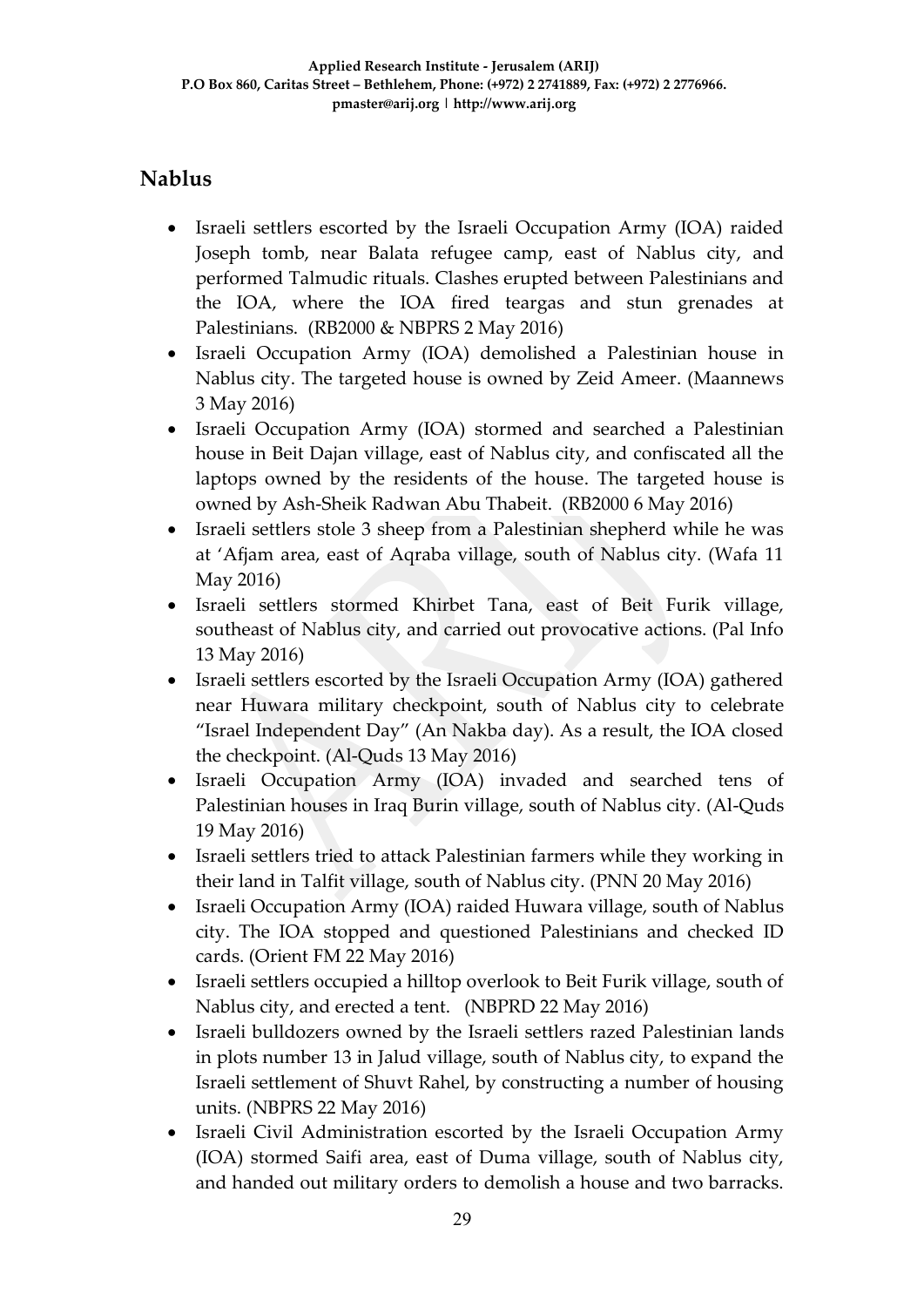The targeted structures are owned by Marar and Dawabsha families. (Wafa 25 May 2016)

- Israeli Occupation Army (IOA) handed out military orders to demolish 4 water wells, three rooms, and an agricultural road (length = 3 kilometers) in Qusra village, south of Nablus city. (Al-Ayyam 25 May 2016)
- Israeli Civil Administration handed out military orders to demolish 7 housing units, an agricultural structure, a room, a local electricity network and an agricultural road ( length= 600 meters) in Abu Safei area, east of Duma village, south of Nablus city. The targeted structures are owned by: Sufian Ali Dawabsha (owned 2-storey house), Abed Al Halem Riziq Dawabsha (an agricultural barracks and a room), Marar family (a 2-storey house), Mohammad Faqir (a 400 square meters 3-storey house), Abu Shadi Karshan (a barracks), Ahmed Abed Al Khaleq Dawabsha, and a local electricity network. (Maannews & Al Watan Voice 26 May 2016)
- Israeli settlers living in Yetzher settlement torched vast area of agricultural lands planted with olive trees, located between Urif and 'Asira Al Qibliya villages, south of Nablus city. (Al-Quds 27 May 2016)
- Israeli Occupation Army (IOA) stormed and searched seven Palestinian houses in Azmut village in Nablus governorate. The targeted houses are owned by: Samir Thawabtah, Anad Thawabtah, Matar Thawabtah, Humam Sawalha, Shams Al 'Att, Abdalla Sawalha and Mohammad Sameh Hawamda. (RB2000 30 May 2016)

### **Gaza**

- Israeli Occupation gunboats opened fire at Palestinian fishing boats while they were sailing at As-Sudaniya shore, northwest of Gaza city. As a result, one of the targeted boats was damaged. (Wafa & Wattan 1 May 2016)
- Israeli Occupation Army (IOA) opened fire at Palestinian farmers while they were working in their land, near the border fence, east of Ash-Shaja'iya neighborhood, east of Gaza city. (Wafa 2 May 2016)
- Israeli Occupation gunboats opened fire at Palestinian fishing boats while they were sailing at As-Sudaniya shore, northwest of Gaza city. (ARN 2 May 2016)
- Israeli Occupation gunboats opened fire at Palestinian fishing boats while they were sailing at Al Waha shore, northwest of Beit Lahiya town, north of Gaza strip. (ARN 2 May 2016)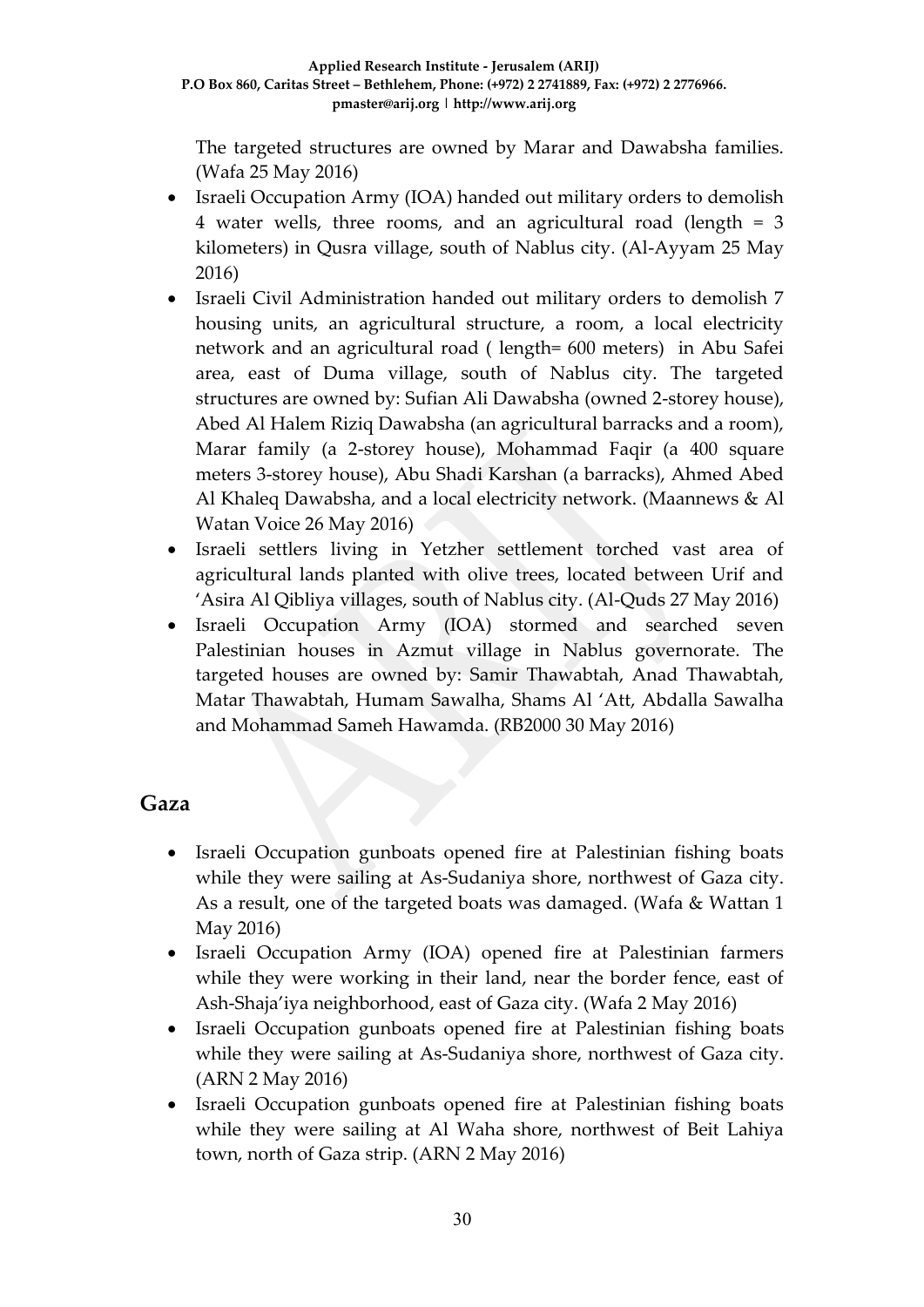- Israeli Occupation jeeps and bulldozers staged 150 meters into the eastern part of Rafah city, south of Gaza strip, and erected a number of earth mounds. (Orient FM 2 May 2016)
- Israeli Occupation bulldozers staged few meters into the eastern part of Ash-Shuja'iya neighborhood, east of Gaza city and razed Palestinian land. (Al-Quds 3 May 2016)
- Israeli Occupation Artillery stationed at Sofa military base launched two missiles at an area, east of Rafah city, south of Gaza strip, causing the damage on the ground. At the same time, the Israeli bulldozers staged few meters into the eastern part of Rafah city, razed the land and opened fire at the nearby houses and lands. (Wafa 4 May 2016)
- Israeli Occupation Artillery launched two missiles at an area at the eastern part of Ash-Shuja'iya neighborhood, east of Gaza city, causing the damage in the area. (Al-Quds 4 May 2016)
- Israeli Occupation Army (IOA) launched a missile at a Palestinian house in At-Tufah neighborhood at the eastern part of Gaza city, causing the damage in the house. (Wafa 5 May 2016)
- Israeli Occupation warplanes launched missiles near the Gaza international Airport, and at an area near Sofa terminal, east of Rafah city, south of Gaza strip. (Wafa 5 May 2016)
- Israeli Occupation warplanes launched missiles at a Palestinian structure in Az-Zaytoun neighborhood, east of Gaza city, causing the injury of Hassan Hussen (65 years) and three children. The Israeli Warplanes also, launched missiles at an empty land in Jabal As-Sorani area in At-Tufah neighborhood in Gaza city. (Wafa 5 May 2016)
- Israeli Occupation Warplanes launched missiles at an area in Beit Lahiya town, north of Gaza strip. (Wafa 5 May 2016)
- Israeli Occupation jeeps and bulldozes staged few meters into the eastern part of Rafah city, south of Gaza strip, and razed Palestinian land. (Maannews 5 May 2016)
- Israeli Occupation Artillery stationed near the border fence, east of Al Fakhari area, east of Khan Younis city, south of Gaza strip, launched several missiles at Palestinian houses in the aforementioned area. As a result, Zenah Al 'amouri (55 years) was killed. (RB2000 6 May 2016)
- Israeli Occupation Warplanes launched missiles at an area, southeast of Khan Younis city, south of Gaza strip, and totally destroyed it. (Wafa 6 May 2016)
- Israeli Occupation Artillery launched 5 missiles at an agricultural land, east of Al Khaza'a town, east of Khan Younis city, south of Gaza strip. (Wafa & Al-Quds 6 May 2016)
- Israeli Occupation Artillery launched missiles at Palestinian land, south of Deir Al Balah city. (Wafa 6 May 2016)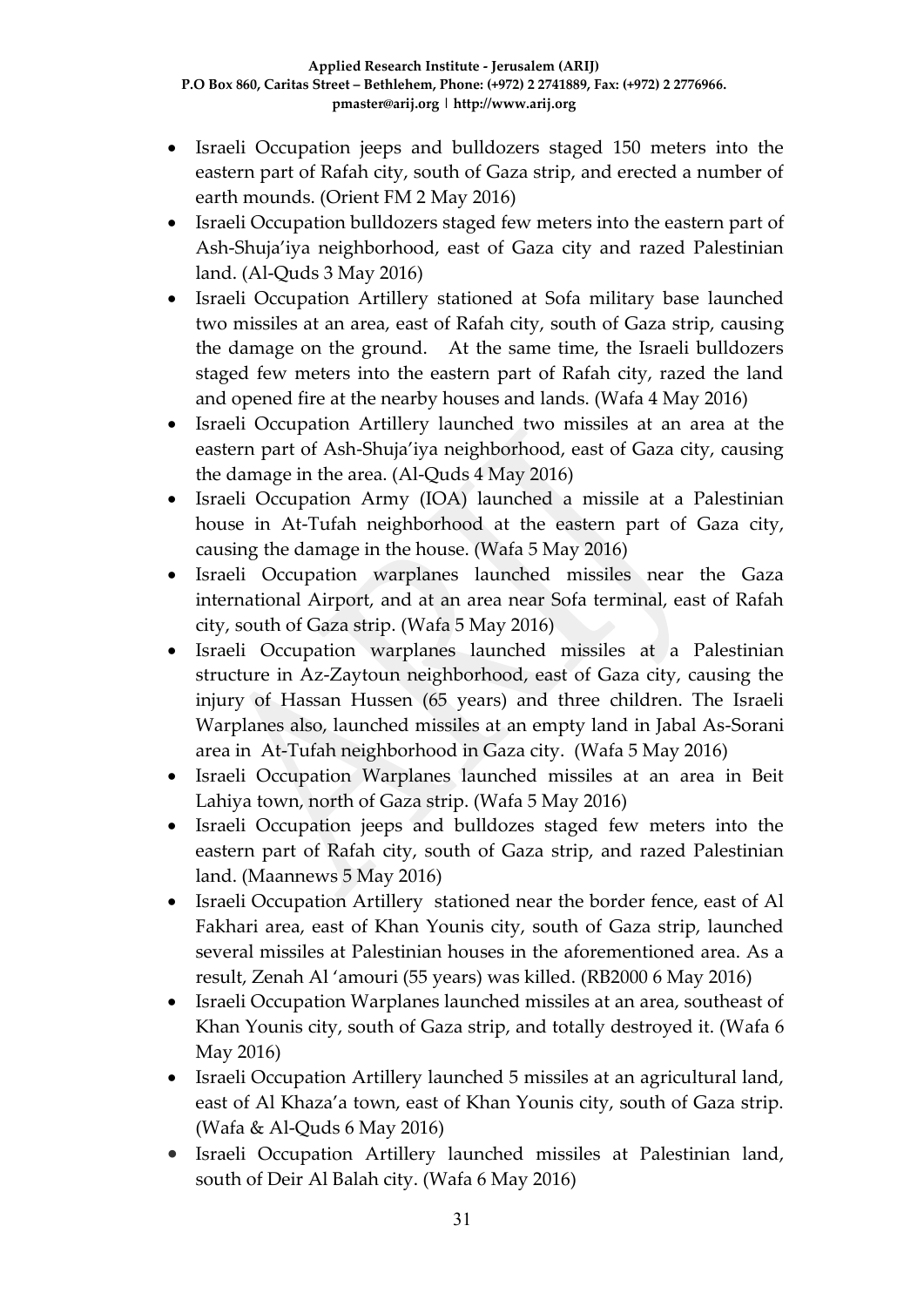- Clashes erupted between Palestinians and the Israeli Occupation Army (IOA) near Al Muntar terminal (Karni Terminal), southeast of Gaza city. The IOA fired live bullets and teargas grenades, causing the injury of a Palestinian. (Maannews 6 May 2016)
- Clashes erupted between Palestinians and the Israeli Occupation Army (IOA) near Beit Hanoun terminal, north of Gaza strip. The IOA fired rubber bullets and teargas grenades at Palestinians. (Maannews 6 May 2016)
- Clashes erupted between Palestinians and the Israeli Occupation Army (IOA) near the border fence, east of Al Burij refugee camp, in the central of Gaza strip. The IOA fired live bullets and teargas grenades, causing the injury of three Palestinians. (ARN 6 May 2016)
- Israeli Occupation Warplanes launched missiles at an agricultural land, in Az-Zanah and Abu Ta'miyah areas, east of Khan Younis city, south of Gaza strip. (Al-Quds & PNN 7 May 2016)
- Israeli Occupation Army (IOA) opened fire at Palestinian farmers while they were working in their lands near the border fences, east of Al Khaza'a and Al Qarara towns, east of Khan Younis city, south of Gaza strip. (Safa & ARN 8 May 2016)
- Israeli Occupation Army (IOA) opened fire at Palestinian farmers while they were working in their land, near the border fence, east of Al Khaza'a town, east of Khan Younis city, south of Gaza strip. (Pal Today 9 May 2016)
- Israeli Occupation gunboats opened fire at Palestinian fishing boats while they were sailing at As-Sudaniya shore, northwest of Gaza city. (Pal Today 10 May 2016)
- Israeli Occupation gunboats opened fire at Palestinian fishing boats while they were sailing at As-Sudaniya and Al Waha shores, northwest of Gaza strip. (Wafa 11 May 2016)
- Israeli Occupation Army (IOA) opened fire at Palestinian farmers while they were working in their land, near the border fence, east of Al Khaza'a town, east of Khan Younis city, south of Gaza strip. (Maannews 12 May 2016)
- Israeli Occupation gunboats opened fire at Palestinian fishing boats while they were sailing at Al Waha shore, northwest of Beit Lahiya town, north of Gaza strip. (Wafa 12 May 2016)
- Israeli Occupation gunboats opened fire at Palestinian fishing boats while they were sailing at Al Waha shore, northwest of Beit Lahiya town, north of Gaza strip. (RB2000 13 May 2016)
- Three Palestinians were injured during clashes that erupted between Palestinians and the Israeli Occupation Army (IOA) near the border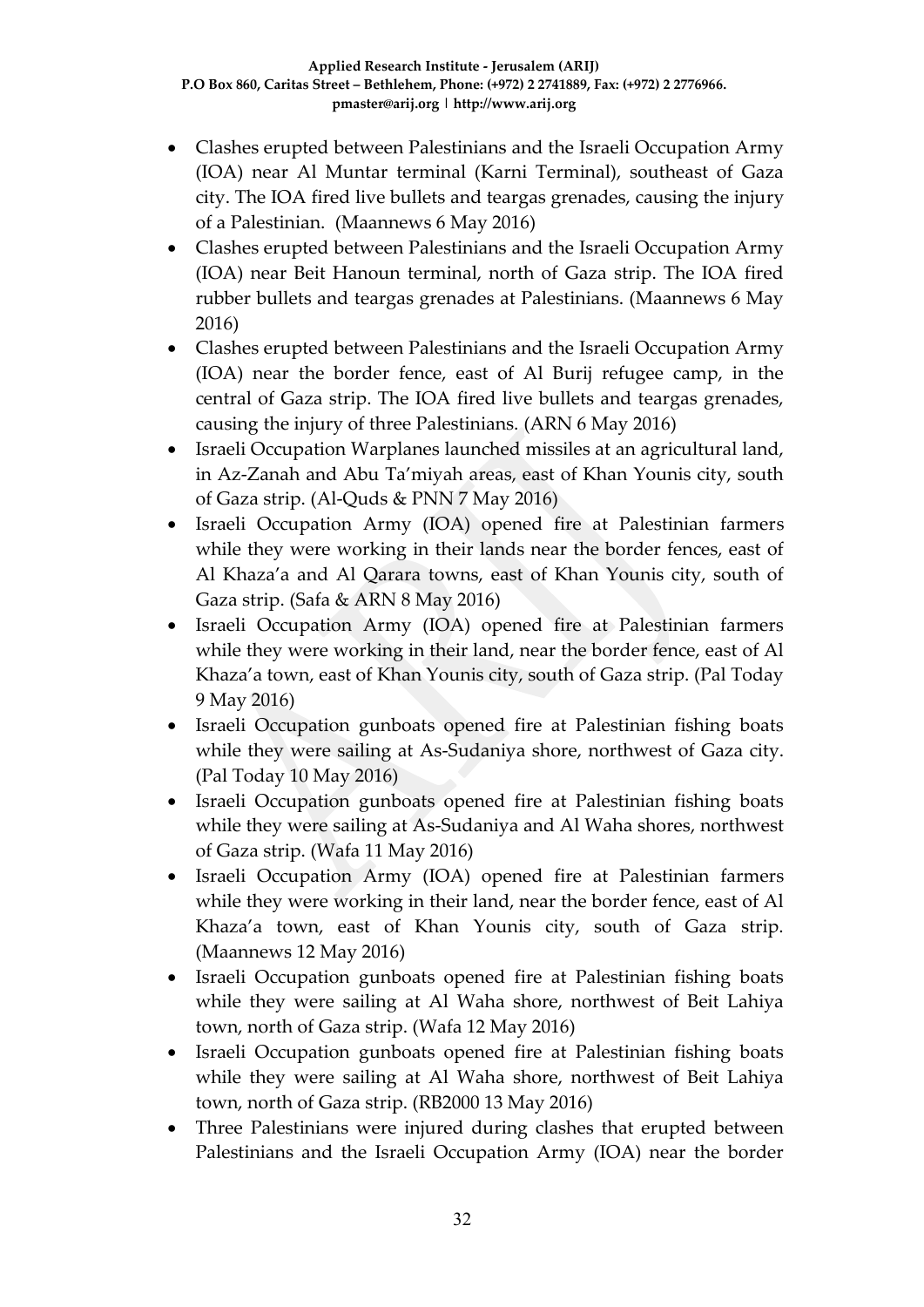fence, east of Al Burij refugee camp, in the central of Gaza strip. The IOA used live bullets to attack Palestinians. (Maannews 13 May 2016)

- Israeli Occupation Army (IOA) opened fire at Palestinian farmers while they were working in their land, east of Al Qarara town, northeast of Khan Younis city, south of Gaza strip. (Pal Today 14 May 2016)
- Israeli Occupation Army (IOA) opened fire at Palestinian farmers while they were working in their land, east of Juhr Ad-Dik area, southeast of Gaza city, and east of Al Burij refugee camp. (Al-Quds 14 May 2016)
- Israeli Occupation Army (IOA) opened fire at Palestinians while they were near the border fence, north and east of Beit Hanun town, north of Gaza strip. (Al-Quds 14 May 2016)
- Clashes erupted between Palestinians and the Israeli Occupation Army (IOA) near the border fence, east of Ash-Shuja'iya neighborhood, east of Gaza city. The IOA fired teargas and stun grenades, causing tens of suffocation cases. (Wafa 15 May 2016)
- Israeli Occupation gunboats opened fire at Palestinian fishing boats while they were sailing at Deir Al Balah and Khan Younis shores. (Al-Quds 15 May 2016)
- Israeli Occupation Army (IOA) opened fire at Palestinian farmers while they were working in their land, near the border fence, at the eastern part of Gaza city. (Wafa 16 May 2016)
- Israeli Occupation Army (IOA) opened fire at Palestinian farmers while they were working in their land, near the border fence, east of Deir Al Balah city in Gaza strip. (Safa 17 May 2016)
- Israeli Occupation Army (IOA) opened fire at Palestinians and their houses at the eastern part of Al Qarara town, northeast of Khan Younis city, south of Gaza strip. (Al-Quds 17 May 2016)
- Israeli Occupation gunboats opened fire at Palestinian fishing boats while they were sailing at As-Sudaniya and Al Waha shore, northwest of Gaza strip. (Al-Quds 17 May 2016)
- A Palestinian was injured after the Israeli Occupation Army (IOA) opened fire at him while he was near the border fence, east of Gaza city. (Maannews 18 May 2016)
- Israeli Occupation Army (IOA) opened fire at Palestinian land located near the border fence, east of Al Khaza'a town, east of Khan Younis city, south of Gaza strip. (Maannews 18 May 2016)
- Israeli Occupation Army (IOA) opened fire at Palestinian farmers while they were working in their land, near the border fence, east of Al Khaza'a town, east of Khan Younis city at the southern part of Gaza strip. (Raya 19 May 2016)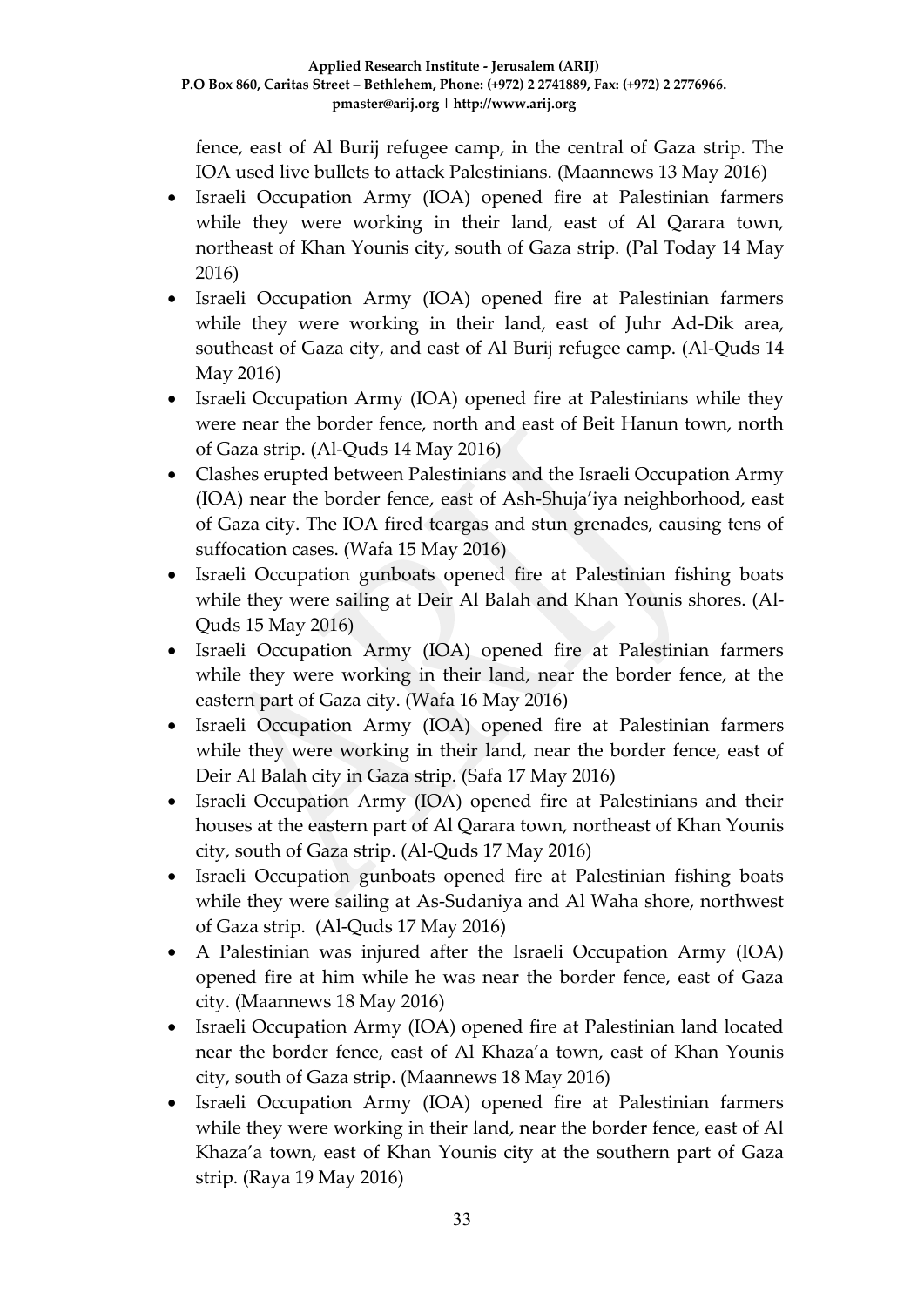- Israeli Occupation gunboats opened fire at Palestinian fishing boats while they were sailing at As-Sudaniya shore, northwest of Gaza city, as a result, a fishing boat was damaged. (Raya 19 May 2016)
- A Palestinian farmer was injured after an Israeli bomb exploded in his land, near the border fence, east of Deir Al Balah city. (Wafa 19 May 2016)
- Clashes erupted between Palestinians and the Israeli Occupation Army (IOA) near the border fence, east of Ash-Shuja'iya neighborhood, east of Gaza city. The IOA fired teargas grenades and live bullets, causing the injury of a Palestinian. (Al-Quds 20 May 2016)
- Clashes erupted between Palestinians and the Israeli Occupation Army (IOA) near the border fence, east of Al Burij refugee camp, in the central of Gaza strip. The IOA fired live bullets and teargas grenades, causing the injury of a Palestinian. (PNN 20 May 2016)
- Israeli Occupation Army (IOA) opened fire at Palestinian farmers while they were working in their land at Johr Ad-Dik and Al Malika areas, southeast of Gaza city. (Al-Quds 20 May 2016)
- Israeli Occupation gunboats opened fire at Palestinian fishing boats while they were sailing at Al Waha shore, northwest of Beit Lahiya town, north of Gaza strip. (Al-Quds 21 May 2016)
- Israeli Occupation Army (IOA) opened fire at Palestinian farmers while they were working in their land, east of Al Qarara town, east of Khan Younis city, south of Gaza strip. (Maannews 21 May 2016)
- Israeli Occupation gunboats opened fire at Palestinian fishing boats while they were sailing at As-Sudaniya shore, northwest of Gaza city. (Wafa 23 May 2016)
- Israeli Occupation Army (IOA) opened fire at Palestinian farmers while they were working in their land, near the border fence, east of Khan Younis city, south of Gaza strip. (Al-Quds 23 May 2016)
- Israeli Occupation Army (IOA) opened fire at Palestinians while they were near the border fence, east of Deir Al Balah city. (Al-Quds 23 May 2016)
- Israeli Occupation Army (IOA) station near Sofa area, near the border fence, northeast of Rafah city, opened fire at Palestinian farmers while they working in their land near the border fence. (Wafa & Maannews 25 May 2016)
- Israeli Occupation Army (IOA) opened fire at Palestinians while they were near the border fence, east the landfill of Deir Al Balah city, in the Gaza strip. (Wafa 25 May 2016)
- Israeli Occupation Army (IOA) opened fire at Palestinian farmers while they were working in their land, near Al 'Abara area, near the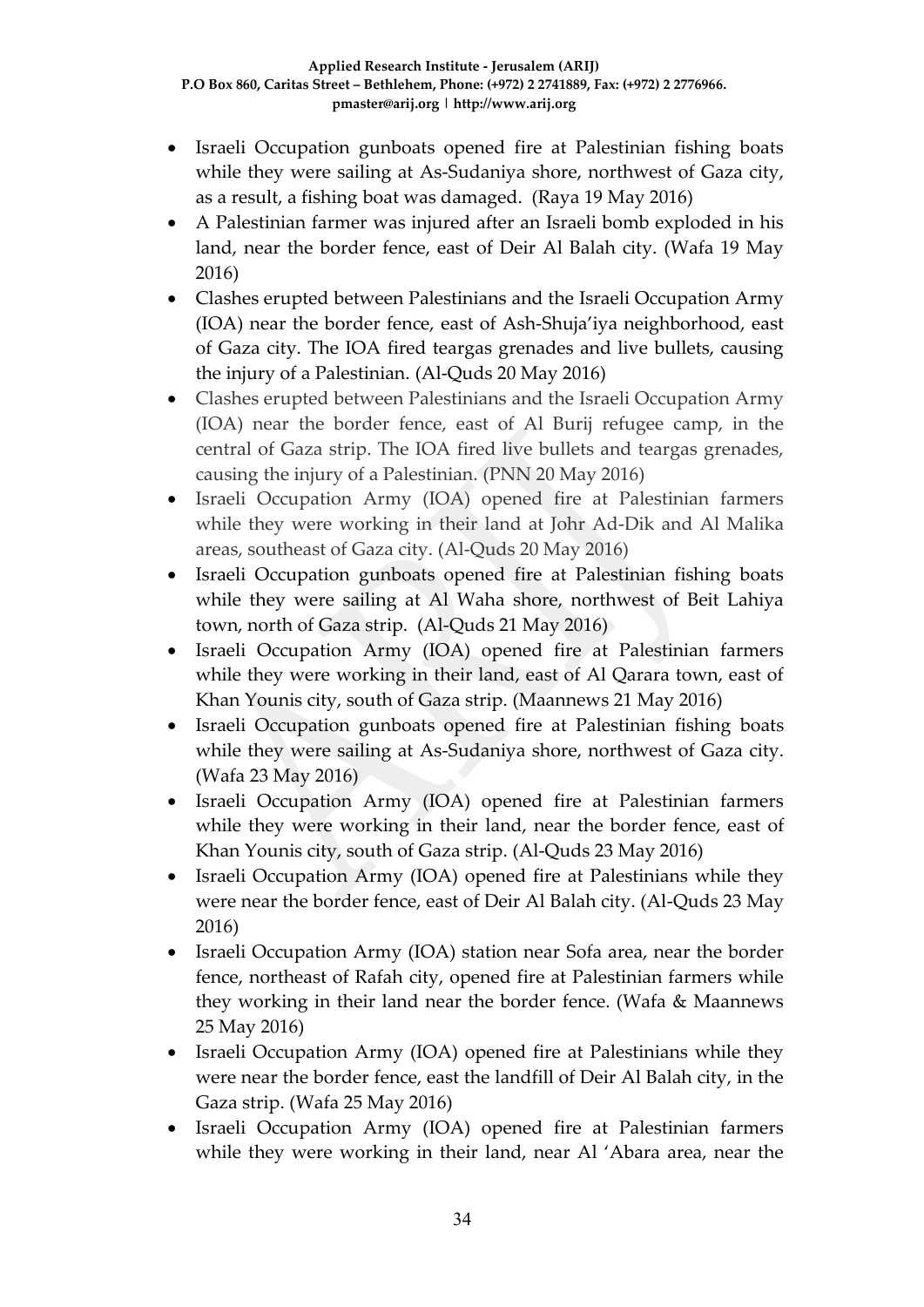border fence, at the eastern part of Al Qararah town, northeast of Khan Younis city. (Wafa 25 May 2016)

- Israeli Occupation Army (IOA) stationed at Abu Mutibiq military base, east of Al Maghazi refugee camp, in the central of Gaza strip, opened fire at Palestinian shepherds while they were near the border fence. (Wafa 25 May 2016)
- Israeli Occupation gunboats opened fire at Palestinian fishing boats while they were sailing at As-Sudaniya shore, northwest of Gaza city. (Wafa 25 May 2016)
- Israeli Occupation Army (IOA) opened fire at Palestinian farmers and shepherd while they were working in land near the border fence, east of Khan Younis city, south of Gaza strip. (Wafa 26 May 2016)
- Israeli Occupation Warplanes launched missiles at an area, southwest of Rafah city, causing damaged in the nearby houses.(Maanews 26 May 2016)
- Israeli Occupation Warplanes launched missiles at an area, west of An Nasriyat refugee camp in the central of Gaza strip, causing the damage in the nearby houses. (Maannews 26 May 2016)
- Israeli Occupation Gunboats opened fire at Palestinian fishing boats while they were sailing at As-Sudaniya shore, northwest of Gaza city, causing the damage in four boats. (RB2000 27 May 2016)
- Clashes erupted between Palestinians and the Israeli Occupation Army (IOA) near the border fence, east of Gaza city. The IOA fired live bullets and teargas grenades, causing tens of suffocation cases and the injury of a Palestinian. (Al-Quds 27 May 2016)
- Clashes erupted between Palestinians and the Israeli Occupation Army (IOA) near the border fence at the eastern part of Al Burij refugee camp in Gaza strip. The IOA fired teargas and stun grenades at Palestinians. (Al-Quds 27 May 2016)
- Israeli Occupation Army (IOA) opened fire at Palestinian houses located near the border fence and between Al Burij and Al Magahzi refugee camps in the Gaza strip. (PNN & Wafa 28 May 2016)
- Israeli Occupation Army (IOA) opened fire at Palestinian farmers while they were working in their land, near the border fence, east of Khan Younis city, south of Gaza stip. (Wafa 29 May 2016)
- Israeli Occupation jeeps and bulldozers staged 100 meters into the eastern part of Rafah city, south of Gaza strip. (Wafa 30 May 2016)
- Israeli Occupation Army (IOA) and 5 Israeli bulldozers staged 50 meters into the eastern part of Al Fakhari town, southeast of Khan Younis city, south of Gaza strip, and razed vast area of land. (Maannews & RB2000 30 May 2016)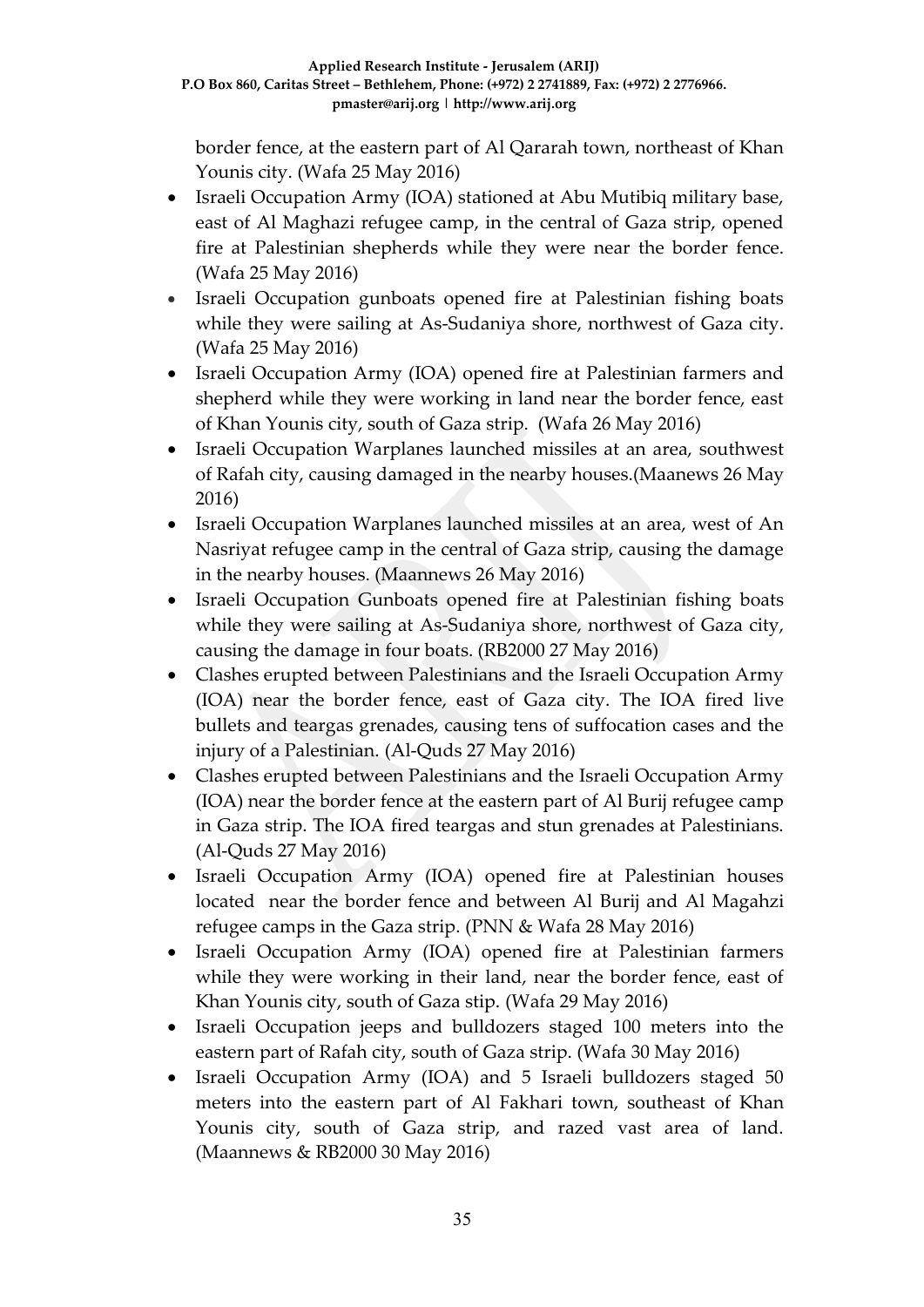- Israeli bulldozers escorted by the Israeli Occupation Army (IOA) staged few meters into an area, northeast of Beit Lahiya town, north of Gaza strip. (Safa 31 May 2016)
- Israeli Occupation Army (IOA) opened fire at Palestinian farmers while they were working in their land, east of Johr Ad-Dik area, east of Gaza city. (Wafa 31 May 2016)
- Israeli Occupation Gunboats opened fire at Palestinian fishing boats while they were sailing at As-Sudaniya shore, northwest of Gaza city. As a result, one of the targeted boats was damaged. During the operation, the Israeli Navy, arrested four Palestinian fishermen, identified as: Bashir, Khalid and Rajab Abu Rayalah and Hassan Miqdad. (Maannews & Wafe 31 May 2016)
- Israeli Occupation gunboats opened fire at Palestinian fishing boats while they were sailing at Deir Al Balah shore. (Wafa 31 May 2016)

#### **Others**

 **Shaked seeks to apply Israeli law on West Bank Jewish settlers. Minister of Justice Ayelet Shaked plans to promote a bill that would apply Israeli law to Jews living in the West Bank; Shaked: It is my goal to equalize conditions within one year.** Minister of Justice Ayelet Shaked announced Sunday that she plans on promoting the "Norms Bill," which aims to give the same legal rights to settlers living beyond the Green Line as Israeli citizens living within it. If approved, the law would in effect apply Israeli law to Jews living in the West Bank, widening the gap between the settlers and the Palestinians, who abide by Israeli military law. Prior to discussing the bill at Israel's Ministerial Committee for Legislation, Shaked gave a speech on Sunday in front of the Legal Forum of Israel, saying that "conditions need to be equal. There are basic laws that do not apply in Judea and Samaria. It is my goal to equalize conditions within one year, either by a GOC (General Officer Commanding) decree or through legislation." During Netanyahu's last term, a "Norms Bill" wishing to apply Israeli law to the West Bank was brought before the Ministerial Committee for Legislation by MKs Orit Strook and Yariv Levin. Due to the objections of then-Attorney General Yehuda Weinstein, Netanyahu suspended the move, and it remained that way until its recent reintroduction. At present, Israeli law states that any legislation passed in the Knesset will take effect in the West Bank through a GOC decree. The bill states that as a result, the hundreds of thousands of Israelis living beyond the Green Line live their lives not according to laws passed by the Knesset, but according to decrees issued by the GOC Southern Command. It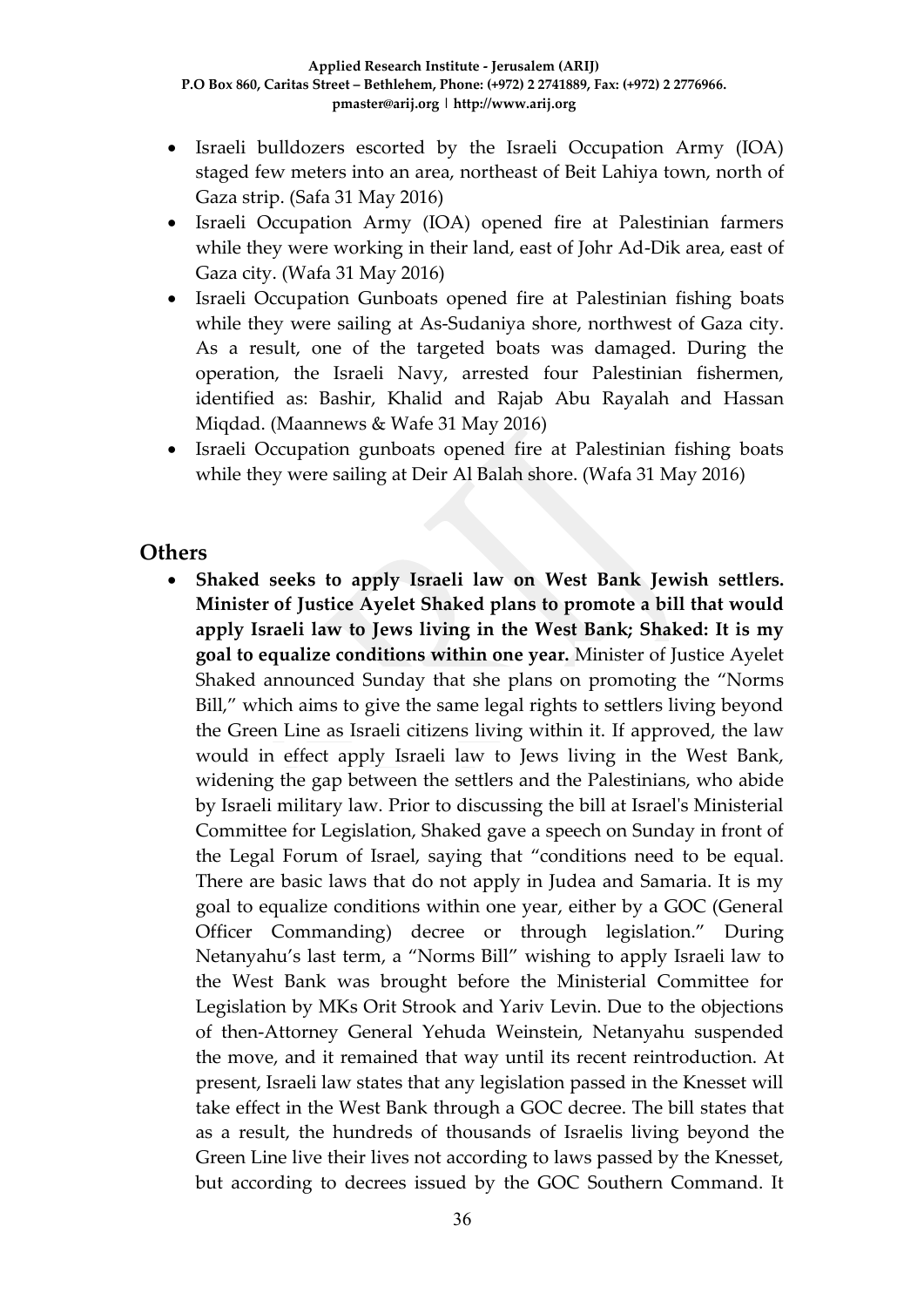further claims that many essential laws concerning such matters as medicine and rescue services, accessibility for people with disabilities and laws regarding the environment do not apply to these regions. Those promoting the bill stated that its purpose is "to allow normality in Judea and Samaria, as a step toward creating equality among all Israeli citizens throughout the country." During her speech, Shaked added that "it is important that the minister of justice hold political power and ability," reiterating her opinion that the Israeli High Court deals in matters that "it should not be dealing with, settling disputes that should be resolved through policy making." Shaked disclosed that she has spoken to former Chief Justice Aharon Barak regarding the possibility of signing in a basic law that would allow the Knesset to circumvent rulings made by the High Court, adding that at present there is a disagreement over the size of the MK majority that should be needed in order to pass legislation that bypasses the High Court's decisions. [\(Ynetnews](http://www.ynetnews.com/articles/0,7340,L-4798296,00.html) 2 May 2016)

 Israel to Invest Millions in Improving Settlements' Cellular Reception Despite IDF Opposition. Plan was hatched after emergency teams were late to arrive at scene of terrorist attack due to poor reception. The Communications Ministry is advancing a 40-million-shekel (\$10.6 million) plan to improve cellular reception in the West Bank, but the army opposes it, saying it does not need civilian networks to improve its reception in the territories. The state plans to build some 40 towers and connect them to the cellular network. The cabinet decided on the project late last year, after the October 1 attack in which a couple were murdered between the settlements of Elon Moreh and Itamar in the northern West Bank. At the time there was no cellular reception in the area, so emergency teams were late to the scene, and it was harder for them to communicate once they arrived. The same problems occurred at an intersection near Hebron the following January. Once the towers are up, the state will let the cellular companies pay a reduced leasing fee to install their antennae. Industry experts estimate the cost at about 1 million shekels per tower. The plan is thought to be an order by the diplomatic-security cabinet, but the director general of the Communications Ministry, Shlomo Filber, has taken charge of the issue. Elhanan Shapira, Prime Minister Benjamin Netanyahu's adviser in the Communications Ministry, has been working with Filber. Shapira is responsible for coordinating the project with the National Security Council. Filber has been working on the plan since the beginning of the year. He asked the Finance Ministry for a budget for the project; the treasury then asked for a comment by the army, which said there was no operational need. Industry experts say the army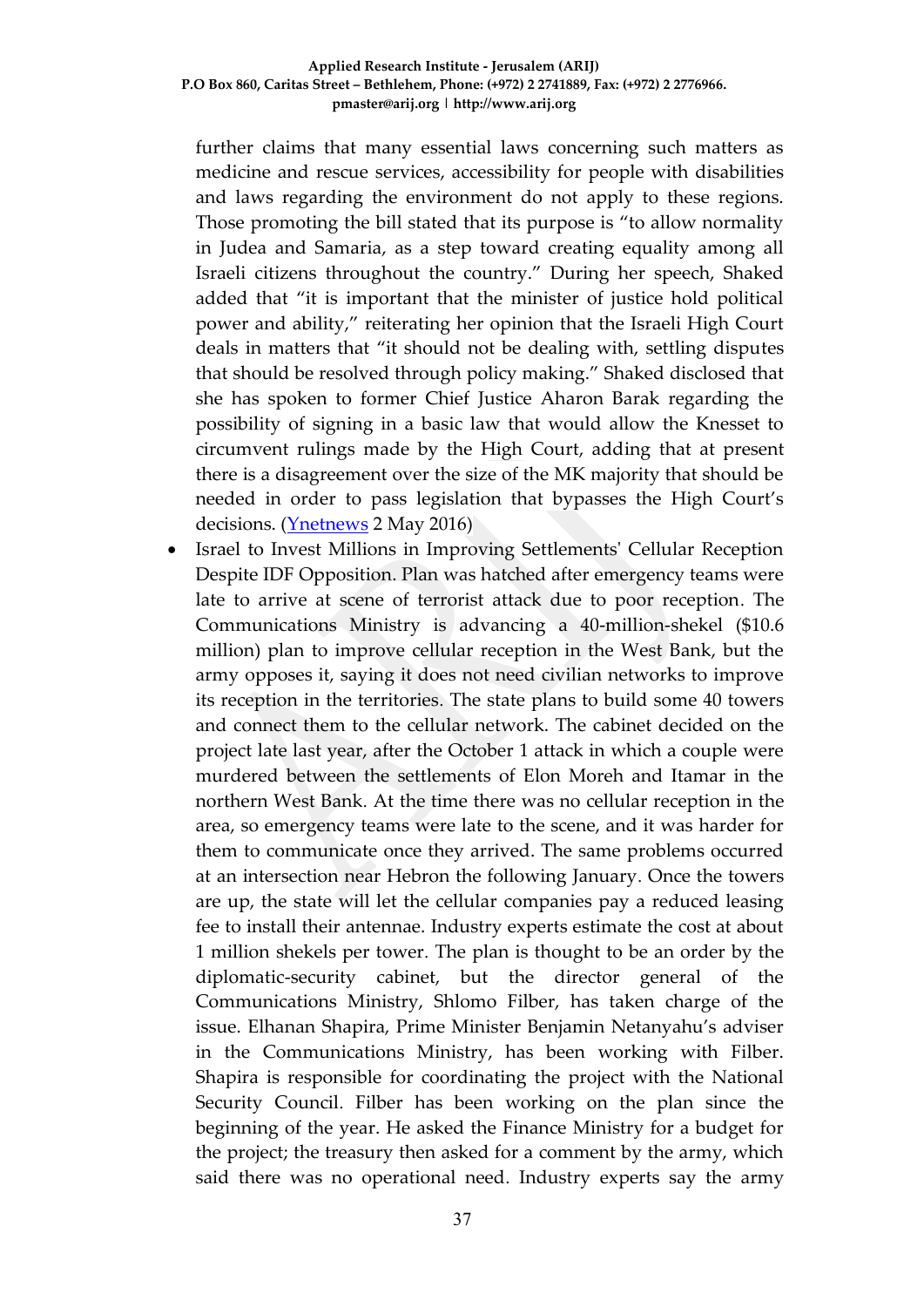probably fears that if boosting reception is defined as an operational need, it will be forced to bear the costs. The treasury, meanwhile, has said that if there is a need to improve civilian reception in the West Bank, the state should also improve coverage on access roads to small villages in the Galilee. The Justice Ministry has thus been asked if it is possible to discriminate between West Bank settlements and communities in Israel proper, given the lack of a security argument. According to their licenses, the cellular companies must provide full cellular coverage, but the Communications Ministry may not penalize the firms in areas not defined as sovereign Israeli territory. The state can stipulate the coverage it demands of the companies, but the state has never funded the deployment of cellular towers. The firms put them up based economic considerations and the needs of their customers. Also, the Communication Ministry's plan does not yet determine who would pay for maintenance of the towers. It also does not provide a model for how to fix a broken tower or antenna, and has yet to provide a list of sites that most urgently need better reception. [\(Haartez](http://www.haaretz.com/israel-news/business/.premium-1.717426) 3 May 2016)

 Defense Ministry Plans on Establishing New Israeli Settlement in West Bank. The new community is intended for those currently living in the Amona outpost, which is slated for evacuation and demolition by the end of the year. The Defense Ministry, together with the settlement movement Amana, is planning a new settlement near Shiloh in the northern West Bank. The new construction is intended for the 40 families now living in the outpost of Amona, which is set to be evacuated by the end of the year. The settlement's architectural plans, obtained by Haaretz, show that it will be built on state lands near the outpost of Geulat Zion, which has been focal point of violence against Palestinians. Geulat Zion was the home of Amiram Ben-Uliel, charged with the arson-murder of the Dawabsheh family in the Palestinian village of Duma. The police frequently carry out demolition orders in the outpost. The planning of the settlement is meant to dispel opposition to the evacuation of Amona. It will have 139 housing units, and Amana's secretary general, Zeev Hever, could sell about 90 of them on the open market. Hever was questioned under caution by the police last month on suspicion of fraud. Last week, a settler who is cultivating a vineyard on part of the land where the new settlement is to be established was asked to vacate the area by representatives of the Mateh Binyamin Regional Council so that construction work could begin. However, work has not started because of opposition by Amona's inhabitants. Amona was built in 1997 on private Palestinian lands near the settlement of Ofra. In 2006 it was the site of a violent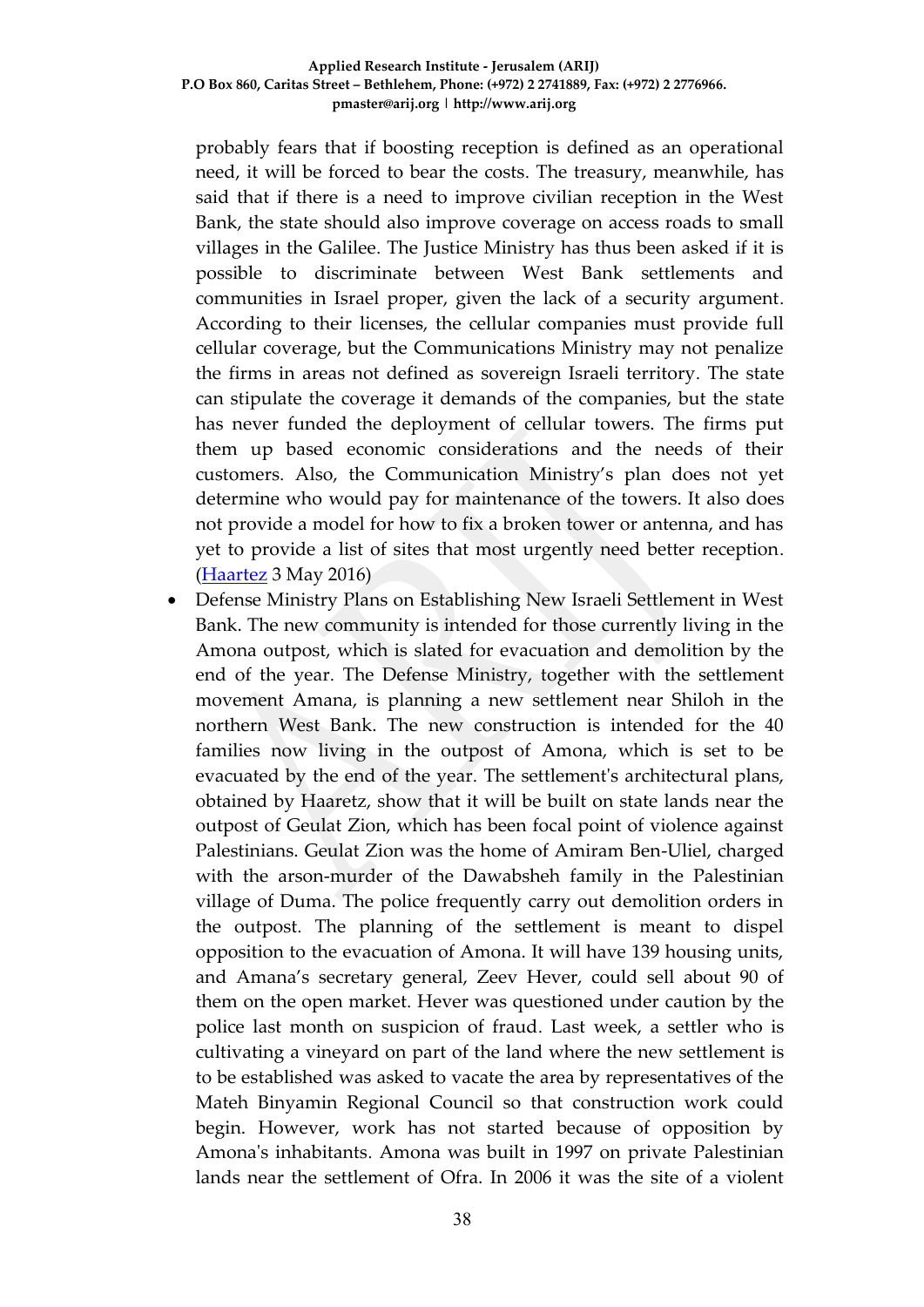confrontation during the demolition of nine permanent structures. The outpost has been the focus of a legal battle for the past eight years after a number of the Palestinian landowners petitioned the High Court of Justice through the human rights group Yesh Din. The state initially pledged to raze the outpost by the end of 2012, but after repeated delays the it announced that only the buildings on lots named in the petition would be demolished. The settlers claimed that they had purchased some of the lots legally, but a number of the documents submitted to the court were found to be forged. At the end of 2014 then-Supreme Court President Asher Grunis ordered the evacuation of the entire outpost in two years, by December 25, 2016. Following the ruling, Amona's residents launched a protest group and announced that they would not reach an agreement with the state to evacuate the outpost in exchange for alternative housing and financial incentives, such as residents of the Migron and Ulpana outpost in the Beit El neighborhood. The protest group wants a "creative legal solution" to be found for the outpost. One proposed resolution was to expropriate land from its owners and transfer it to Amona. However, so far it seems that politicians are not sympathetic to the residents' struggle. In establishing a new settlement, Defense Minister Moshe Ya'alon wants to send a message to the residents of Amona: Leave quietly and you will receive a new settlement, or don't, and end up without housing. The concern is that Hever might take advantage of the situation to legalize different outposts in the area, such as Esh Kadosh, Kida, Ahiya and others. [\(Haaretz](http://www.haaretz.com/israel-news/.premium-1.718424) 8 May 2016)

- 'Gush Etzion is an integral part of the State of Israel'. Ministers, dignitaries attend opening of Renewed National Heritage site, say it's a step toward recognition of Gush area. The Kfar Etzion Regional Council held the opening ceremony for the Renewed National Heritage site Tuesday, in the presence of MKs and dignitaries. *Arutz Sheva* was at the scene. Tourism Minister Yariv Levin (Likud), Absorption Minister Ze'ev Elkin (Likud), Deputy Defense Minister Rabbi Eli Ben-Dahan (Jewish Home), MK Nissan Slomiansky (Jewish Home), and MK Oren Hazan (Likud) were in attendance. Also present were Jewish National Fund (JNF) chairman Danny Atar, former Tourism Minister Uzi Landau, and Regional Council chairman Davidi Perl. "Gush Etzion is an integral part of the State of Israel," Perl said Tuesday. "We all look forward to the day when this will be an official statement by the Israeli government." [\(Israel National News](http://www.israelnationalnews.com/News/News.aspx/212069#.VzLOw4R94dV) 11 May 2016)
- **New campaign to disunite Jerusalem begins. Saving Jewish Jerusalem's initiative calls for the separation of Palestinian villages**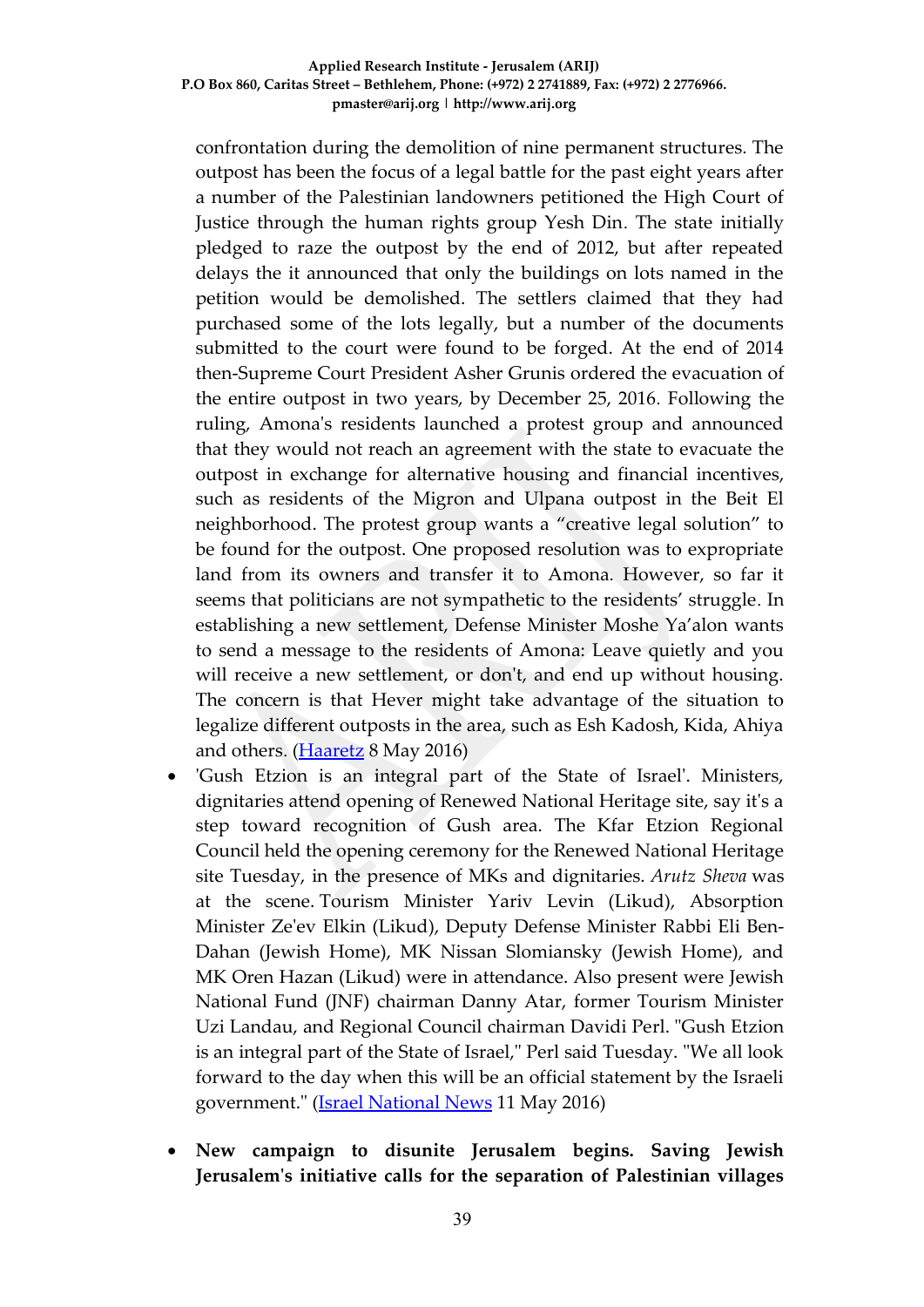**annexed to the capital in 1967 and returning them to the West Bank; Jerusalemite terrorists one motive**. Whilst the political establishment is quarrelling over expanding the coalition, a campaign began Sunday morning calling for separating the 28 Palestinian villages that were annexed to Jerusalem following the Six Day War from the capital. The campaign is run by the [Save Jewish Jerusalem \(SJJ\) movement,](http://www.ynetnews.com/articles/0,7340,L-4780809,00.html) which is headed by former high-ranking politicians and military leaders. Its slogans, being spread throughout the country, are variations on "(One of the 28 Palestinian villages) is not our Jerusalem." The campaign seeks to spread their central idea and put it on the public agenda. SJJ representatives explained that the campaign is necessary in part because of the unequivocal data outlining terrorists' profiles. Since September 2015, according to the Shin Bet, 60 percent of the terrorist attacks in the capital were perpetrated by residents of the city. SJJ states, "Jerusalem is today the third largest producer of terrorism in Judea and Samaria. More terrorists came (from Jerusalem) in recent months than from Nablus and Jenin." SJJ calls for a modification of the Basic Law: Jerusalem, Capital of Israel that would separate the Palestinian villages, which currently contain some 200,000 residents, from the capital and Israeli rule in general and return it them to the West Bank. As a result, the permanent residency of the Palestinian citizens would expire, and SJJ also supports [building a security](http://www.ynetnews.com/articles/0,7340,L-4776781,00.html)  [fence](http://www.ynetnews.com/articles/0,7340,L-4776781,00.html) separating Jerusalem from the separated villages. The movement estimates that this would save Israel billions of shekels annually. [\(Ynetnews](http://www.ynetnews.com/articles/0,7340,L-4803177,00.html) 15 May 2016)

 WZO Recognizes New Settlement as Independent' From Mother Community. 'Technical-political' reasons are all that has stopped the government from designating Leshem as an individual settlement, head of settlement division reveals: 'One shouldn't stick to formalities'. The World Zionist Organization's settlement division has recognized a neighborhood called "Leshem" in the West Bank settlement of Alei Zahav as a new settlement altogether, arguing that the government had not done so before for "technical-political" reasons. This development was revealed in a letter written by Yuval Funk, the division's deputy director. Alei Zahav is a secular settlement located close to Route 5, which links Ariel and the Greater Tel Aviv area. Close to the hill on which it is situated, another hilltop was slated for construction of 650 housing units. The plan was approved in 1985, and construction was begun by the Central Company for the Development of Samaria. Following the outbreak of the first intifada, demand for housing there plummeted and dozens of the first units were abandoned, left in their first stages of construction for 25 years. In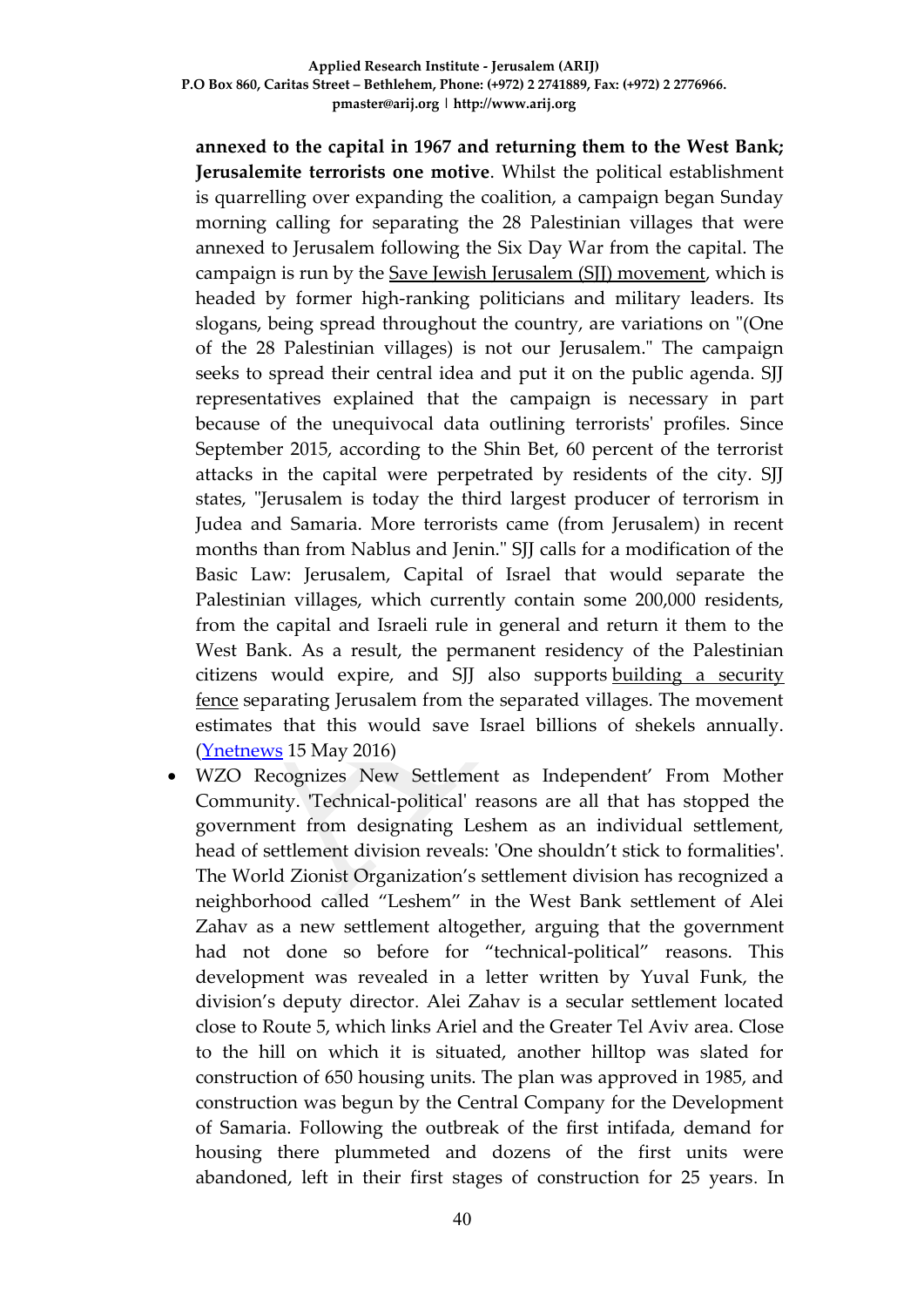recent years, the Samaria regional authority revived construction on this hill. A separate communal association called Leshem was established, and housing there was marketed separately from that in Alei Zahav, targeting a religious population. In practice it remains a neighborhood of Alei Zahav. Even though only the government is authorized to establish new settlements, the WZO's settlement division started treating the place as a new settlement unto itself. One of the immediate implications of this is the application of the law regarding admission committees vetting new residents. An amendment to the law in 2014 allows a settlement to have such a committee if it is smaller than 400 families. Any expansion of the settlement comes under the law's jurisdiction as well. Even though the number of families in Leshem and Alei Zahav has exceeded 400, Leshem still has an admissions committee. In January, a family from the adjacent community of Peduel applied for residency and was rejected by this committee. The family has appealed to the WZO's settlement division based on the illegality of the process. Based on deputy director Funk's letter it turns out that the settlement division is in the habit of independently approving new settlements at its discretion. "We treated Leshem as a new settlement, even though it was apparently established within the boundary of Alei Zahav, since for technicalpolitical reasons it was recognized as such by the government. Leshem is an independent community, managed separately from Alei Zahav. As long as there aren't 400 families there they will have an admissions committee. One shouldn't stick to formalities and tie Leshem to Alei Zahav, since that is not the real situation. On a municipal and social level these are two separate communities," says the letter. The settlement division has responded by stating that they are not bypassing any law regarding admissions committees. "We do not decide what constitutes a settlement, only the government does". [\(Haaretz](http://www.haaretz.com/israel-news/.premium-1.719768) 16 May 2016)

 Report: Education Ministry's Curriculum on Jerusalem Will Ignore Political Disputes, Arabs. Ministry denies accusation, saying lesson plan for grades 1-12 marking 50 years of a 'united Jerusalem' devotes material to city's 'multicultural mosaic' and three religions. The draft version of the Education Ministry's curriculum marking 50 years of a "united Jerusalem" reportedly ignores political disputes over the city and the fact that a third of its residents are Arab. The ministry will shortly release the lesson plan, which will be taught in Israeli schools during the next academic year. It's for grades 1 to 12 and can be integrated with subjects like history, Bible, Jewish heritage, geography and literature. Army Radio reported that the draft ignored political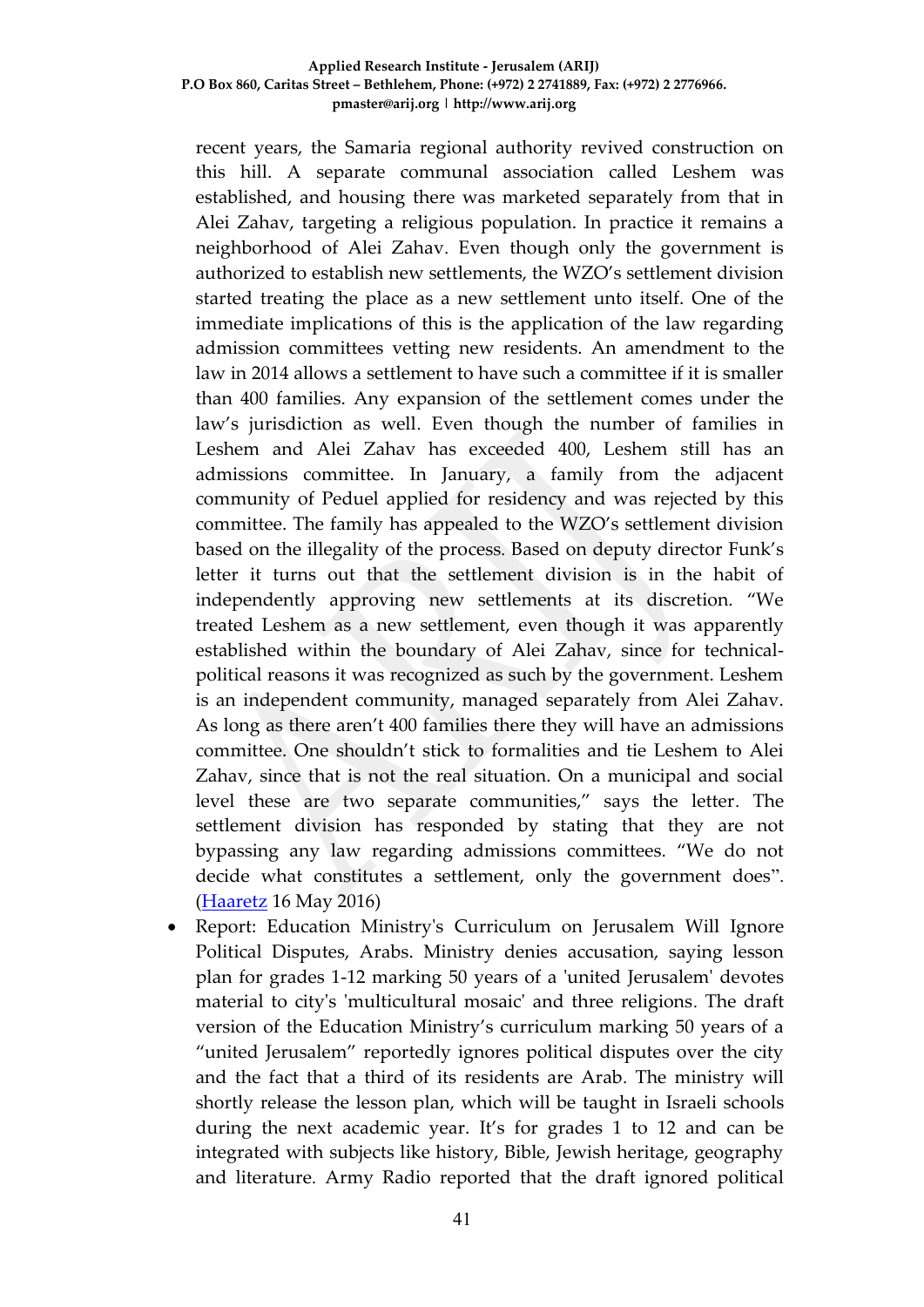disputes and the city's Arab population. However, the ministry insists this is not correct and that the curriculum will devote substantial material to "the multicultural mosaic in the city, and Jerusalem as a city holy to three religions". The plan repeatedly emphasizes the link between Jerusalem as the modern state's capital and Jerusalem as the capital in the days of King David, and tries to establish continuity between the historical periods. "Since the days of King David more than 3,000 years ago, Jerusalem was the heart of the Jewish people. And throughout the long period of exile, it continued to live in the hearts and minds of Jews in their various exiles, in the East and West," the introduction says. The stated aim of the curriculum is "to expose pupils to the importance of Jerusalem and its place in Jewish consciousness, and to deepen the pupils' relationship to Jerusalem, the capital of Israel". In Grades 5 and 6, the "united Jerusalem" curriculum will be integrated into Bible studies, since fifth-graders study the Book of Samuel, which describes King David's reign. Fifth-graders will study the considerations for choosing Jerusalem as the capital of the House of David, while sixth-graders will study the reign of Solomon, the construction of the Temple and "the place of Jerusalem in Psalms as the city united as the chosen city of God". As part of Jewish heritage studies, pupils will learn about "the image of the State of Israel and the state of the Jewish people," and "Jerusalem as an expression of the connection of the Jewish people to the land of Israel and as an expression of sovereignty." They will learn about Jerusalem in the Bible, in prayers, poetry and religious customs, as well as the symbols of sovereignty in Jerusalem and "Jerusalem as a city holy to three religions". The list enrichment materials suggested to teachers include the website Har Hakodesh, which is run by a group that organizes visits to the Temple Mount. Although the curriculum for junior high schools includes a geography section on the makeup of the city's varied populations, the pupils will focus on Jerusalem neighborhoods including Mishkenot Sha'ananim, Mea She'arim, the Bukharan Quarter and Rehavia. No Arab neighborhood is listed. The Education Ministry told Haaretz, "To mark 50 years since the liberation of Jerusalem, the 5777 school year was declared the year of Jerusalem in the education system. As a result, ministry teams are working on preparing a comprehensive curriculum on the subject, both for the Jewish sector and the Arab sector. It must be stressed that the claims you make are not correct, since a third of the curriculum will deal with the multicultural mosaic in the city, and with Jerusalem as a city holy to three religions". The latest draft version of the curriculum, the ministry said, describes the city "from its Arab and Muslim aspects," and offers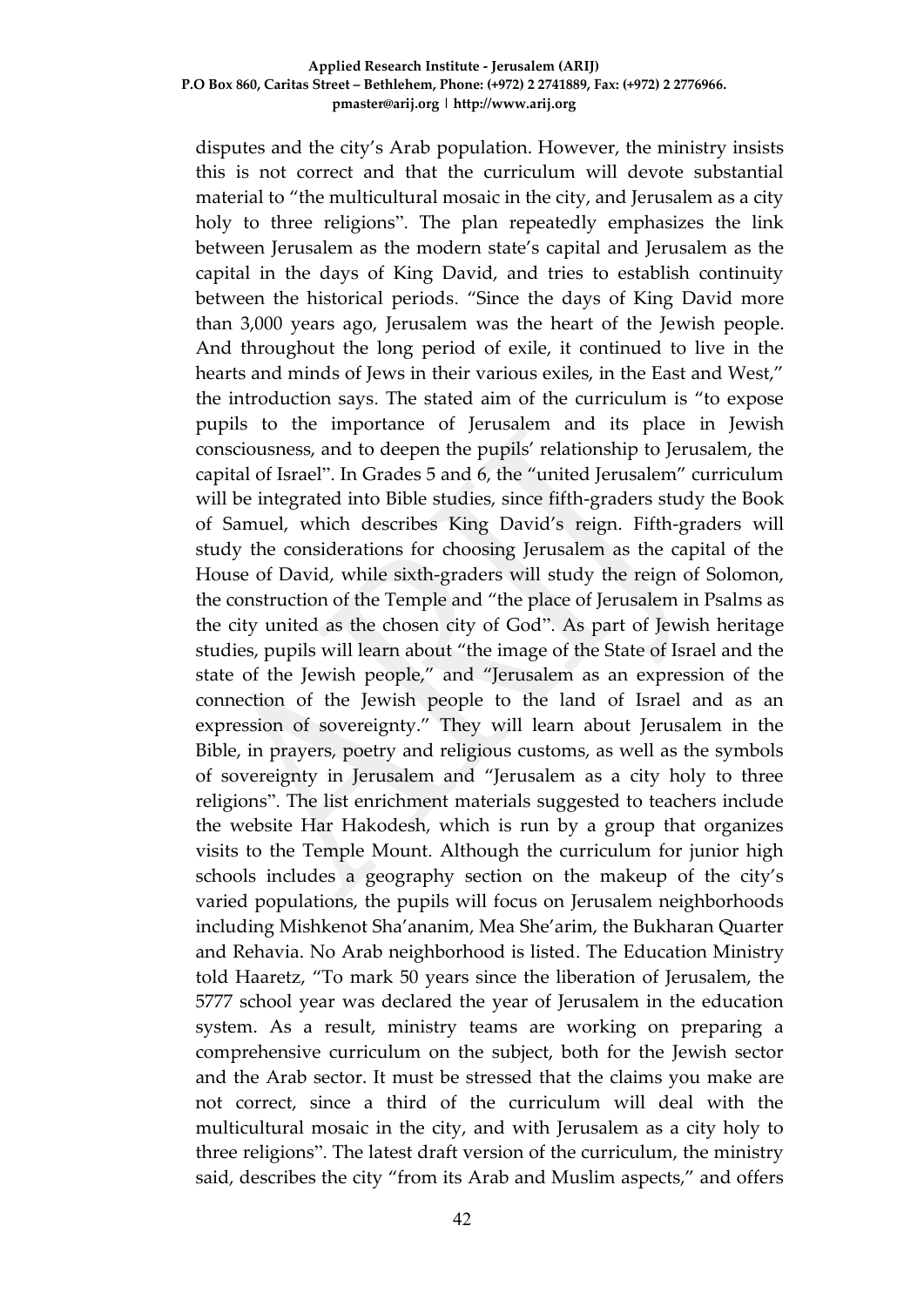"a basic familiarity with Islam and its connection to Jerusalem. [\(Haaretz](http://www.haaretz.com/israel-news/.premium-1.719928) 17 May 2016)

 Militant Jerusalem Day March Through Muslim Quarter Set for Ramadan. Jerusalem municipality triples budget for polarizing annual flag march. Survey shows majority of Jewish public opposes march going through Muslim Quarter. The Jerusalem municipality has decided to triple its budget for the annual flag march held on Jerusalem Day by the religious Zionist movement. The parade, as usual, is set to pass through the Muslim Quarter of the Old City, and be held on what is likely to be the first evening of the Muslim holy month of Ramadan. Every year for the past few years, dozens of cases have been documented of teens on the march banging on doors and windows in the Muslim Quarter with their flag poles, cursing Palestinian pedestrians and making racist remarks. The city's decision to increase its financial support for the parade has come under intense public criticism. As in years past, this year right-wing organizations are planning the parade, which will cross Jerusalem with tens of thousands of young people, almost all of them Orthodox, participating. Boys and girls are to march separately. The route of the boys' march will take them through Damascus Gate and the Muslim Quarter, ending at the Western Wall. Store owners along the route are required to close their shops for a few hours while the march is passing, and most of the inhabitants of the Muslim Quarter remain in their homes. Last year the Ir Amim organization petitioned the High Court of Justice against the route of the march through the Muslim Quarter because of security tensions. The court rejected the petition, but instructed police to take action against any racist acts. "The time has come for zero tolerance for [calls of] 'death to Arabs,' which has become an expression that has gone below the radar. Zero tolerance, including detention, arrest and indictment," the justices wrote. This year, in addition to the usual tensions, the evening the march is to be held will probably be the first evening of the holy month of Ramadan, which is a particularly festive occasion for Muslims, when people decorate their homes and go out to visit family and friends. However, according to Muslim tradition, Muslim religious leaders will declare when the month is to begin only about 24 hours beforehand. A broad front has come together to oppose the march passing through the Muslim Quarter. Tamir Nir, Aharon Leibovich and Itai Gutler, members of the Yerushalmim faction on the City Council, have called on the police to change the route, as have members of the non-violence forum Tag Me'ir. However, right-wing council members want the route to remain as planned. "Changing the route of the march is a prize to everyone who wants to hurt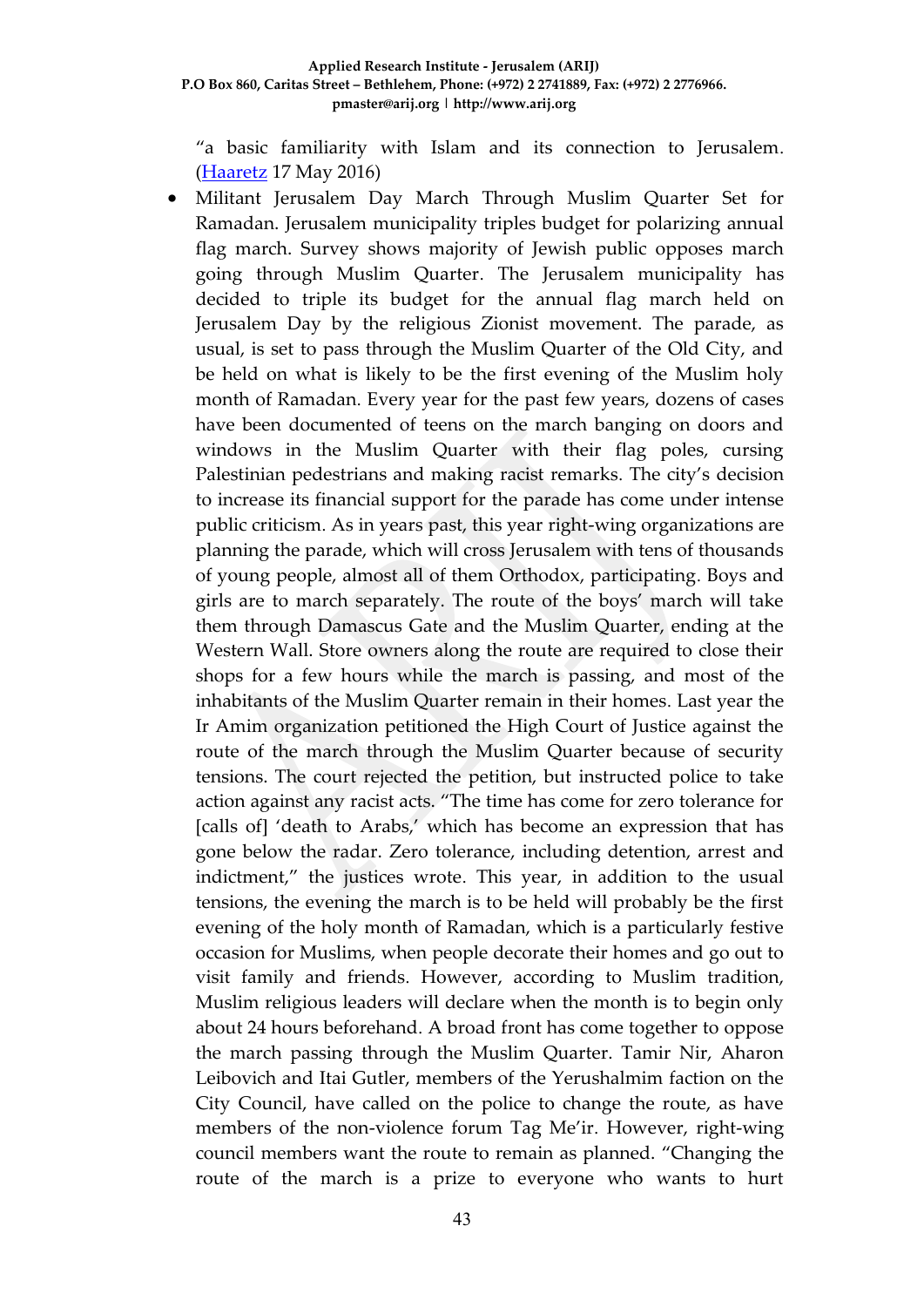sovereignty in Jerusalem," City Councilman Moshe Lion, a member of Mayor Nir Barkat's coalition, stated. Deputy Mayor Hagit Moshe a member of Habayit Hayehudi, who represents the right-wing Jerusalem United faction on the City Council and holds the municipal finance portfolio, decided on the increased funding, from 100,000 shekels (\$26,000), to 300,000 shekels. "This is an event of unprecedented size in Jerusalem. Last year there were 60,000 marchers. The Muslim Quarter also has residents who understand that we are celebrating Jerusalem's holiday and there must be tolerance in both directions. The more criticism there is, the more we will increase the budget and the number of young people participating," she said. A survey commissioned by Ir Amim among 400 Jewish Jerusalemites showed that most of the Jewish public is opposed to the march going through the Muslim Quarter if it does fall on the beginning of Ramadan. According to the survey, 58 percent of those polled were in favor of the march, but only 43 percent approved of it passing through the Muslim Quarter. After it was explained that the march might be held on the first evening of Ramadan, support for it passing through the Muslim Quarter declined to 33 percent. "The proximity of the march this year to Ramadan makes it a particularly difficult because the residents of the Muslim Quarter will not be able to prepare for their most important holiday. That is a violent and aggressive act, which has the potential to lead to renewed violence. The residents of the Muslim Quarter are not a 'trial balloon' of the good intensions of the police or the marchers. The police must avoid a gamble and announce ahead of time that the march will not go through the Muslim Quarter this year". [\(Haaretz](http://www.haaretz.com/israel-news/.premium-1.720161) 18 May 2016)

• Israel to Upgrade West Bank Checkpoints, Shortening Wait Time. Defense and finance ministries agree to move, which will cost \$78 million. The government is to upgrade the checkpoints between the West Bank and Israel, so that more Palestinians will be able to enter Israel for work. The Defense Ministry said the move, which will cost some 300 million shekels (\$78 million), will also shorten the amount of time Palestinians must spend waiting in line to get through the checkpoints. Thousands of West Bank Palestinians pass through each checkpoint every day, in order to reach their workplace in Israel. Altogether, some 60,000 Palestinians have permits to work in Israel. However, to ensure that they make it through the checkpoint in time to reach work, they must get up in the wee hours – since they usually wait at the crossings for hours, in very crowded conditions, until it's their turn for a security check. Palestinians frequently complain about the long delays, overcrowding, heat and other unpleasant conditions,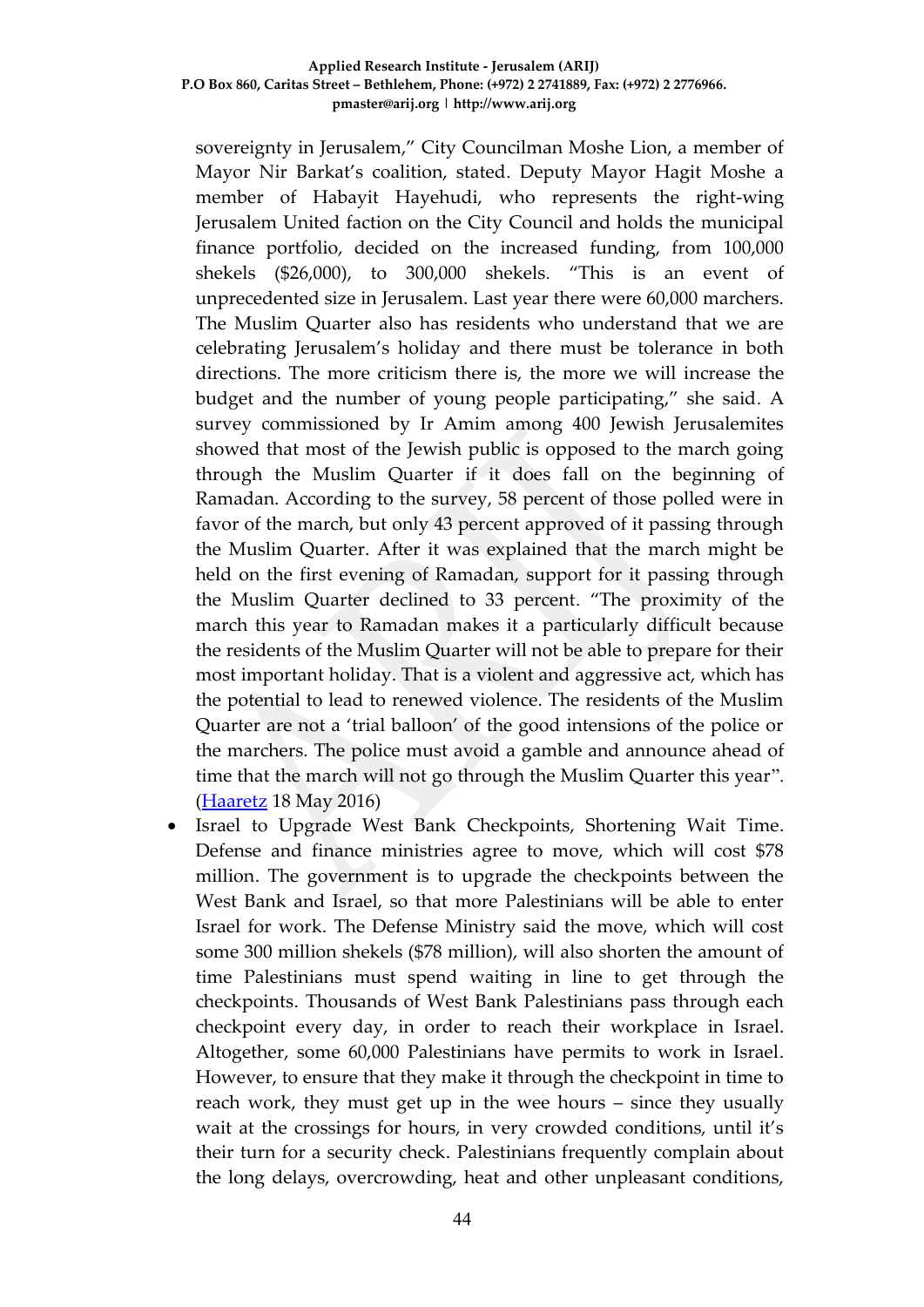and these problems have also been reported in the media. Consequently, Israel's finance and defense ministries set up a task force to try and solve these problems. Defense Ministry data shows a steady rise in the number of people crossing through these checkpoints in recent years. In 2015, for instance, over 11 million Palestinian crossings into Israel were recorded, up from just eight million the previous year. The Defense Ministry said the upgrade was the joint initiative of Defense Minister Moshe Ya'alon and Finance Minister Moshe Kahlon, in cooperation with Israel's Coordinator of Government Activities in the Territories. But it has support from virtually the entire coalition, up to and including one of the most rightwing cabinet members: Agriculture and Rural Development Minister Uri Ariel (Habayit Hayehudi). Just last month, Ariel said in a radio interview that the way Palestinians were forced to stand and wait for hours "without shade or water" was "a disgrace and shame on Israel and the defense establishment. "You should see how [Palestinian laborers] stand waiting to enter Israel," he continued. "People stand there in subpar conditions, in the summer in the heat; in the winter in the rain. What prevents us from fixing this? What, 50 million shekels is our issue"? [\(Haaretz](http://www.haaretz.com/israel-news/1.720596) 20 May 2016)

 Israeli Local Government Resumes Funding Settler Group That Released anti-Semitic Video. Shomron Regional Council to transfer \$195,000 to settler organization that published video depicting Europeans as Nazis and leftists as hook-nosed Jews who collaborate with them. The Shomron Regional Council recently decided to renew its support for the Samaria Residents' Council, a settler group, and will provide it with 750,000 shekels (\$195,000). This comes just a year after the uproar over the anti-Semitic video distributed by the organization, which likened Europeans to Nazis and leftist organizations to "craven Jews who collaborate with them for money". The Samaria Residents' Council was founded eight years ago by activists from the area, led by current council head Yossi Dagan, to wage public political campaigns on behalf of West Bank settlers. Last year, the organization was at the center of two public scandals. The first was its campaign to separate Jews and Palestinians on buses in the West Bank and to keep Palestinians off the buses used by settlers; the second was a video that was deemed anti-Semitic for the way it used well-known Nazi caricatures to depict leftist Israeli organizations. The video sparked a storm of reaction from both right and left, and the Shomron Regional Council thereafter decided to suspend its funding of the organization. For this reason, former Residents' Council head Benny Katzover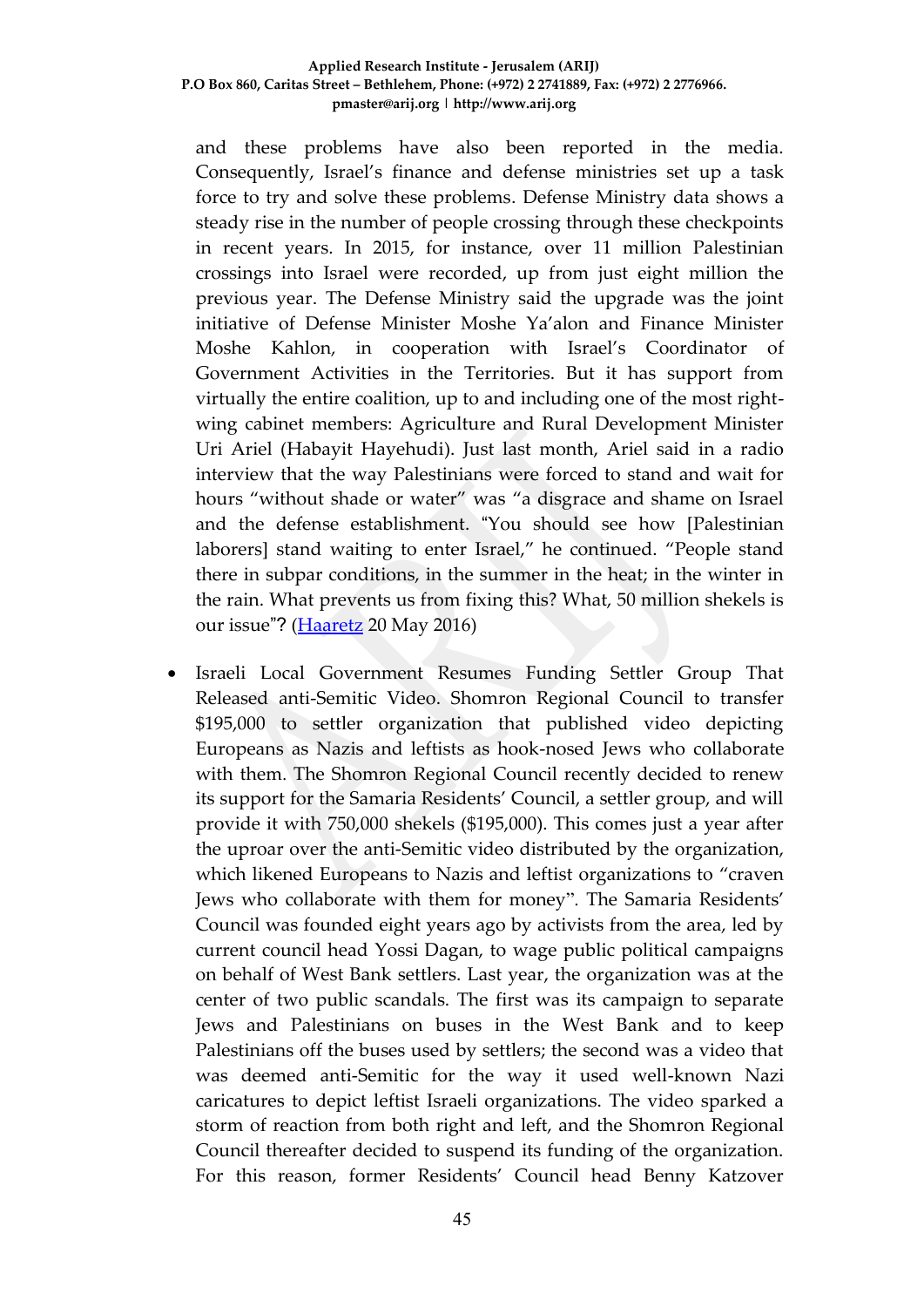decided to leave. Last week, the Shomron Regional Council decided to resume its financial support for the Samaria Residents' Council. According to the minutes of its meeting, the local authority determined that the Residents' Council was eligible to receive support for settlement in Samaria, and decided to allocate it 750,000 shekels. Meanwhile, the Shomron Regional Council needed government grants in order to balance its budget. The sum to be given by the local authority is about half of the organization's budget, which is also based on donations and other income. [\(Haaretz](http://www.haaretz.com/israel-news/.premium-1.721429) 26 May 2016)

 Israel Remapped 15,000 Acres (60,000 dunums) in West Bank in 2015, Apparently To Ease Settlement Construction. The assumption is that if the mapping clarifies that the land is state land, Israel can argue that Palestinian houses were built on it after the area was designated as state land. The Civil Administration re-mapped over 15,000 acres in the West Bank last year, which suggests an intention to embark on widescale settlement construction. The mapping was done by a special team called "Blue Line," working for the Civil Administration. The project involves the examination of maps of areas designated as state lands last century. The old maps are digitally scanned, making them more accurate. In order to permit construction on land that was declared as state land before 1999, the Civil Administration is required to map it again. Mapping over 15,000 acres is a significant increase in the rate of mapping carried out, in comparison to previous years. In 2014 only 5,000 acres were mapped, while in 2013 slightly over 3,000 acres were mapped. Apparently, one of the objectives of the new mapping is to prevent Palestinians living in military fire zones from petitioning the High Court of Justice against the activity taking place near their homes. The assumption is that if the mapping clarifies that the land is state land, Israel can argue that Palestinian houses were built on it after the area was designated as state land. Judging by the distribution of these areas, one can assess where the state is intending to allow settlements to be built. Thus, 240 acres were mapped near Nokdim. Almost one acre is near the settlement of Gitit. Almost 11 mapped acres near Tarkumiya are not close to any existing settlement. Settlement researcher Dror Etkes, who analyzed the data, told Haaretz that "it's important to realize that these mapping efforts are directed almost exclusively deep into the West Bank and to settlements that are far from the settlement blocs, and to areas designated earlier by Israel as fire zones, even though it's obvious that they comprise part of the pool of land that Israel is gradually handing over to settlements". [\(Haaretz](http://www.haaretz.com/israel-news/.premium-1.722395) 31 May 2016)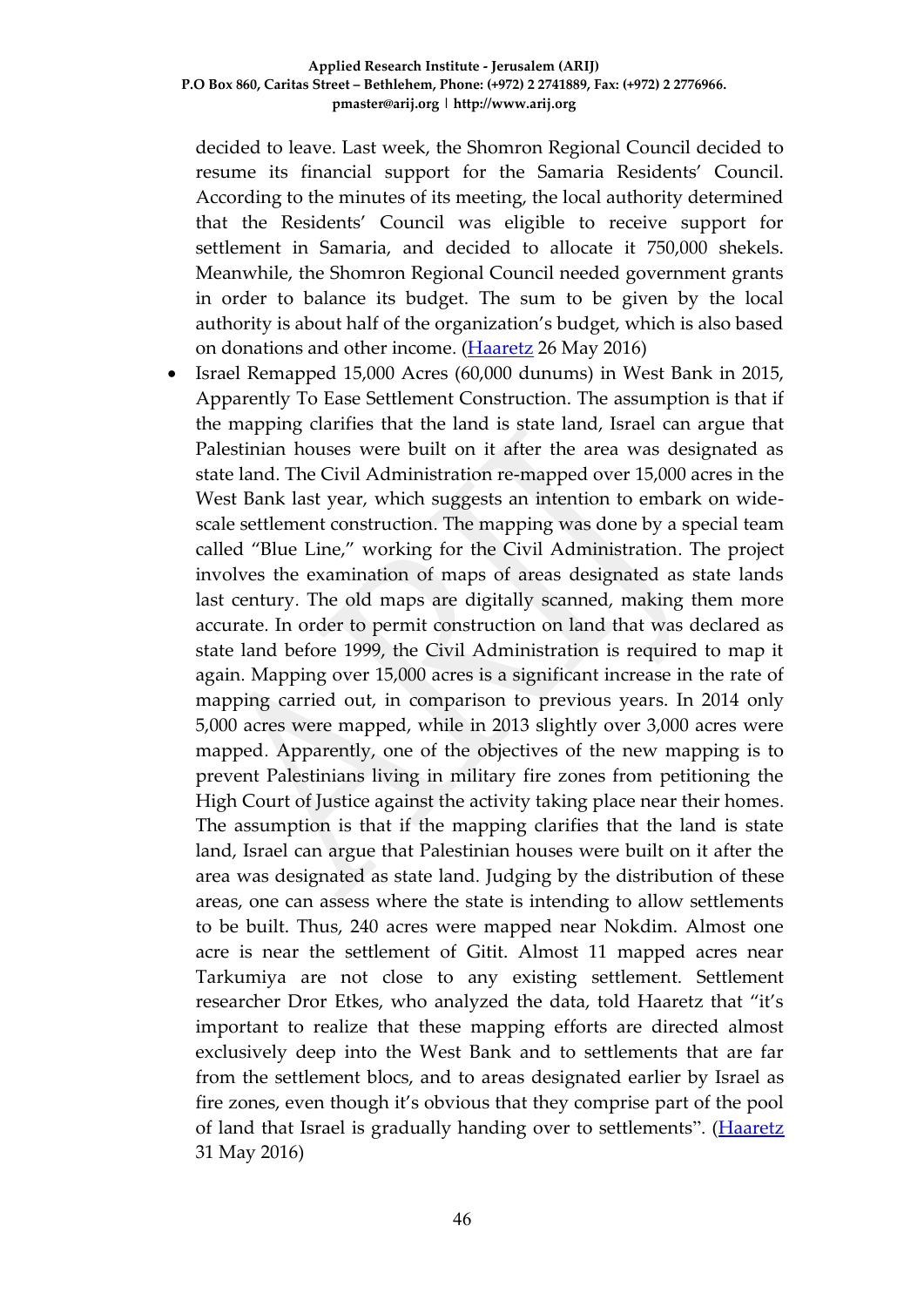Israel to annex Maale Adumim? 78% of Israeli Jews favor extending Israeli sovereignty over Maale Adumim. Land of Israel Lobby to propose annexation bill this summer. A wide majority of Israeli Jews, including those both on the left and right, favor Israeli sovereignty over the city of Maale Adumim, according to a new poll conducted by the Midgam polling firm. A whopping 78% of Israeli Jews say they support the annexation of Maale Adumim even without a final status agreement with the Palestinian Authority, along the same lines as Israel's 1981 annexation of the Golan Heights. The vast majority of respondents favored annexation even if Israel would be pay a steep political cost for the move, with 70% of Israeli Jews saying sovereignty should be applied to Maale Adumim regardless of the consequences. The poll also found that 88% of Israeli Jews believe that residents of Maale Adumim deserve the same rights and benefits enjoyed by other citizens of the State of Israel, and therefore Israeli law should be fully applied to the area. The Land of Israel Lobby in the Knesset, which includes 20 MKs from various right-wing and religious parties, has pledged to draw up a bill for the annexation of Maale Adumim during the upcoming summer session. "The consensus view in the public is that Maale Adumim is an inseparable part of Israel," a statement by the Land of Israel Lobby said, "and it has even become part of the political consensus from right to left, and it is clear that Maale Adumim will remain under Israeli control in any future status arrangement. The Land of Israel Lobby will work within the new coalition framework to advance legislation extending Israeli sovereignty over Maale Adumim." Lobby chairman Yoav Kish (Likud) said there were precedents for the move, citing Israel's 1967 annexation of eastern Jerusalem and 1981 annexation of the Golan Heights. "Just as the State of Israel did in the past in Jerusalem and in the Golan Heights, we must do so also today – the idea of applying sovereignty over Maale Adumim enjoys overwhelming support among the Israeli public that crosses party lines. We will work to realize the public's will." [\(Israel](http://www.israelnationalnews.com/News/News.aspx/213036#.V00xDPl94dV)  [National News](http://www.israelnationalnews.com/News/News.aspx/213036#.V00xDPl94dV) 31 May 2016)